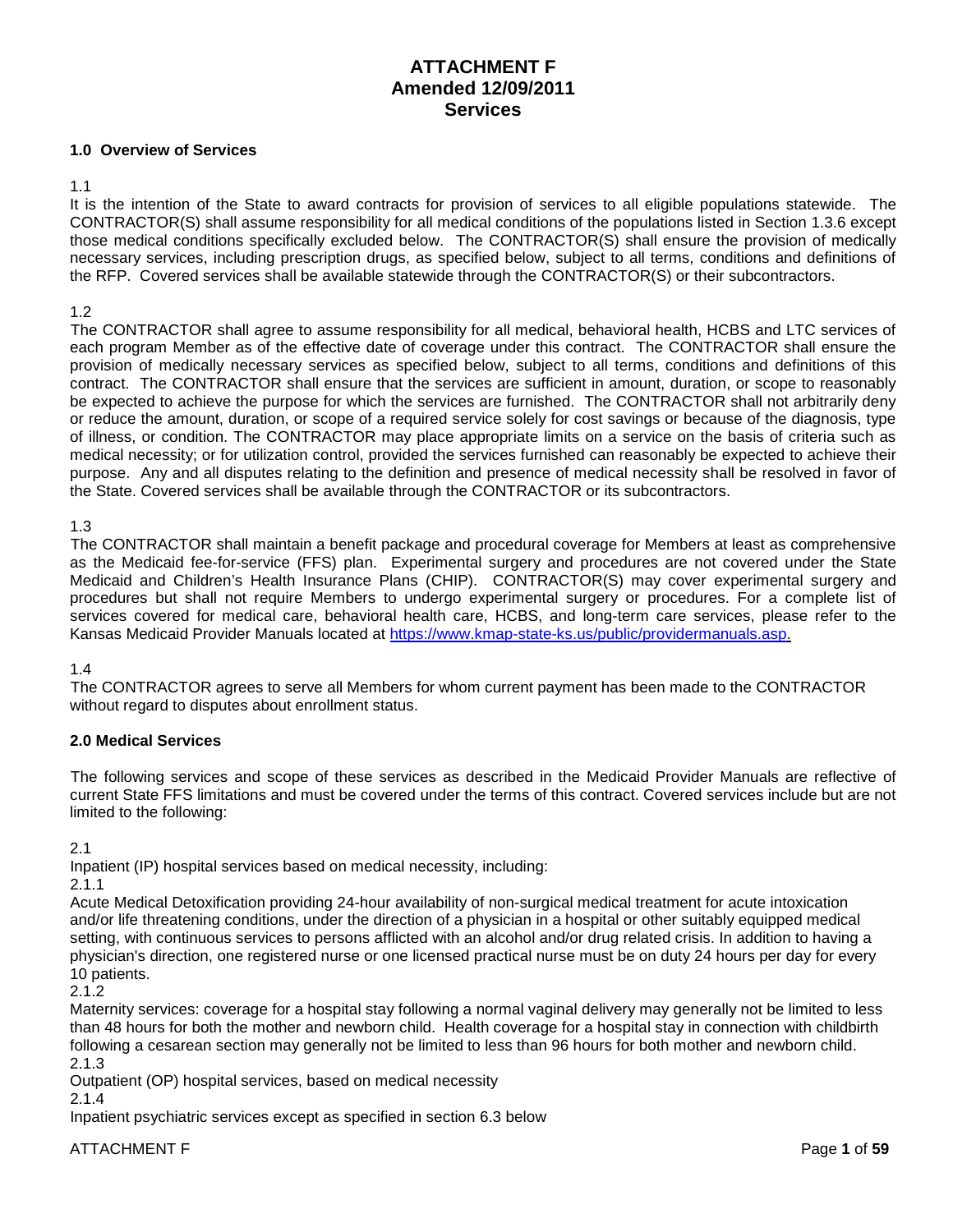# 2.2

Emergency room services based on the prudent layperson standard (See Attachment C, Definitions and Acronyms)

2.3

Physician services, including primary preventive care and well child check-ups, as well as specialty physician services such as Screening Brief Intervention and Referral to Treatment (SBIRT)

# 2.4

Inpatient and outpatient mental health and substance use disorder (SUD) services

# 2.5

Prescription Drugs

# 2.5.1

The CONTRACTOR(S) is required at a minimum to cover medications and supplies to the extent they are covered by the Medicaid FFS program. The CONTRACTOR(S) must allow Members access to a wide variety of prescribed drugs though a formulary and a preferred drug list (PDL) that is developed by the State, which meets the clinical needs of Members. The PDL must have provisions that will allow access to all non-preferred drugs that are on the formulary through a structured prior authorization process. Specific state laws for mental health prescription drugs also apply. Information about medications and supplies currently covered by Kansas Medicaid is provided below.

2.5.2

Medicaid is required by CMS to cover all medications which are rebated by the pharmaceutical manufacturer, in accordance with Section 1927 of the Social Security Act, with the exception of drugs subject to restriction as outlined in Sect. 1927 (d)(2) of the Act.

The drugs which may be excluded from coverage or otherwise restricted include:

2.5.2.1

Agents when used for anorexia, weight loss, or weight gain;

2.5.2.2

Agents when used to promote fertility;

2.5.2.3

Agents when used for cosmetic purposes or hair growth;

2.5.2.4

Prescription vitamins and mineral products, except prenatal vitamins and fluoride preparations (Vitamins and minerals should be provided where medically necessary for children);

2.5.2.5

Nonprescription drugs;

2.5.2.6

Covered outpatient drugs that the manufacturer seeks to require as a condition of sale that associated tests or monitoring services is purchased exclusively from the manufacturer or its designee; and

2.5.2.7

**Barbiturates** 

2.5.3

Kansas Medicaid makes exceptions for some of the agents listed above when determined to be medically necessary. Prescription weight loss drugs are covered on a restricted basis with prior authorization (PA). Smoking cessation products are covered for a maximum of twelve weeks of therapy per year. Benzodiazepines are covered with some restrictions.

2.5.4

Over-the-counter (OTC) Product Coverage with a Prescription

2.5.4.1

OTC products will be covered as defined in current Medicaid State policy.

2.5.4.2

Diabetic supplies, including glucometers, lancets and blood glucose strips are also covered.

2.5.5

Prior Authorization: Consistent with all applicable laws the CONTRACTOR is required to use a prior authorization (PA) program to ensure the appropriate use of medications as specified in section 2.2.14.7 of this RFP. 2.5.6

Quantity Limitations: The CONTRACTOR may have in place quantity limitations for covered medications and supplies. These limitations must be based on the maximum recommended dose or supply according to the manufacturer. If there are no published limitations available, the CONTRACTOR may establish reasonable limits based on appropriate use and standards of quality care.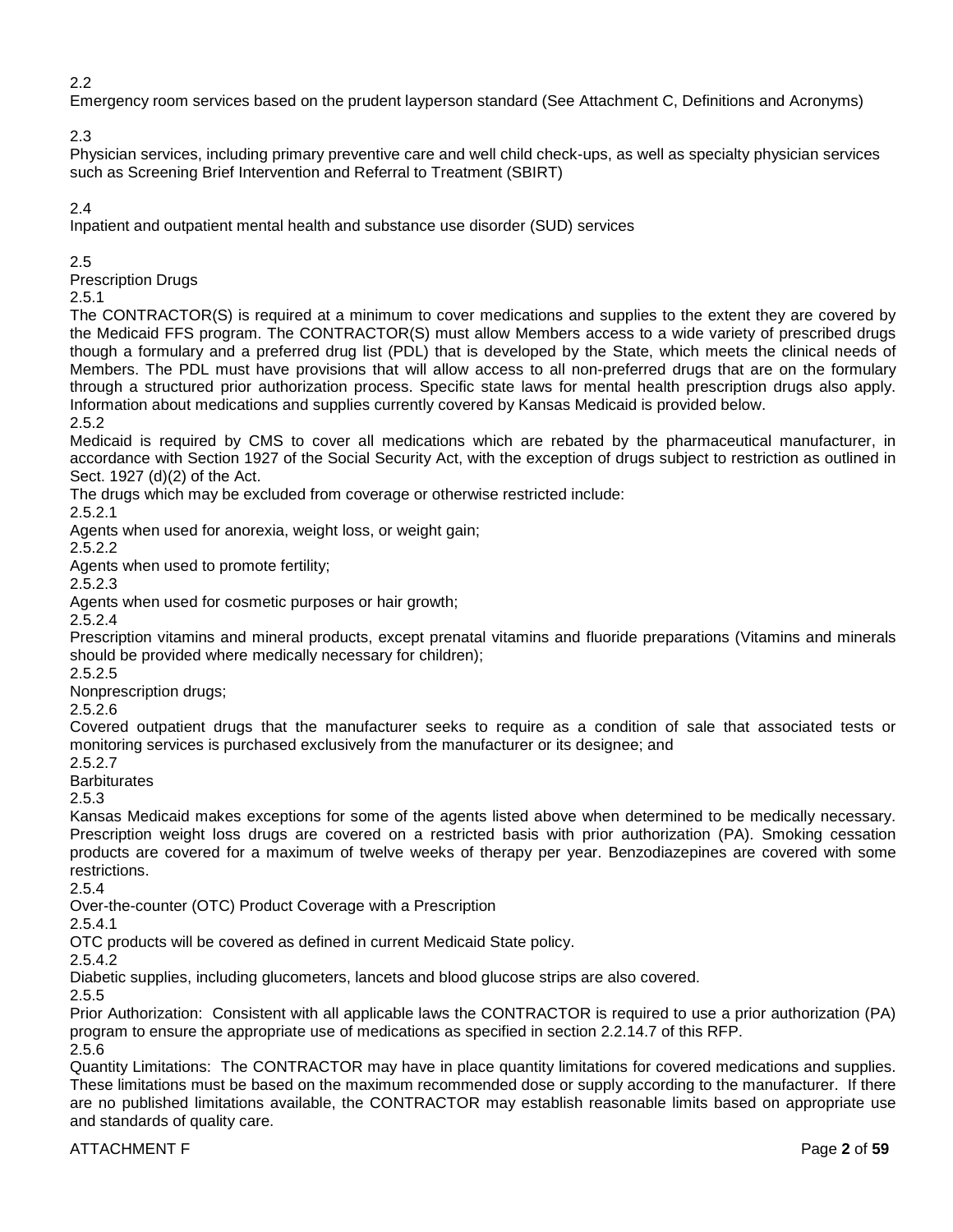2.5.7

Day Supply Limitation: The CONTRACTOR(S) may establish a days supply limitation for prescription medications, however the limitation may not be less than 30 days. The CONTRACTOR(S) may also establish an early refill edit for prescription claims. The current early refill edit for Kansas Medicaid FFS claims is 80%. (e.g., 80% of the original prescription must be used prior to a refill being covered for the Member.)

2.5.8

Access: The CONTRACTOR(S) must ensure that the pharmacy provider network is sufficient to provide access to medications and complies with Section 2.2.8 of the RFP. The CONTRACTOR is not required to ensure that pharmacies within the provider network provide home delivery service, however, this is encouraged. The CONTRACTOR must ensure that Members have access to medications 24 hours per day, 7 days per week. The CONTRACTOR(S) must have in place a process to provide a 72-hour supply of medication to a Member in an emergency situation, on weekends, holidays or off-hours.

2.5.8.1

The CONTRACTOR(S) may include mail-order pharmacies in their networks, but must not require Members to use them. Members who opt to use this service may not be charged fees, including postage and handling fees. 2.5.8.2

The CONTRACTOR(S) must allow pharmacies to fill prescriptions for covered drugs ordered by any licensed provider regardless of Network participation.

2.5.9

Medication Therapy Management (MTM): The CONTRACTOR shall have in place an MTM program with the goal of engaging pharmacists to coordinate drug therapy for patients, and augmenting patient education and self-management. 2.5.10

Drug Utilization Review: The CONTRACTOR(S) is responsible for ensuring that point-of-sale pharmacy claims processing and prospective drug utilization review (DUR) is provided by pharmacies within the pharmacy provider network. The prospective DUR services include but are not limited to: a review of drug therapy and counseling prior to dispensing of the prescription. The review should include at a minimum a screening to identify potential drug therapy problems including: therapeutic duplication, drug-disease contraindication, drug-drug interaction, incorrect dosage, incorrect duration of therapy, drug-allergy interactions, and over-utilization or abuse. 2.5.11

Retrospective Drug Utilization Review: The CONTRACTOR(S) is responsible to collaborate with the State in retrospective drug utilization review (DUR) that includes an academic detailing component. 2.5.12

Reports: The CONTRACTOR(S) is required to provide the State with quarterly usage reports. These reports must be stratified by T-XIX, T-XXI, and Children with Special Health Care Needs, Aged, Disabled, Families and Pregnant Women.

The reports required are:

2.5.12.1

Ranking report of drugs by volume of Rxs paid, in descending order

2.5.12.2

Ranking report of drugs by dollars paid, in descending order.

2.5.12.3

At a minimum, the reports must include: generic drug name, strength, dosage form, generic code number (GCN), number of prescriptions paid, dollars paid, number of Members who received the prescription and paid amount per claim and/or average paid amount per claim.

# 2.6

The CONTRACTOR(S) shall perform physician profiling and education on specific medications as requested by the State.

2.7

Home health services including home health aide services and skilled nursing services (free-standing and hospitalbased). CONTRACTOR shall contract only with those Home Health Agencies (HHA) or home health organizations having posted the appropriate required surety bond.

2.8

Physical therapy (PT) services when restorative for each injury or acute episode. Under this contract, the CONTRACTOR must provide a minimum of six months of this service from the date of the first therapy, if medically necessary.

# 2.9

ATTACHMENT F Page **3** of 59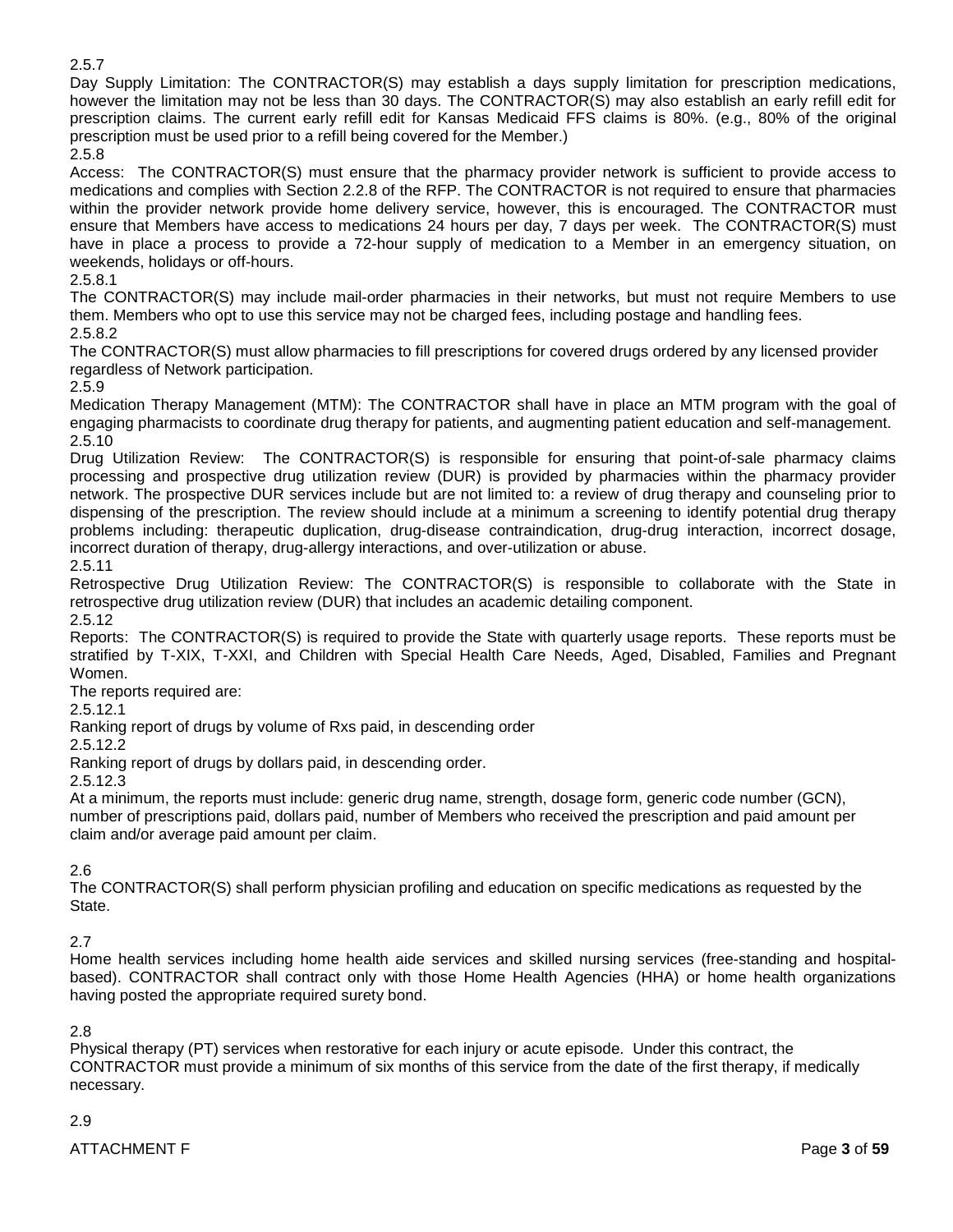Occupational therapy (OT) services when restorative for each injury or acute episode. Under this contract, the CONTRACTOR must provide a minimum of six months of this service from the date of the first therapy, if medically necessary.

2.10

Speech therapy (ST) services when restorative for each injury or acute episode. Under this contract, the CONTRACTOR must provide a minimum of six months of this service from the date of the first therapy, if medically necessary.

2.11

Audiology and hearing services

2.11.1

Hearing aids are covered every four (4) years, as ordered by a qualified health plan provider. Lost, broken or destroyed hearing aids will be replaced one time during a four year period provided the documentation of the circumstances adequately supports the need and prior authorization is obtained.

2.11.2

Provision of a binaural hearing aid requires specific documentation of medical necessity supporting significant bilateral loss of hearing.

2.11.3

Hearing aid repairs are covered.

2.11.4

Trial rental of a hearing aid is limited to one month's duration

2.11.4

Provision of hearing aid batteries is limited to six per month for monaural hearing aids and twelve per month for binaural hearing aids.

2.12

KAN Be Healthy screenings, provided to all Medicaid children through the age of 21, and CHIP Members up to age 19 years in accordance with the provisions of 42 CFR 441.58.

# 2.13

Laboratory services meeting Clinical Laboratory Improvement Act Standards (CLIA), as ordered by a qualified health plan provider. All lab service providers must have a CLIA certification on file with the CONTRACTOR. The CONTRACTOR(S) shall edit claims based on laboratory tests provided by a laboratory that has the appropriate CLIA certification. Claims shall be paid only if the laboratory is performing tests for their proper CLIA certification for the lab code billed.

2.14

Ambulance services

2.15

Medical supplies as ordered by a qualified health plan provider.

2.16

Durable medical equipment (DME) as ordered by a qualified health plan provider. The CONTRACTOR may choose to require prior authorization or quantity limits for these services.

# 2.17

Diagnostic and therapeutic radiology as ordered by a qualified health plan provider.

Life sustaining therapies (such as chemotherapy, radiation, inhalation therapy or renal dialysis) as ordered by a qualified health plan provider.

2.19

Blood transfusions, including autologous transfusions, as ordered by a qualified health plan provider.

2.20 Mid-level Practitioners Services 2.20.1

ATTACHMENT F Page **4** of **59** 

<sup>2.18</sup>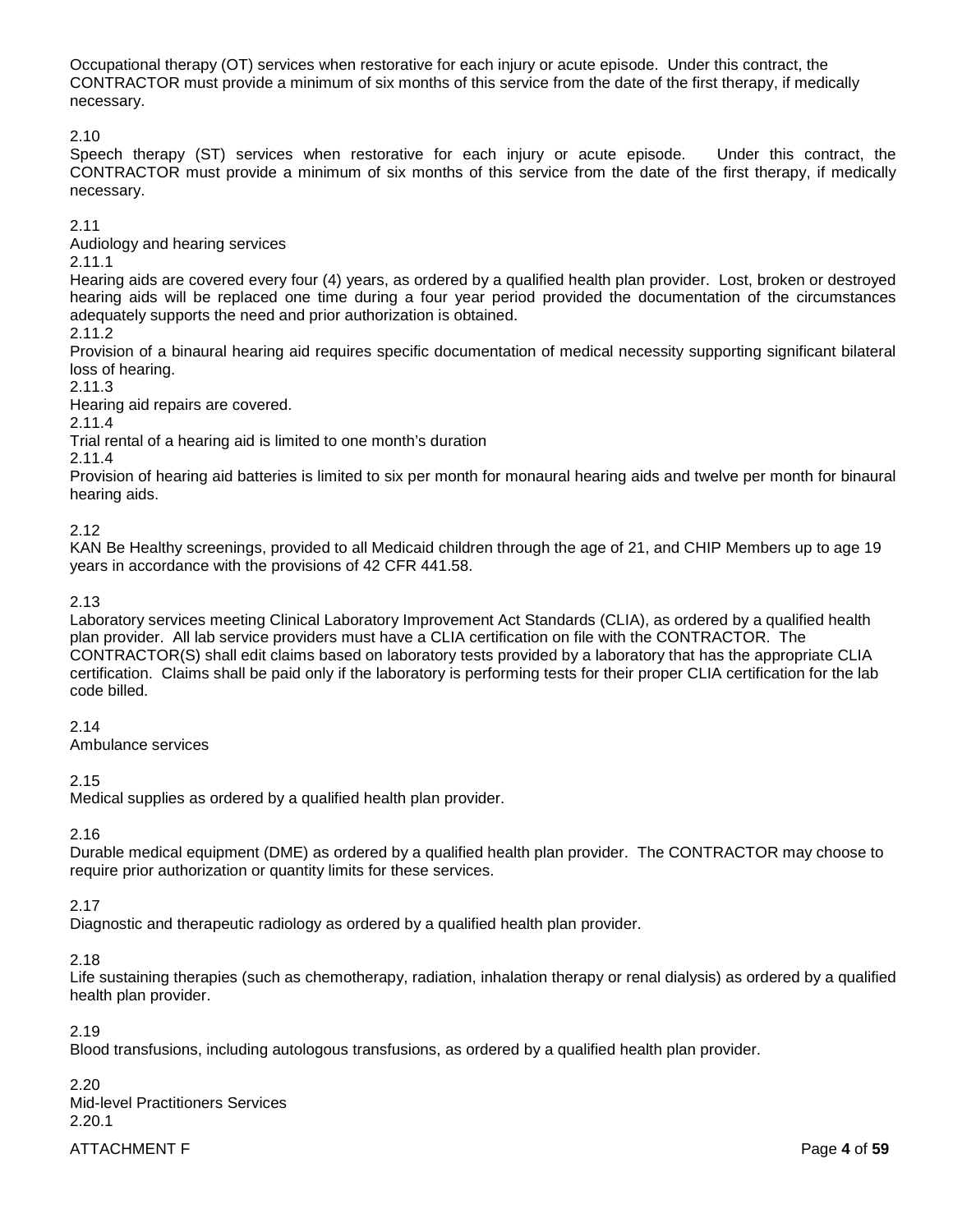Advanced Registered Nurse Practitioners (ARNP),

2.20.2

Nurse Anesthetists,

2.20.3

Nurse Midwives (Federal guidelines permit Members to access this service outside the CONTRACTOR Plan if the Member desires to receive this service from a nurse midwife; the CONTRACTOR is responsible for payment for this service), and

2.20.4

Physician Assistants (PA).

2.21

Vision Services

2.21.1

One complete eye exam and one pair of glasses are covered for Members 21 years of age and older, every year. Repairs shall be provided as needed.

2.21.2

Eyeglasses, repairs and exams as needed for Members under 21 years of age.

2.21.3

Eye exams, as needed, for post-cataract surgery patients up to one year following the surgery and eyeglasses for postcataract surgery Members when provided within one year following surgery.

2.21.4

Contact lenses and replacements are covered with prior approval, when ordered by a qualified health plan provider and when such lenses provide better management of some visual or ocular conditions than can be achieved with eyeglass lenses

2.21.5

Artificial eyes are covered.

2.22

Hospice services when ordered by a qualified health plan provider and a diagnosis of a terminal illness defined as having a prognosis of six months or less if the disease runs its normal course

2.23

Podiatric services; up to two office visits per calendar year

2.24

Prenatal health promotion and risk reduction (risk assessment, counseling, instruction in prenatal care practices, including methods to control risk factors, instruction in effective parenting practices, referral to other support, if needed, and follow-up), as medically necessary

2.25

Newborn Services - One home visit per Member within twenty-eight (28) days after the birth date of the newborn. Also, home visits for the newborn, including risk assessment of the newborn, instruction in parenting practices, additional home visits for the newborn and referral to other support services, if needed.

2.26

Screening, diagnosis and treatment of sexually transmitted diseases, as medically necessary

# 2.27

Dietary services as medically necessary

2.28

HIV testing and counseling

# 2.29

Chronic Renal Disease: Treatment services for chronic renal disease (CRD), also referred to as "endstage renal disease" (ESRD), meaning the stage of renal impairment that appears to be irreversible and permanent, and requires a regular course of dialysis or kidney transplantation to maintain life, must be covered by the CONTRACTOR until the Member is eligible for Medicare (Title XVIII) coverage. 2.29.1

ATTACHMENT F Page **5** of **59**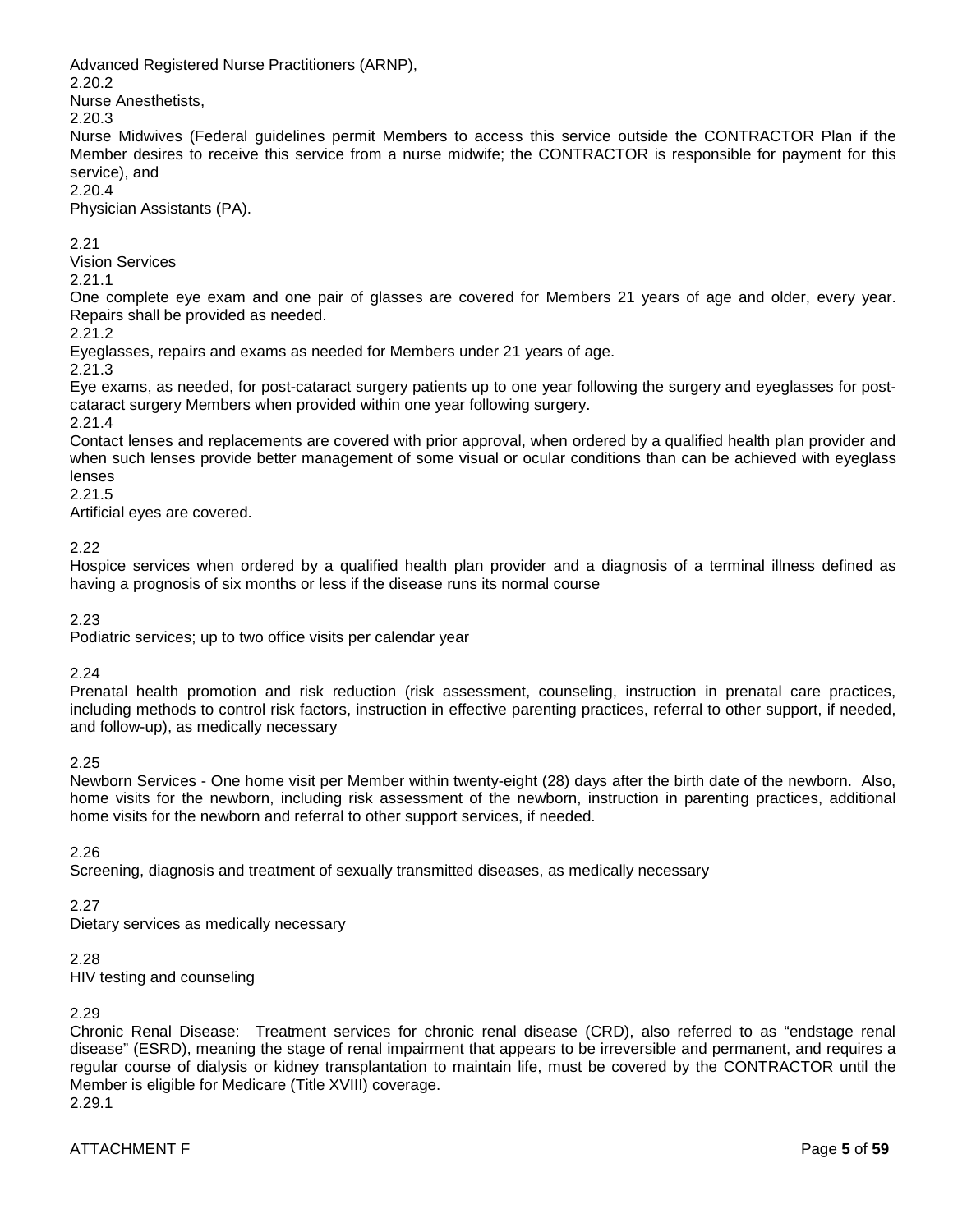CONTRACTOR must maintain on file a copy of the verification from the Social Security Administration (SSA) stating that this Member is not entitled to Medicare, a Medicare denial, and Explanation of Benefits, or a copy of the Medicare card. If a Member did not have self-dialysis training in the first three months of maintenance dialysis, the encounter data should be accompanied by a provider's evaluation of the Member for self-dialysis training.

**Vaccinations** 2.30.1 Members (ages 0 - 18) in the T-XIX and T-XXI program receive their vaccines from the Vaccines for Children Program. The Advisory Commission on Immunization Practices (ACIP) schedule should be followed. See Attachment E. CONTRACTOR(S) should encourage their providers to become Vaccines for Children Providers. 2.30.2 The following vaccinations are covered for adults: 2.30.2.1 Hepatitis A 2.30.2.2 Hepatitis B 2.30.2.3 Hepatitis A and Hepatitis B 2.30.2.4 Influenza virus (IM) 2.30.2.5 Influenza virus (nasal) 2.30.2.6 **Tetanus** 2.30.2.7 MMR 2.30.2.8 Tetanus and diphtheria 2.30.2.9 Varicella Virus 2.30.2.10 Tdap 2.30.2.11 pneumococcal vaccine

2.31

2.30

Sterilizations shall be provided in accordance with the Federally mandated guidelines and consent form.

2.32

Members shall have freedom of services for family planning as described in Section 2.2.36 of the RFP.

2.33 Long Term Care (LTC) Services 2.33.1 Nursing Facility (NF) Services (see section 8.2 of this ATTACHMENT) 2.33.2 Home and Community Based Services (HCBS) 2.33.3 Head Injury (HI) Rehabilitation Services. 2.33.4 Intermediate Care Facilities for Mental Retardation (ICFMR)

2.34

Dental services for those populations currently eligible to receive them

2.35

Non-emergency medical transportation (NEMT) as specified in Section 2.2.20 and in compliance with all Federal regulations

# ATTACHMENT F Page **6** of **59**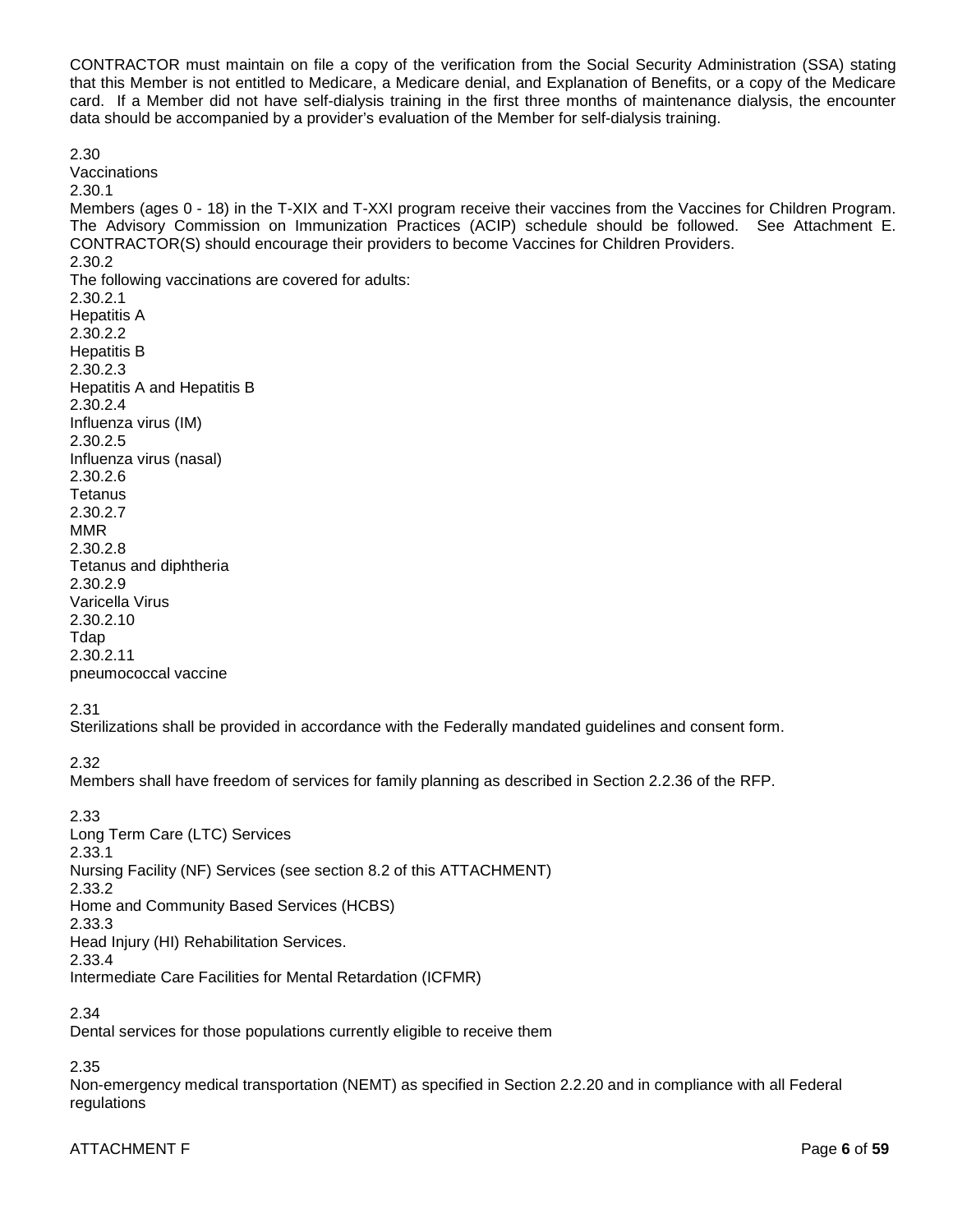# 2.36

All waiver-funded services as described in this ATTACHMENT.

# 2.37

In addition, medically necessary services shall include services as defined elsewhere in the RFP, including services to treat mental illness, substance use disorders, HCBS, and LTC.

2.38

Bariatric Surgery- This service is not currently covered by the Medicaid program. Each CONTRACTOR shall propose a plan and criteria for covering this service for qualified Medicaid beneficiaries.

### **3.0 Substance Use Disorder Services**

The CONTRACTOR must provide at least as much access to medically necessary substance use disorder treatment services for Members as was provided under the current delivery system. The CONTRACTOR shall use Kansas definition of medical necessity and the American Society of Addiction Medicine (ASAM) criteria as contained in the Kansas Client Placement Criteria (KCPC) system when determining the need for substance use disorder services. These criteria are no more restrictive than those of the State T-XIX program. The CONTRACTOR may not sets limits on the amount, scope or duration of these services for Members that were not imposed in the previous delivery program, as reflected in the Prepaid Inpatient Health Plan (PIHP) contract. If requested, the CONTRACTOR shall offer a second opinion from a qualified health care professional within the network or arrange for a second opinion outside the network at no cost to the Member. The CONTRACTOR may place appropriate limits on a service on the basis of criteria such as the Kansas definition of medical necessity, ASAM criteria as contained in the KCPC system, and best practice guidelines, provided that the services furnished can reasonably be expected to achieve their purpose.

### 3.1

Criminal Court Referrals

#### 3.1.1

The CONTRACTOR shall work with the provider network for placement for medically necessary, court-ordered or courtreferred treatment of covered services of Members. A significant number of persons seeking substance abuse services enter treatment due to court orders, probation and parole violations, criminal charges or convictions. Criminal justice clients include all non-incarcerated, eligible pre-trail and post-trial populations. The Department of Corrections and the community-based provider network have highly interdependent relationships. In order for treatment to be successful with the corrections population, programs shall provide structure, comprehensive levels of care, and understand the dynamics of working with a highly resistant population.

### 3.1.2

The CONTRACTOR shall work with the courts to examine the appropriateness of court-ordered placements while examining the potential of offering more efficient alternatives and shall develop specific alternatives for the courts to consider which shall be based on the Kansas definition of medical necessity and ASAM criteria as contained in the KCPC system.

### 3.1.3

The CONTRACTOR has the right to establish policies that require providers of court ordered substance abuse services to provide notification and documentation of court-ordered treatment.

### 3.2

Civil Commitments

Involuntary Commitments: The Contractor shall work with the Regional Alcohol and Drug Assessment Centers (RADAC) and providers for placement for medically necessary, civil commitments of covered services for Members as cited in K.S.A 59-26b61.

### 3.3

The following table identifies additional covered SUD services.

| T-XIX Funded Services for<br><b>T-XIX Members</b> |            |        |
|---------------------------------------------------|------------|--------|
| Service                                           | State Plan | Waiver |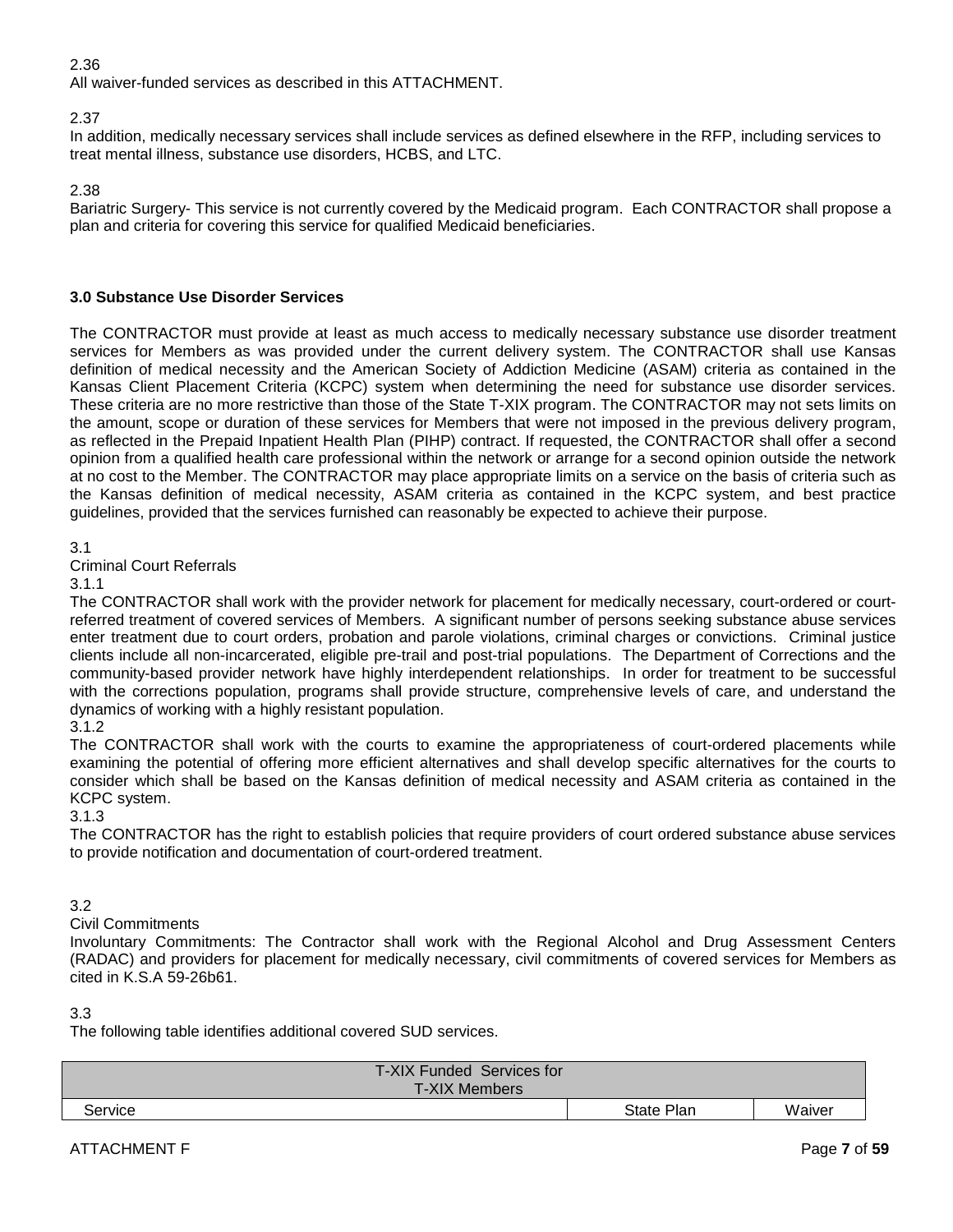| Level I - Outpatient                                              |   |   |  |  |  |
|-------------------------------------------------------------------|---|---|--|--|--|
| <b>Individual Counseling</b>                                      | Χ |   |  |  |  |
| <b>Group Counseling</b>                                           | Χ |   |  |  |  |
| Level II - Intensive Outpatient Treatment/Partial Hospitalization |   |   |  |  |  |
| <b>Intensive Outpatient</b>                                       | x |   |  |  |  |
| Level III - Residential/Inpatient Treatment                       |   |   |  |  |  |
| 3.1 Reintegration                                                 |   | Χ |  |  |  |
| 3.5 Intermediate                                                  |   | Χ |  |  |  |
| 3.7D - Acute detoxification                                       |   | Χ |  |  |  |
| <b>Auxiliary Services</b>                                         |   |   |  |  |  |
| Assessment/Referral                                               | x |   |  |  |  |
| <b>Medicaid Case Management</b>                                   | X |   |  |  |  |
| Peer Support                                                      | X |   |  |  |  |
| <b>Crisis Intervention</b>                                        | Χ |   |  |  |  |

3.3.1

Description of Services

3.3.2

General Principles

3.3.2.1

For all modalities of care, the duration of treatment should be determined by the Member's needs and his or her response to treatment.

3.3.2.2

All level I and auxiliary services may be provided via telemedicine

3.3.2.3

A licensee providing residential treatment shall ensure access to consultation with a licensed physician and provide meals that comply with the dietary standards set forth in Addiction and Prevention Services (AAPS) Licensing Standards.

3.3.2.4

More details on all modalities of care are available in the Licensing Standards for Kansas.

3.3.2.5

Licensed Clinical Addictions Counselors (LCAC) may provide OP services as individual practitioners 3.3.2.6

Licensed Addictions Counselors (LAC) must practice inside of an AAPS licensed treatment facility

3.3.2.7 Medication-Assisted Treatment (MAT)

3.3.2.7.1

Opiate Abuse: There are currently seven methadone clinics in Kansas (located in the two largest urban areas of the State), that provide non-residential services that support the concept of long-term methadone maintenance or other medication assistance to prevent return to opiate abuse. While the ideal goal is to achieve drug-free status, abstinence is not viewed as a primary goal of methadone/medication assistance maintenance, but is a goal that is achieved by some clients. The Contractor shall ensure coordination of care for opiate-dependent individuals to include the provision of traditional treatment services concurrent with medication assisted treatment when medically indicated. 3.3.2.7.2

Other Medication-Assisted Treatment services: The contractor shall encourage the use of all evidenced based MAT treatment practices.

# 3.3.3

Level I: Outpatient

Outpatient is nonresidential treatment consisting of group, individual, and/or family counseling. For a client who is age 18 years or older, 8 hours or less of scheduled counseling services are provided each week, or for a client who is under age 18 years**,** 5 hours or less of scheduled counseling services are provided each week.

# 3.3.4

Level II: Intensive Outpatient Treatment/Partial Hospitalization

ATTACHMENT F Page **8** of **59** Intensive outpatient treatment consists of group, individual, and/or family counseling and for a client who is age 18 years or older, a minimum of 9 hours of scheduled counseling services are provided each week, or for a client who is under age 18 years, a minimum of 6 hours of scheduled, counseling services are provided each week.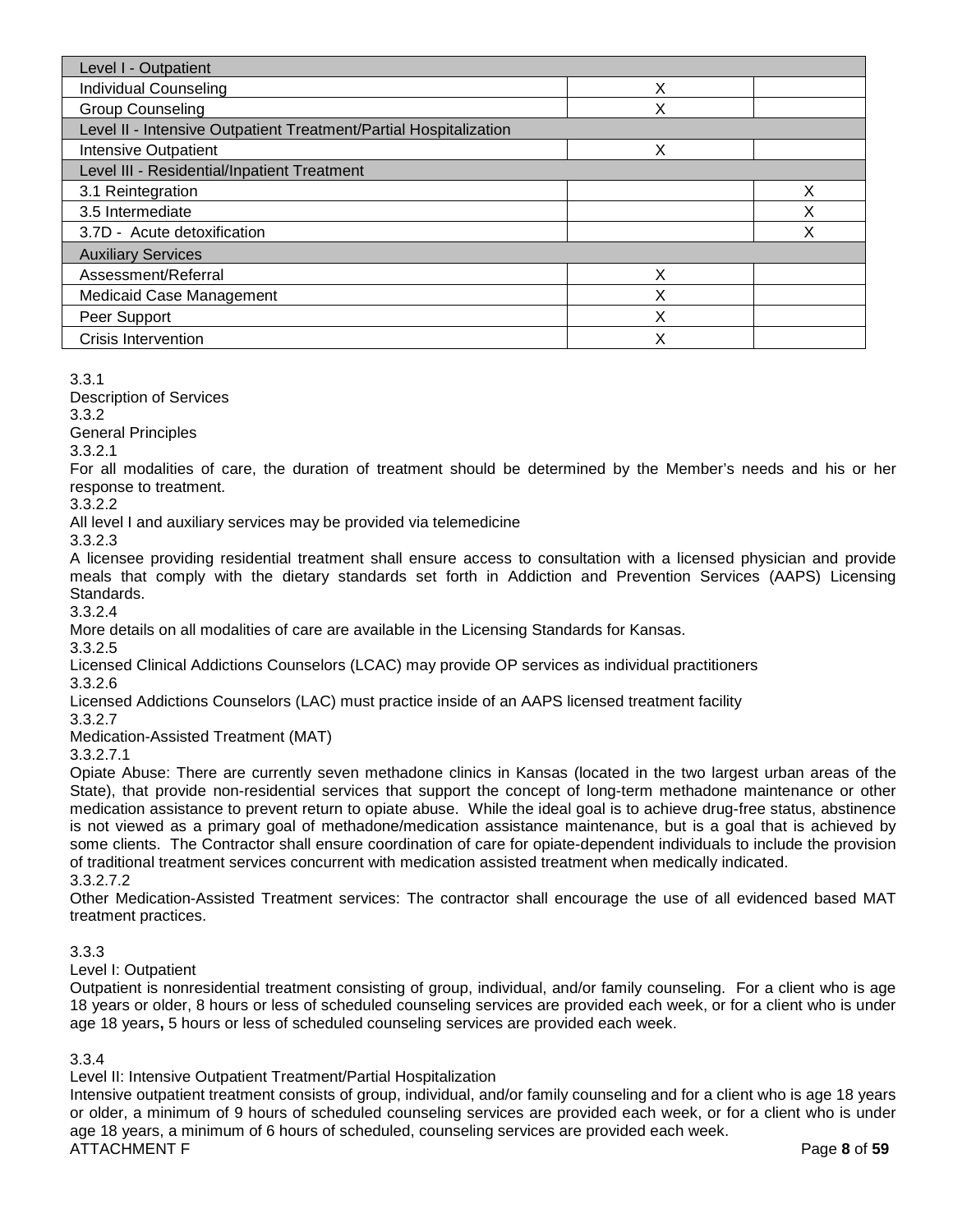3.3.5

Level III: Community-based Residential Treatment

3.3.5.1

"3.1 Reintegration"

Reintegration treatment provides a regimen of structured services in a 24-hour staffed (awake on all shifts) residential setting. They are housed in or affiliated with permanent facilities where individuals can reside safely. A minimum of one qualified staff for every fifteen clients in residence shall be assigned. Reintegration shall consist of at least 10 hours of scheduled, structured activities each week to include a minimum of 3 hours per week of individual, group, and/or family counseling provided by approved staff.

3.3.5.2

# "3.3/3.5 Intermediate Treatment"

Intermediate treatment provides a regimen of structured services in a 24-hour staffed (awake on all shifts) residential setting. They are housed in or affiliated with permanent facilities where individuals can reside safely. A minimum of one qualified staff for every eight clients in residence shall be assigned. Intermediate treatment shall consist of at least 40 hours each week of scheduled, structured activities to include: a minimum of 10 hours per week of individual, group, and/or family counseling provided by an approved staff.

### 3.3.5.3

"3.7 D – Acute Community-based Detoxification Treatment"

Acute detoxification treatment provides care to those individuals whose withdrawal signs and symptoms are sufficiently severe to require primary medical and nursing care services in a residential setting. In this modality of treatment, 24 hour observation, monitoring and counseling services are available.

3.3.5.3.1

A licensee providing acute detoxification treatment shall have a registered nurse or licensed practical nurse on duty 24 hours a day on the unit.

3.3.5.3.2

The CONTRACTOR shall ensure 24 hour evaluation and withdrawal management performed by medical professionals in a licensed health care or behavioral health treatment facility, provide services based on policies and procedures that have been approved by the physician, complete a comprehensive medical assessment and physical examination for each detoxification client at the time of admission and maintain access to laboratory and toxicology testing.

### 3.3.6

Auxiliary Services

# 3.3.6.1

# Alcohol and Drug Assessment and Referral

Alcohol and drug assessment and referral programs provide ongoing assessment and referral services for individuals presenting a current or past abuse pattern of alcohol or other drug use. The assessment is designed to gather and analyze information regarding a client's current substance use behavior and social, medical and treatment history. The purpose of the assessment is to provide sufficient information for problem identification and, if appropriate, behavioral health related treatment or referral. The KCPC shall be used by SUD providers. A licensee shall develop, implement, and comply with policies and procedures that establish processes for referrals for a client. A licensee may conduct an initial screen of an individual's presenting behavioral health problem before conducting an assessment of the individual. A licensee shall comply with Licensing Standards in regard to assessment practices. Once an individual receives an assessment, a staff member shall provide the individual with a recommendation for further assessment or treatment and an explanation of that recommendation.

## 3.3.6.2

# Case Management

Case Management Services assist individuals to become more self-sufficient through an array of services which assess, plan, implement, coordinate, monitor and evaluate the options and services to meet an individual's needs, using communication and available resources to promote quality, cost effective outcomes. Case management services are provided in OP levels of care.

3.3.6.3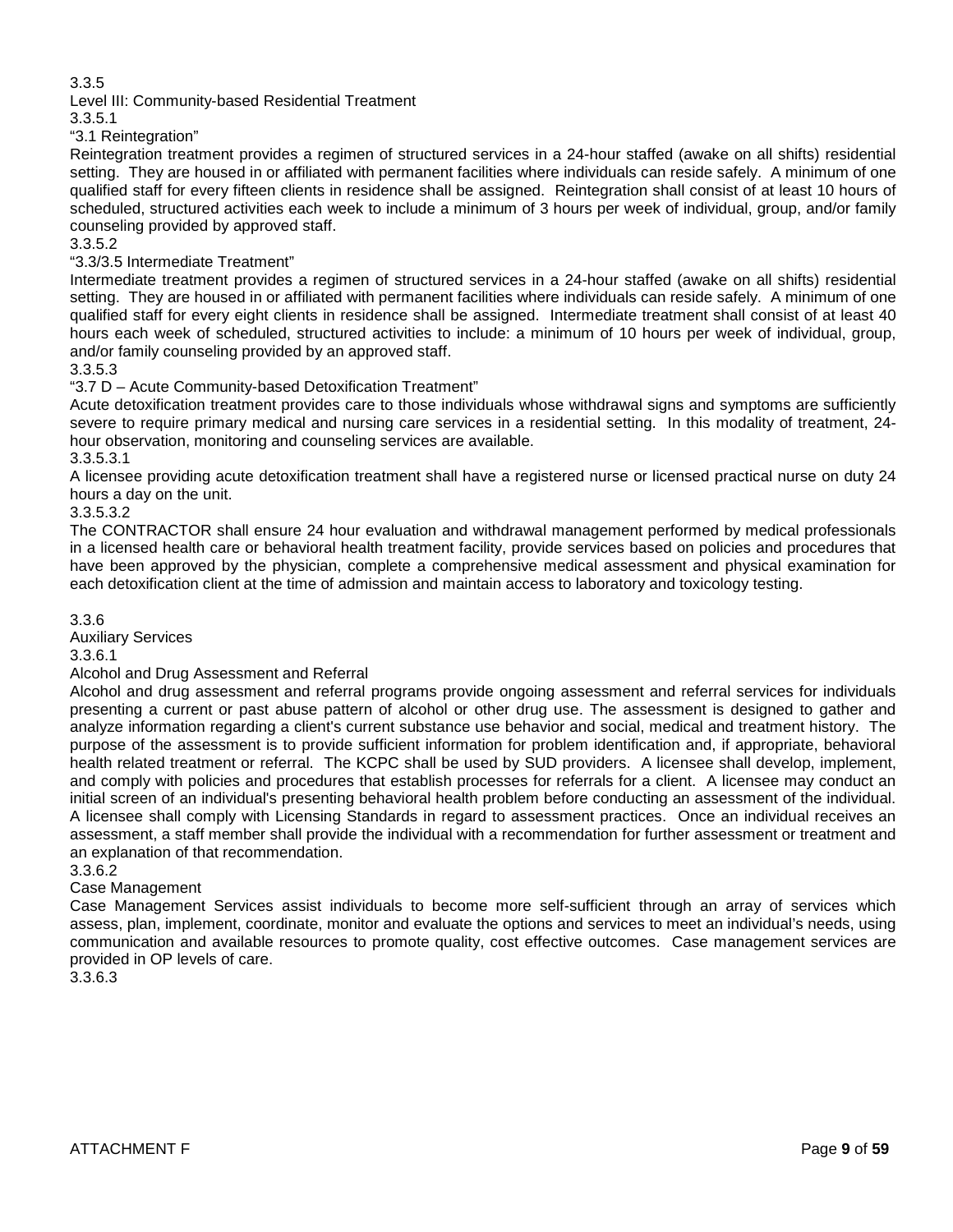### Peer Support

Peer mentoring (support) is an OP service provided by people who are in long term recovery and have been trained in providing recovery support. The purpose of providing this service is to help build recovery capacity for persons new to recovery by connecting them to naturally occurring resources in the community, assist in reduction of barriers to fully engaging in recovery, and providing support in skill development for maintaining a recovery life style.

# 3.3.6.4

Crisis Intervention

Services can be provided to individuals being served in outpatient and intensive outpatient services in their facility. Facilities providing those services must be client accessible on a 24/7 basis with AAPS credentialed counselors trained in crisis management /intervention skills. Timely response is essential in providing crisis intervention services. Services would follow the established principles of crisis management: 1) providing reassurance and support; (2) evaluating the nature of the problem and determining the patient's mental, psychiatric, suicidal or homicidal, and medical statuses; (3) ensuring the safety of the patient and others; (4) assisting the patient in developing an action plan that minimizes distress, and obtaining patient commitment to the plan; and (5) following up with the patient and other relevant persons to ensure follow-through, assess progress, and provide additional assistance and support. Medication or referral for psychiatric or psychological counseling may be necessary for patients with continuing problems. (American Family Physician 2006;74:1159-64, 1165-66. Copyright © 2006 American Academy of Family Physicians.)

### 3.4

The CONTRACTOR must develop a network of providers, which is supported by written contracts, to ensure availability of the services listed above for both adults and youth. A full continuum of substance abuse treatment services must be available statewide in accordance with accessibility standards in the RFP and resultant Contract. Members do not need a referral to access substance use disorder treatment services.

3.5

The CONTRACTOR shall be responsible for covering services related to the following:

3.5.1

The diagnosis and treatment of substance use disorders,

3.5.2

The ability to achieve age-appropriate growth and development, and

3.5.3

The ability to attain, maintain or regain functional capacity.

### **4.0 Mental Health Services**

The CONTRACTOR(S) will provide all medically necessary services to Members accessing care through the mental health (MH) service system. All services will be provided in accordance with service definitions and operational limits as approved by the State. All service provided shall be practice-research based or evidence-based and consistent with fidelity to a model. Examples in rehabilitation services include; Supported Employment, Integrated Dual Diagnosis Treatment, Strengths-based CPST, and Family Psycho-education. Outpatient examples include Dialectical Behavior Therapy, Cognitive Behavioral Therapy and Shared Decision Making. The contractor will maintain current sites where these practices are already available and will add at least two new sites annually until these services are available statewide. Particular attention will be paid to evidence-based practices which are proven to reduce the need for hospitalization. Covered MH services include all services listed below, but are not limited to these services.

4.1

Initial Admission Evaluation and Assessment.

4.2 Outpatient Therapy services

4.3

Medication Management and pharmacology services

4.4

Assessment of qualification for the target population as defined through the Severely Persistently Mental Health (SPMI) Risk Assessment and the Serious Emotional Disturbance (SED) Determination

4.4.1

These tools may be found at:

ATTACHMENT F Page **10** of **59**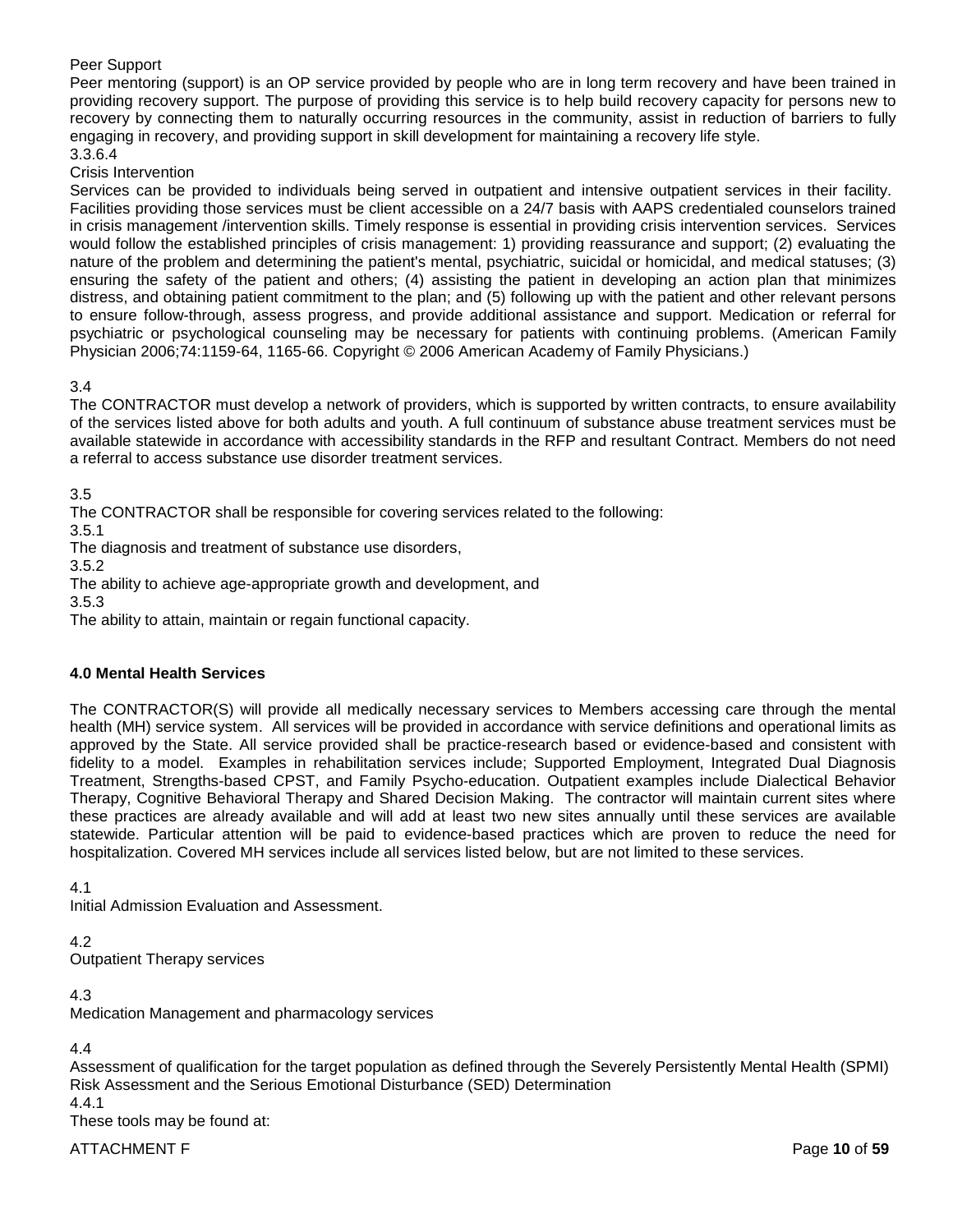4. 4.1.1

SED waiver application and other forms: [https://www.kansashealthsolutions.org/providers/index/resources\\_forms](https://www.kansashealthsolutions.org/providers/index/resources_forms) 4. 4.1.2

SPMI Assessment: [http://www.srs.ks.gov/agency/mh/Documents/OutcomesReports/aims\\_v30entire\\_revjune272005.pdf](http://www.srs.ks.gov/agency/mh/Documents/OutcomesReports/aims_v30entire_revjune272005.pdf)

# 4.5

Rehabilitation services for those individuals that meet the functional assessment criteria for the target population as described in Section 4.4.

# 4.6

Targeted Case Management (TCM)

# 4.7

Screening and Assessment for risk of inpatient care

# 4.8

Supports and Services as defined in the most recently approved 1915 c HCBS SED Waiver

# 4.9

Services and supports in a frequency, support and duration that supports and maintains the individuals opportunity to remain in their home and community

# 4.10

Treatment Planning that includes the consumer/Member/family's involvement in the development of goals, interventions and scope of service

# 4.11

Crisis Response and Intervention Services that ameliorate the risk for harm to self or others when the Member self identifies as in crisis

# 4.12

Services and supports within the applicable limits and service units as identified in the tables below

# 4.12.1

|                                                              | <b>T-XIX Members</b> |                 |  |  |
|--------------------------------------------------------------|----------------------|-----------------|--|--|
| <b>T-XIX Funded Mental Health Services</b>                   | State Plan Only      | <b>HCBS SED</b> |  |  |
|                                                              | Enrollees            | Waiver          |  |  |
| <b>Outpatient Therapy and Medication Management Services</b> |                      |                 |  |  |
| <b>Evaluation and Assessment</b>                             | X                    | X               |  |  |
| Testing                                                      | X                    | X               |  |  |
| Individual Therapy                                           | X                    | X               |  |  |
| <b>Family Therapy</b>                                        | X                    | X               |  |  |
| Group Therapy                                                | X                    | X               |  |  |
| <b>Medication Management</b>                                 | X                    | X               |  |  |
| <b>Medication Administration</b>                             | X                    | X               |  |  |
| <b>Case Consultation</b>                                     | X                    | X               |  |  |
| <b>Rehabilitation Services</b>                               |                      |                 |  |  |
| Community Psychiatric Support and<br>Treatment               | X                    | X               |  |  |
| <b>Psychosocial Rehabilitation</b>                           | X                    | X               |  |  |
| Peer Support                                                 | X                    | X               |  |  |
| <b>Crisis Intervention</b>                                   | X                    | X               |  |  |
| <b>Targeted Case Management</b>                              |                      |                 |  |  |
| Targeted Case Management for the<br>SPMI/SED populations     | X                    | X               |  |  |
| Kan-be-Healthy                                               |                      |                 |  |  |
| <b>Evaluation and Assessment</b>                             | Х                    | X               |  |  |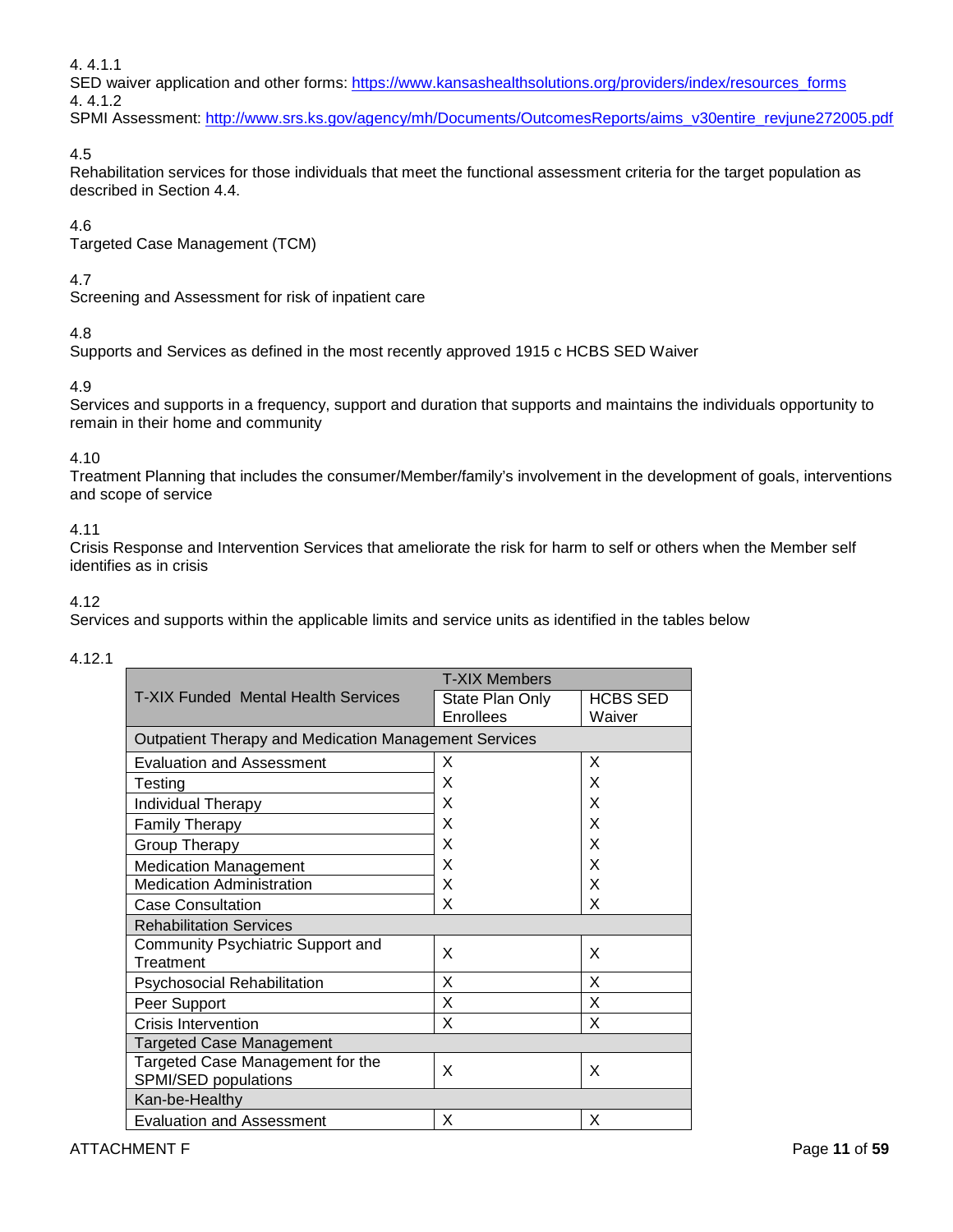| Service Plan Development                 | х | Х |
|------------------------------------------|---|---|
| <b>HCBS SED Waiver Services</b>          |   |   |
| Parent Support and Training              |   | X |
| Independent Living / Skills Building     |   | Х |
| Short Term Respite Care                  |   | х |
| <b>Wrap Around Facilitation</b>          |   | Χ |
| <b>Professional Resource Family Care</b> |   | Х |
| <b>Attendant Care</b>                    |   | x |
| 1915 (b) 3 Services                      |   |   |
| <b>Attendant Care</b>                    | х |   |
| <b>Case Consultation</b>                 | X | x |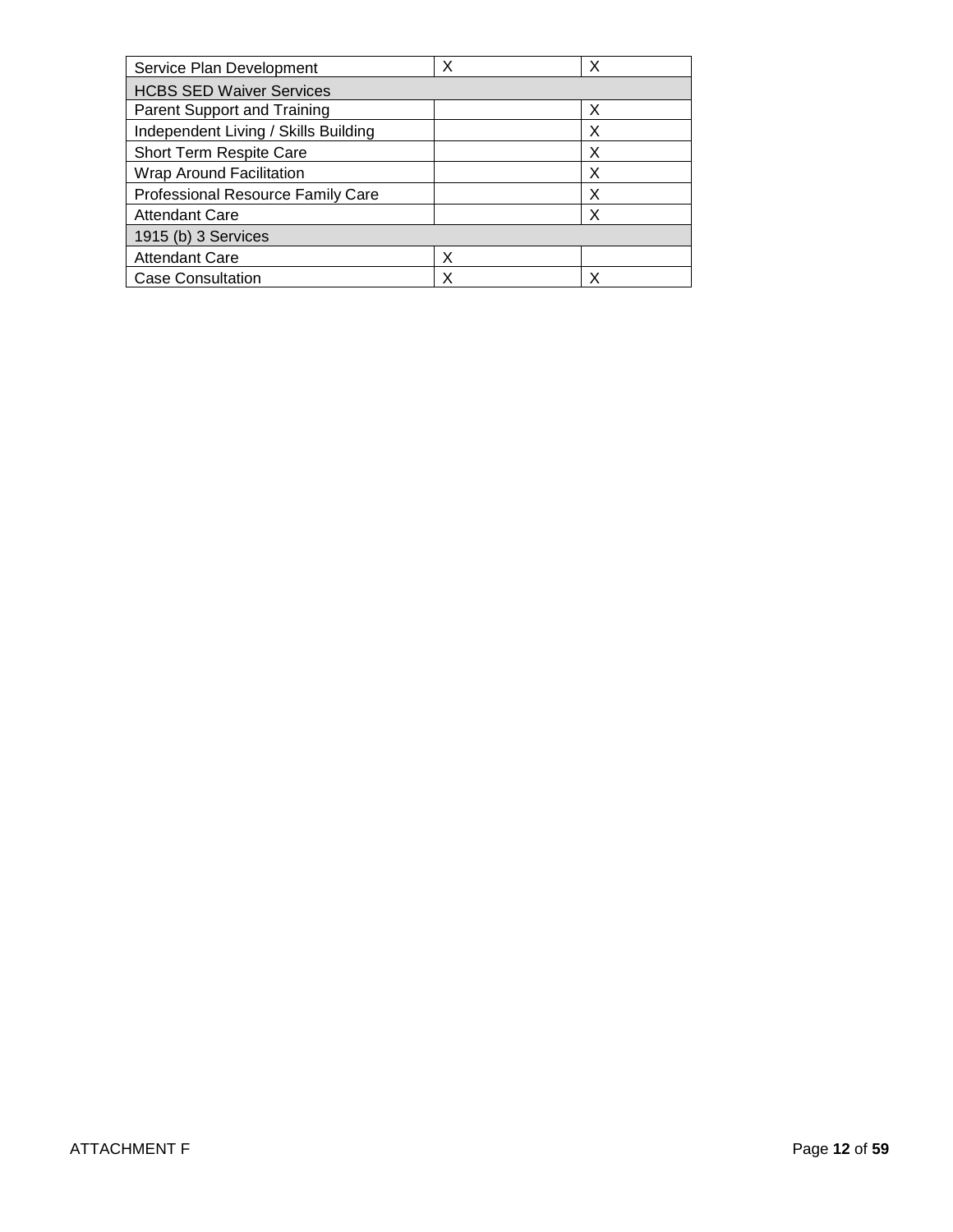# **Attendant Care [§1915(b)]**

#### **Definition**

Attendant Care is a service provided individuals who would otherwise be placed in a more restrictive setting due to significant functional impairments resulting from an identified mental illness. This service enables the individual to accomplish tasks or engage in activities that they would normally do themselves if they did not have a mental illness.

### **Components**

- 1. Assistance is in the form of direct support, supervision and/or cuing so that the Member performs the task by him/her self.
	- Such assistance most often relates to performance of Activities for Daily Living and Instrumental Activities for Daily Living and includes assistance with maintaining daily routines and/or engaging in activities critical to residing in their home and community.
- 2. Services should generally occur in community locations where the individual lives, works, attends school, and/or socializes.
	- Services provided at a work site must not be job tasks oriented.
	- Services provided in an educational setting must not be educational in purpose.
- 3. Services furnished to an individual who is an inpatient or resident of a hospital, nursing facility, intermediate care facility for persons with mental retardation, or institution for mental disease are noncovered.
- 4. Services must be recommended by a treatment team, are subject to prior approval, and must be intended to achieve the goals or objectives identified in the Member's individualized plan of care.
- 5. Transportation is provided between the participant's place of residence and other service sites or places in the community, and the cost of transportation is included in the rate paid to providers of this services.

| <b>Provider Qualifications</b>                                                                                                                                                                                                                                                                                                                                  |                                                                                                                                                                                                                                                                                                                                                                                                                                                                                                                                                                                                                                          |  |  |      |                          | <b>Eligibility Criteria</b>                                                                                                                                                  |                                |
|-----------------------------------------------------------------------------------------------------------------------------------------------------------------------------------------------------------------------------------------------------------------------------------------------------------------------------------------------------------------|------------------------------------------------------------------------------------------------------------------------------------------------------------------------------------------------------------------------------------------------------------------------------------------------------------------------------------------------------------------------------------------------------------------------------------------------------------------------------------------------------------------------------------------------------------------------------------------------------------------------------------------|--|--|------|--------------------------|------------------------------------------------------------------------------------------------------------------------------------------------------------------------------|--------------------------------|
| Have a high school diploma or equivalent.<br>$\bullet$<br>Must be 18 years of age and at least 3 years older than<br>the youth.<br>Completion of state approved training according to the<br>$\bullet$<br>curriculum approved by SRS prior to providing the<br>service.<br>Pass KBI, SRS child abuse check, adult abuse registry,<br>and motor vehicle screens. |                                                                                                                                                                                                                                                                                                                                                                                                                                                                                                                                                                                                                                          |  |  |      | $\bullet$<br>$\bullet$   | Meets functional assessment<br>criteria for target population.<br>Individuals approved for HCBS<br>SED Waiver §1915(c)<br>Attendant Care but not<br>§1915(b) Attendant Care. |                                |
| Limitations/Exclusions                                                                                                                                                                                                                                                                                                                                          |                                                                                                                                                                                                                                                                                                                                                                                                                                                                                                                                                                                                                                          |  |  |      |                          |                                                                                                                                                                              | Allowed Mode(s) of<br>Delivery |
|                                                                                                                                                                                                                                                                                                                                                                 | Services must be prior authorized.<br>Individual<br>$\bullet$<br>Attendant Care does not duplicate any other Medicaid State Plan Service or<br>On-site<br>$\bullet$<br>service otherwise available to recipient at no cost.<br>Off-site<br>$\bullet$<br><b>Additional Service Criteria</b>                                                                                                                                                                                                                                                                                                                                               |  |  |      |                          |                                                                                                                                                                              |                                |
| 1.<br>2.                                                                                                                                                                                                                                                                                                                                                        | Services provided to children and youth must include communication and coordination with the family<br>and/or legal guardian. Coordination with other child serving systems should occur as needed to<br>achieve the treatment goals. All coordination must be documented in the youth's medical record.<br>The attendant care worker must receive regularly scheduled clinical supervision from a person<br>meeting the qualifications of a Qualified Mental Health Professional (QMHP) or CONTRACTOR(S)-<br>designated Licensed Mental Health Professional (LMHP) with experience regarding this specialized<br>mental health service. |  |  |      |                          |                                                                                                                                                                              |                                |
| <b>Reimbursement and Coding Summary</b>                                                                                                                                                                                                                                                                                                                         |                                                                                                                                                                                                                                                                                                                                                                                                                                                                                                                                                                                                                                          |  |  |      |                          |                                                                                                                                                                              |                                |
| <b>HCPCS</b><br>Code                                                                                                                                                                                                                                                                                                                                            | Context<br>Modifier<br>Provider<br>Qual.<br>Description<br>(1)<br>(2)<br>≚                                                                                                                                                                                                                                                                                                                                                                                                                                                                                                                                                               |  |  |      |                          |                                                                                                                                                                              |                                |
| T1019                                                                                                                                                                                                                                                                                                                                                           |                                                                                                                                                                                                                                                                                                                                                                                                                                                                                                                                                                                                                                          |  |  | Ind. | Attendant Care - 1915(b) |                                                                                                                                                                              |                                |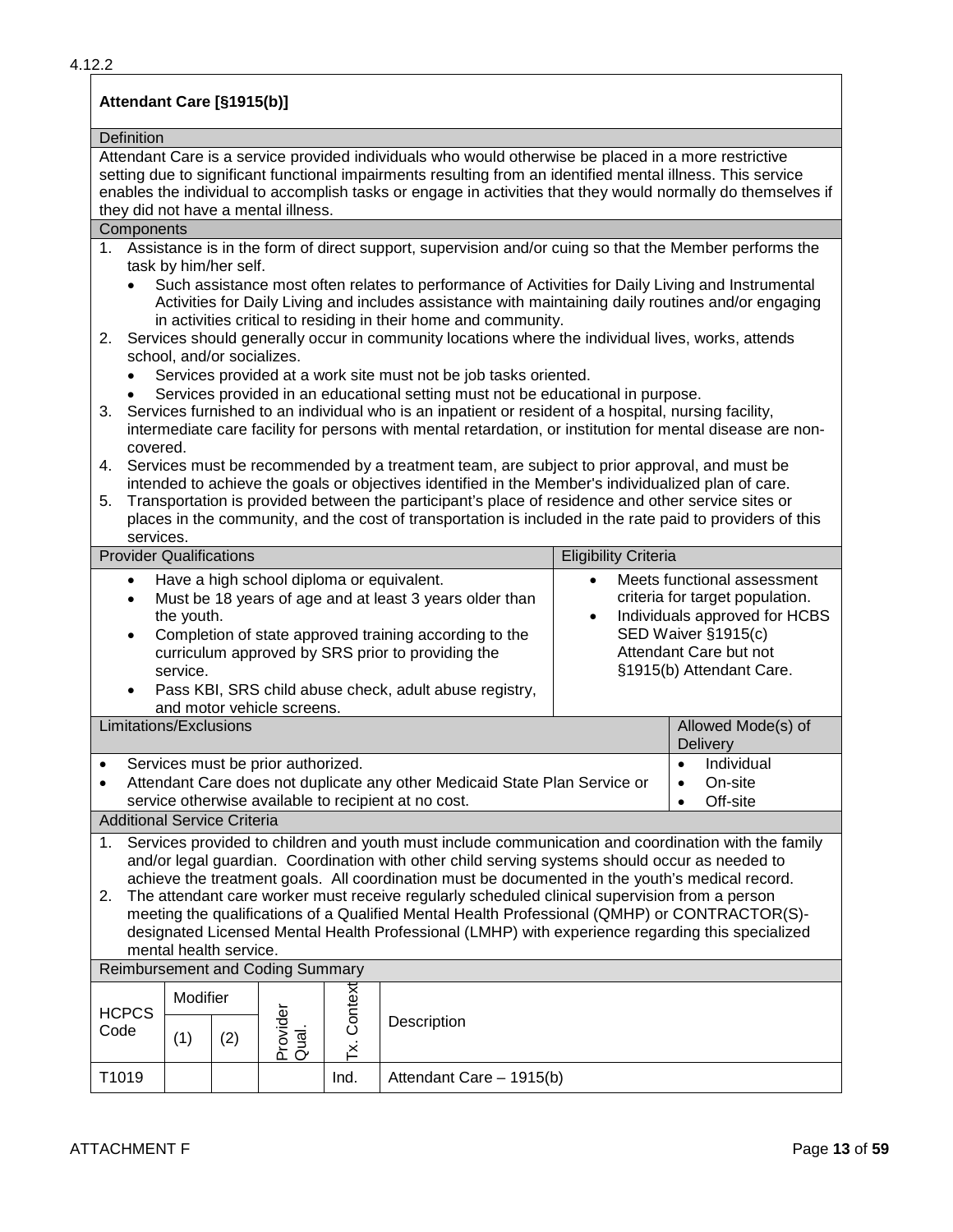Case Conference [§1915(b)]

| Definition                                                                                                                                                                                                                                                                                                                                                                                                                                                                                                                                                                                                                                                                                                                                                                                                                                                                                                                                                                                                                                                                                                                                                                                |                                                                                                                                                                                                                                   |                                                                                                                                                                                                           |                                    |                |                                                                                                                                                                                                                                                                                                                                                                                                           |                             |  |  |  |
|-------------------------------------------------------------------------------------------------------------------------------------------------------------------------------------------------------------------------------------------------------------------------------------------------------------------------------------------------------------------------------------------------------------------------------------------------------------------------------------------------------------------------------------------------------------------------------------------------------------------------------------------------------------------------------------------------------------------------------------------------------------------------------------------------------------------------------------------------------------------------------------------------------------------------------------------------------------------------------------------------------------------------------------------------------------------------------------------------------------------------------------------------------------------------------------------|-----------------------------------------------------------------------------------------------------------------------------------------------------------------------------------------------------------------------------------|-----------------------------------------------------------------------------------------------------------------------------------------------------------------------------------------------------------|------------------------------------|----------------|-----------------------------------------------------------------------------------------------------------------------------------------------------------------------------------------------------------------------------------------------------------------------------------------------------------------------------------------------------------------------------------------------------------|-----------------------------|--|--|--|
| A case conference is a scheduled face-to-face meeting to discuss problems associated with the<br>individual's treatment. The conference may include treatment staff, collateral contact, or the individual's<br>other agency representatives, not including court appearances and/or testimony.                                                                                                                                                                                                                                                                                                                                                                                                                                                                                                                                                                                                                                                                                                                                                                                                                                                                                           |                                                                                                                                                                                                                                   |                                                                                                                                                                                                           |                                    |                |                                                                                                                                                                                                                                                                                                                                                                                                           |                             |  |  |  |
|                                                                                                                                                                                                                                                                                                                                                                                                                                                                                                                                                                                                                                                                                                                                                                                                                                                                                                                                                                                                                                                                                                                                                                                           |                                                                                                                                                                                                                                   |                                                                                                                                                                                                           |                                    |                |                                                                                                                                                                                                                                                                                                                                                                                                           | <b>Eligibility Criteria</b> |  |  |  |
| <b>Provider Qualifications</b><br>Meets functional<br>Mental Health Professional licensed to practice<br>$\bullet$<br>$\bullet$<br>independently:<br>assessment criteria for<br>licensed psychologist<br>target population.<br>$\circ$<br>licensed clinical marriage and family therapist,<br>$\circ$<br>licensed clinical professional counselor,<br>$\circ$<br>licensed specialist clinical social worker, or<br>$\circ$<br>licensed clinical psychotherapist.<br>$\circ$<br>And a Mental Health Professional licensed to practice under<br>supervision or direction:<br>licensed masters marriage and family therapist,<br>O<br>licensed masters professional counselor,<br>O<br>licensed masters social worker, or<br>$\circ$<br>licensed masters level psychologist.<br>$\circ$<br>And a physician, or a physician assistant or advanced registered<br>٠<br>nurse practitioner working under protocol of a physician.<br>Supervision must be provided by a person eligible to provide<br>$\bullet$<br>Medicaid services and who is licensed at the clinical level or who is<br>a physician. All service must be rendered within the scope of the<br>provider's professional license. |                                                                                                                                                                                                                                   |                                                                                                                                                                                                           |                                    |                |                                                                                                                                                                                                                                                                                                                                                                                                           |                             |  |  |  |
| Limitations/Exclusions                                                                                                                                                                                                                                                                                                                                                                                                                                                                                                                                                                                                                                                                                                                                                                                                                                                                                                                                                                                                                                                                                                                                                                    |                                                                                                                                                                                                                                   |                                                                                                                                                                                                           |                                    |                |                                                                                                                                                                                                                                                                                                                                                                                                           | Allowed Mode(s) of Delivery |  |  |  |
| Services must be prior authorized.<br>$\bullet$<br>Services which exceed the limitation of the initial authorization must<br>be approved for re-authorization.                                                                                                                                                                                                                                                                                                                                                                                                                                                                                                                                                                                                                                                                                                                                                                                                                                                                                                                                                                                                                            |                                                                                                                                                                                                                                   |                                                                                                                                                                                                           |                                    |                | On-site<br>$\bullet$<br>Off-site<br>$\bullet$                                                                                                                                                                                                                                                                                                                                                             |                             |  |  |  |
| <b>Additional Service Criteria</b>                                                                                                                                                                                                                                                                                                                                                                                                                                                                                                                                                                                                                                                                                                                                                                                                                                                                                                                                                                                                                                                                                                                                                        |                                                                                                                                                                                                                                   |                                                                                                                                                                                                           |                                    |                |                                                                                                                                                                                                                                                                                                                                                                                                           |                             |  |  |  |
| 1.<br>2.                                                                                                                                                                                                                                                                                                                                                                                                                                                                                                                                                                                                                                                                                                                                                                                                                                                                                                                                                                                                                                                                                                                                                                                  |                                                                                                                                                                                                                                   |                                                                                                                                                                                                           | available to recipient at no cost. |                | Services provided to children and youth must include communication and coordination with the family<br>and/or legal guardian. Coordination with other child serving systems should occur as needed to<br>achieve the treatment goals. All coordination must be documented in the youth's medical record.<br>Case Conference does not duplicate any other Medicaid State Plan Service or service otherwise |                             |  |  |  |
| <b>Reimbursement and Coding Summary</b>                                                                                                                                                                                                                                                                                                                                                                                                                                                                                                                                                                                                                                                                                                                                                                                                                                                                                                                                                                                                                                                                                                                                                   |                                                                                                                                                                                                                                   |                                                                                                                                                                                                           |                                    |                |                                                                                                                                                                                                                                                                                                                                                                                                           |                             |  |  |  |
| <b>HCPCS</b><br>Code                                                                                                                                                                                                                                                                                                                                                                                                                                                                                                                                                                                                                                                                                                                                                                                                                                                                                                                                                                                                                                                                                                                                                                      | Modifier<br>(1)                                                                                                                                                                                                                   | (2)                                                                                                                                                                                                       | Provider<br>Qual.                  | Tx.<br>Context | Description                                                                                                                                                                                                                                                                                                                                                                                               |                             |  |  |  |
| 99366                                                                                                                                                                                                                                                                                                                                                                                                                                                                                                                                                                                                                                                                                                                                                                                                                                                                                                                                                                                                                                                                                                                                                                                     |                                                                                                                                                                                                                                   |                                                                                                                                                                                                           |                                    |                | Case conference as medical team conference with<br>interdisciplinary team of health care professionals, face-to-face<br>with patient and/or family, 30 minutes or more, participation by<br>non-physician qualified health care professionals.                                                                                                                                                            |                             |  |  |  |
| 99367                                                                                                                                                                                                                                                                                                                                                                                                                                                                                                                                                                                                                                                                                                                                                                                                                                                                                                                                                                                                                                                                                                                                                                                     |                                                                                                                                                                                                                                   | Case conference as a medical team conference with<br>interdisciplinary team of health care professionals, with patient<br>and/or family not present, 30 minutes or more, participation by a<br>physician. |                                    |                |                                                                                                                                                                                                                                                                                                                                                                                                           |                             |  |  |  |
| 99368                                                                                                                                                                                                                                                                                                                                                                                                                                                                                                                                                                                                                                                                                                                                                                                                                                                                                                                                                                                                                                                                                                                                                                                     | Case conference as a medical team conference with<br>interdisciplinary team of health care professionals, with patient<br>and or family not present, 30 minutes or more, participation by<br>non-physician qualified health care. |                                                                                                                                                                                                           |                                    |                |                                                                                                                                                                                                                                                                                                                                                                                                           |                             |  |  |  |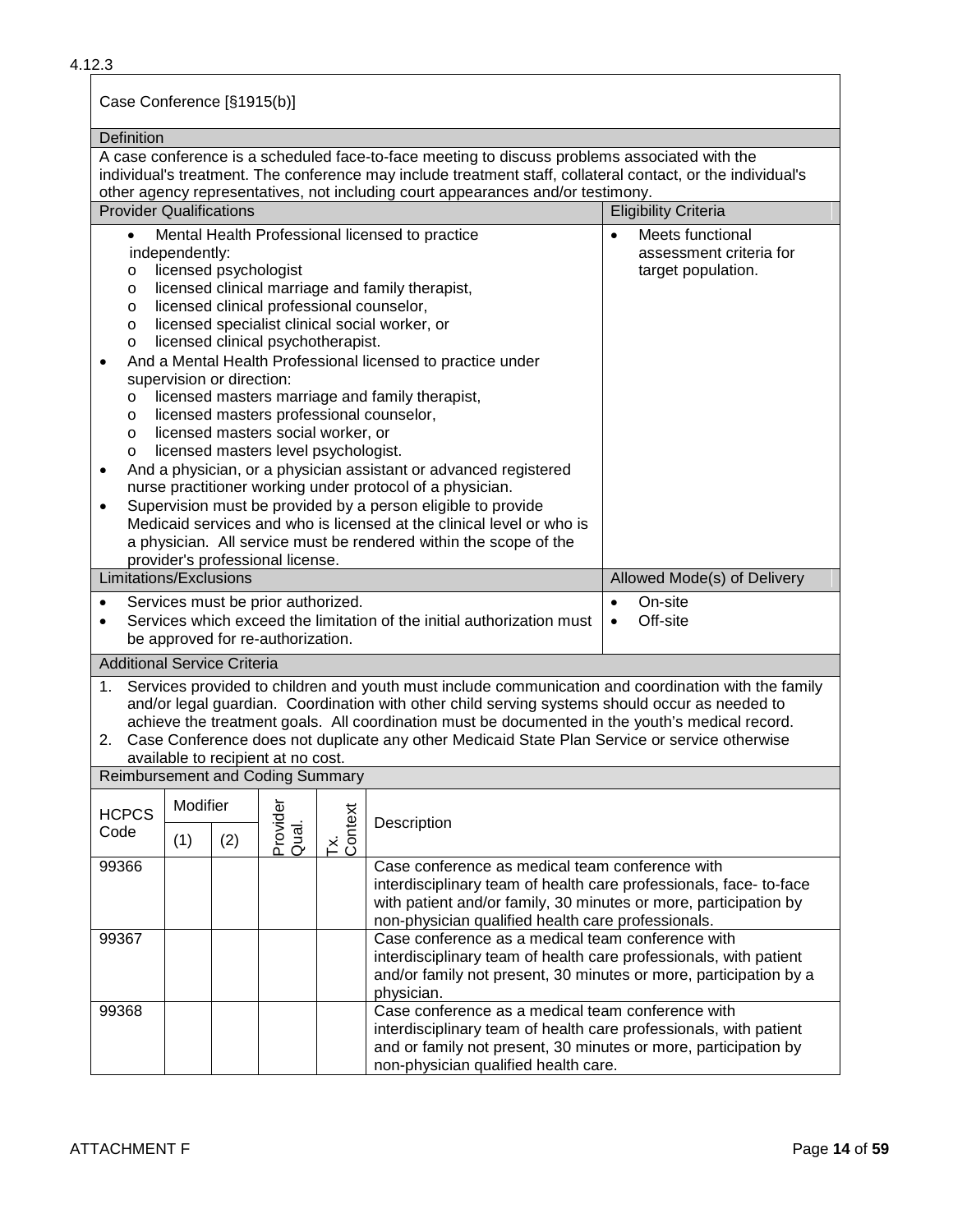|                                |                                                                                                                                                                                                                                                                                                                                                                                                                                                                                                                                                                                                                                                                                                                                                                                                                                                                                                                                 | Early Childhood Mental Health Assessment Services                                                                                                           |                             |  |  |  |  |  |
|--------------------------------|---------------------------------------------------------------------------------------------------------------------------------------------------------------------------------------------------------------------------------------------------------------------------------------------------------------------------------------------------------------------------------------------------------------------------------------------------------------------------------------------------------------------------------------------------------------------------------------------------------------------------------------------------------------------------------------------------------------------------------------------------------------------------------------------------------------------------------------------------------------------------------------------------------------------------------|-------------------------------------------------------------------------------------------------------------------------------------------------------------|-----------------------------|--|--|--|--|--|
| <b>Definition</b>              |                                                                                                                                                                                                                                                                                                                                                                                                                                                                                                                                                                                                                                                                                                                                                                                                                                                                                                                                 |                                                                                                                                                             |                             |  |  |  |  |  |
|                                |                                                                                                                                                                                                                                                                                                                                                                                                                                                                                                                                                                                                                                                                                                                                                                                                                                                                                                                                 | Mental Health and Behavioral Health screening, diagnosis, and treatment services for children ages 0<br>through 5 years not included elsewhere in the plan. |                             |  |  |  |  |  |
| <b>Provider Qualifications</b> |                                                                                                                                                                                                                                                                                                                                                                                                                                                                                                                                                                                                                                                                                                                                                                                                                                                                                                                                 |                                                                                                                                                             | <b>Eligibility Criteria</b> |  |  |  |  |  |
| $\bullet$<br>$\bullet$         | All Medicaid-eligible children<br>An employee of a Community Mental Health Center meeting<br>the criteria of a Qualified Mental Health Professional.<br>ages 0 through 5 years who<br>meet medical necessity criteria.<br>Supervision must be provided by a person eligible to provide<br>Medicaid services and who is licensed at the clinical level or<br>who is a physician. All service must be rendered within the<br>scope of the provider's professional license.<br>Core Competencies in Early Childhood Mental Health as<br>defined by State of Kansas.                                                                                                                                                                                                                                                                                                                                                                |                                                                                                                                                             |                             |  |  |  |  |  |
| Limitations/Exclusions         |                                                                                                                                                                                                                                                                                                                                                                                                                                                                                                                                                                                                                                                                                                                                                                                                                                                                                                                                 |                                                                                                                                                             | Allowed Modes of Delivery   |  |  |  |  |  |
| $\Omega$                       | All services have an initial authorization level of benefit. Services,<br>On-site<br>$\bullet$<br>which exceed the limitation of the initial authorization, must be<br>Off-site<br>$\bullet$<br>approved for re-authorization prior to service delivery.<br>Two mental health assessments which include observation<br>are authorized per benefit year.                                                                                                                                                                                                                                                                                                                                                                                                                                                                                                                                                                         |                                                                                                                                                             |                             |  |  |  |  |  |
|                                | <b>Additional Service Criteria</b>                                                                                                                                                                                                                                                                                                                                                                                                                                                                                                                                                                                                                                                                                                                                                                                                                                                                                              |                                                                                                                                                             |                             |  |  |  |  |  |
| $1_{\cdot}$<br>2.<br>3.        | Providers must obtain consent for assessment and/or treatment from the parent, guardian, or legal<br>custodian.<br>Services provided to children and youth must include communication and coordination with the family<br>and/or legal guardian. Coordination with other child serving systems should occur as needed to<br>achieve the treatment goals. All coordination must be documented in the youth's treatment plan.<br>Prior to receipt of Early Childhood mental health/behavioral health services, a physician or other<br>licensed mental health professional experienced in the diagnosis of mental disorders must provide<br>written certification that:<br>• The child meets the eligibility criteria listed above;<br>• The services are medically necessary for the treatment of the recipient's mental health;<br>. The child's condition or functional level cannot be improved with less intensive services. |                                                                                                                                                             |                             |  |  |  |  |  |
|                                |                                                                                                                                                                                                                                                                                                                                                                                                                                                                                                                                                                                                                                                                                                                                                                                                                                                                                                                                 |                                                                                                                                                             |                             |  |  |  |  |  |
| CPT/<br><b>HCPCS</b><br>Code   | <b>Reimbursement and Coding Summary</b><br>Modifier<br>Description<br>(1)<br>(2)                                                                                                                                                                                                                                                                                                                                                                                                                                                                                                                                                                                                                                                                                                                                                                                                                                                |                                                                                                                                                             |                             |  |  |  |  |  |
| 96150                          | Health and behavior assessment (eg, health-focused clinical interview,<br>behavioral observations, psychophysiological monitoring, health-oriented<br>questionnaires) each 15 minutes face-to-face with the patient; initial<br>assessment.                                                                                                                                                                                                                                                                                                                                                                                                                                                                                                                                                                                                                                                                                     |                                                                                                                                                             |                             |  |  |  |  |  |
| H0031                          | Mental health assessment by non-physician, extended (standardized<br>assessment with interpretation and report including clinical observation for more<br>than 3 hrs.)                                                                                                                                                                                                                                                                                                                                                                                                                                                                                                                                                                                                                                                                                                                                                          |                                                                                                                                                             |                             |  |  |  |  |  |
| H0032                          | Mental health service plan development by an LMHP in conjunction with the<br>family and significant others and with other systems of care such as early<br>education, child care, child welfare.                                                                                                                                                                                                                                                                                                                                                                                                                                                                                                                                                                                                                                                                                                                                |                                                                                                                                                             |                             |  |  |  |  |  |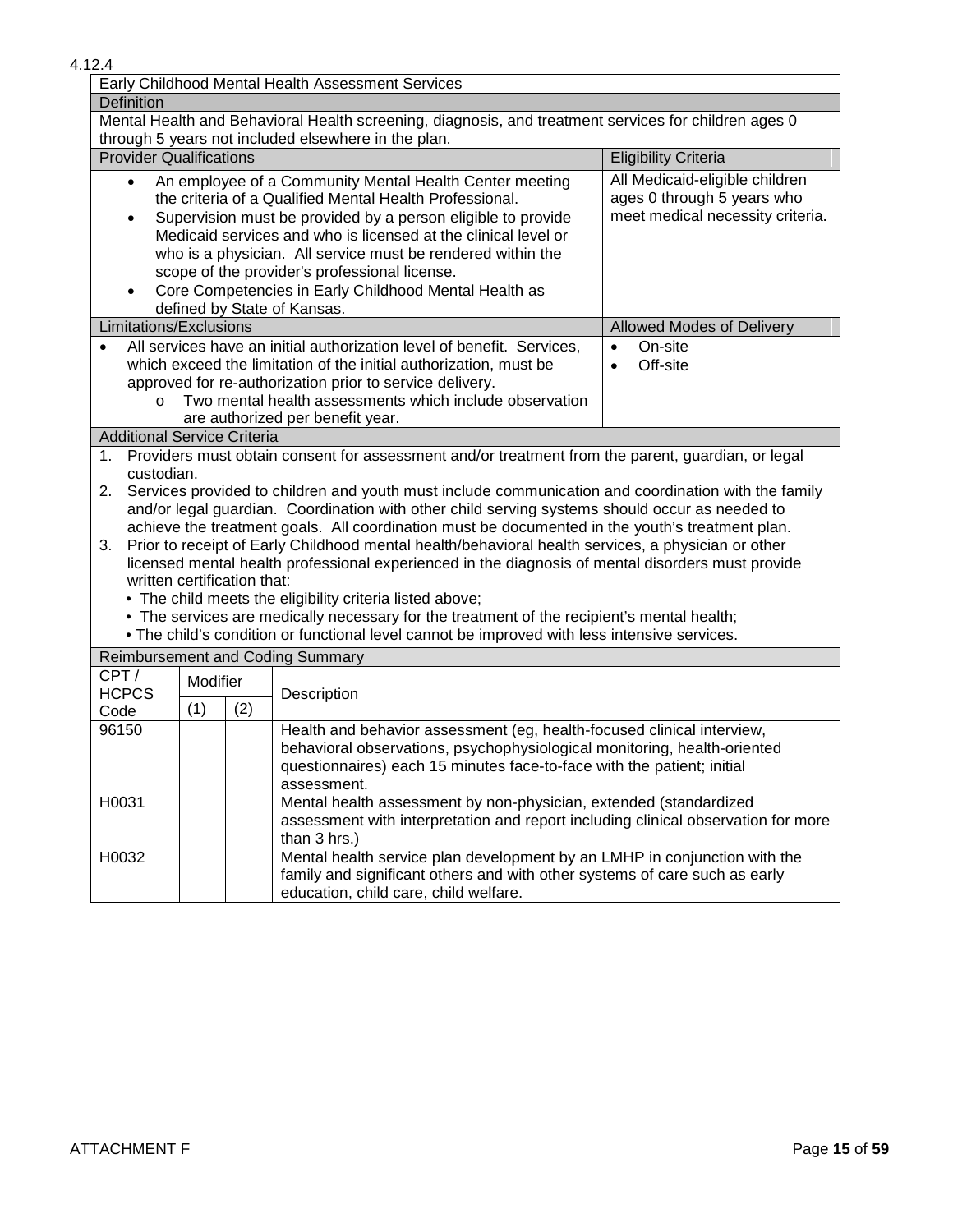# 4.12.5

| <b>Outpatient Therapy</b>                                                                                                                                                                                                                                                                                                                                                                                                                                                                                                                                                                                                                                                                                                                                                                                                                                                                                                                                                                                                                                                                                                                                                                                                                                                                                                                                      |                                                                                                                                                                                                                                                                                                                                                                                                                                                      |     |                                                                                                                                                                                              |                             |  |  |
|----------------------------------------------------------------------------------------------------------------------------------------------------------------------------------------------------------------------------------------------------------------------------------------------------------------------------------------------------------------------------------------------------------------------------------------------------------------------------------------------------------------------------------------------------------------------------------------------------------------------------------------------------------------------------------------------------------------------------------------------------------------------------------------------------------------------------------------------------------------------------------------------------------------------------------------------------------------------------------------------------------------------------------------------------------------------------------------------------------------------------------------------------------------------------------------------------------------------------------------------------------------------------------------------------------------------------------------------------------------|------------------------------------------------------------------------------------------------------------------------------------------------------------------------------------------------------------------------------------------------------------------------------------------------------------------------------------------------------------------------------------------------------------------------------------------------------|-----|----------------------------------------------------------------------------------------------------------------------------------------------------------------------------------------------|-----------------------------|--|--|
| <b>Definition</b>                                                                                                                                                                                                                                                                                                                                                                                                                                                                                                                                                                                                                                                                                                                                                                                                                                                                                                                                                                                                                                                                                                                                                                                                                                                                                                                                              |                                                                                                                                                                                                                                                                                                                                                                                                                                                      |     |                                                                                                                                                                                              |                             |  |  |
|                                                                                                                                                                                                                                                                                                                                                                                                                                                                                                                                                                                                                                                                                                                                                                                                                                                                                                                                                                                                                                                                                                                                                                                                                                                                                                                                                                |                                                                                                                                                                                                                                                                                                                                                                                                                                                      |     | Individual, Family, Group Outpatient Psychotherapy                                                                                                                                           |                             |  |  |
|                                                                                                                                                                                                                                                                                                                                                                                                                                                                                                                                                                                                                                                                                                                                                                                                                                                                                                                                                                                                                                                                                                                                                                                                                                                                                                                                                                |                                                                                                                                                                                                                                                                                                                                                                                                                                                      |     |                                                                                                                                                                                              | <b>Eligibility Criteria</b> |  |  |
| <b>Provider Qualifications</b><br>All Medicaid eligible<br>Mental Health Professional licensed to practice independently:<br>$\bullet$<br>individuals who meet<br>licensed psychologist,<br>O<br>licensed clinical marriage and family therapist,<br>medical necessity criteria.<br>O<br>licensed clinical professional counselor,<br>$\circ$<br>licensed specialist clinical social worker, or<br>$\circ$<br>licensed clinical psychotherapist.<br>$\circ$<br>And a Mental Health Professional licensed to practice under<br>$\bullet$<br>supervision or direction:<br>licensed masters marriage and family therapist,<br>$\circ$<br>licensed masters professional counselor,<br>$\circ$<br>licensed masters social worker, or<br>$\circ$<br>licensed masters level psychologist.<br>$\circ$<br>And a physician, or a physician assistant or advanced registered<br>$\bullet$<br>nurse practitioner working under protocol of a physician.<br>Supervision must be provided by a person eligible to provide<br>$\bullet$<br>Medicaid services and who is licensed at the clinical level or who<br>is a physician. All service must be rendered within the scope of<br>the provider's professional license.<br>In addition to a professional license, providers of 90847HK must<br>$\bullet$<br>complete state approved training in the provision of home based |                                                                                                                                                                                                                                                                                                                                                                                                                                                      |     |                                                                                                                                                                                              |                             |  |  |
|                                                                                                                                                                                                                                                                                                                                                                                                                                                                                                                                                                                                                                                                                                                                                                                                                                                                                                                                                                                                                                                                                                                                                                                                                                                                                                                                                                | family therapy.                                                                                                                                                                                                                                                                                                                                                                                                                                      |     |                                                                                                                                                                                              |                             |  |  |
| <b>Additional Service Criteria</b>                                                                                                                                                                                                                                                                                                                                                                                                                                                                                                                                                                                                                                                                                                                                                                                                                                                                                                                                                                                                                                                                                                                                                                                                                                                                                                                             |                                                                                                                                                                                                                                                                                                                                                                                                                                                      |     |                                                                                                                                                                                              | Allowed Mode(s) of Delivery |  |  |
|                                                                                                                                                                                                                                                                                                                                                                                                                                                                                                                                                                                                                                                                                                                                                                                                                                                                                                                                                                                                                                                                                                                                                                                                                                                                                                                                                                | Services provided to children and youth must include communication<br>Individual<br>$\bullet$<br>and coordination with the family and/or legal guardian. Coordination<br>Family<br>$\bullet$<br>with other child serving systems should occur as needed to achieve<br>Group<br>$\bullet$<br>the treatment goals. All coordination must be documented in the<br>On-site<br>$\bullet$<br>youth's medical record.<br>Off-site<br>$\bullet$<br>Televideo |     |                                                                                                                                                                                              |                             |  |  |
|                                                                                                                                                                                                                                                                                                                                                                                                                                                                                                                                                                                                                                                                                                                                                                                                                                                                                                                                                                                                                                                                                                                                                                                                                                                                                                                                                                |                                                                                                                                                                                                                                                                                                                                                                                                                                                      |     | Reimbursement and Coding Summary                                                                                                                                                             |                             |  |  |
| CPT/<br><b>HCPCS</b><br>Code                                                                                                                                                                                                                                                                                                                                                                                                                                                                                                                                                                                                                                                                                                                                                                                                                                                                                                                                                                                                                                                                                                                                                                                                                                                                                                                                   | Modifier<br>(1)                                                                                                                                                                                                                                                                                                                                                                                                                                      | (2) | Description                                                                                                                                                                                  |                             |  |  |
| 90804                                                                                                                                                                                                                                                                                                                                                                                                                                                                                                                                                                                                                                                                                                                                                                                                                                                                                                                                                                                                                                                                                                                                                                                                                                                                                                                                                          |                                                                                                                                                                                                                                                                                                                                                                                                                                                      |     | Individual psychotherapy, insight oriented, behavior modifying and/or supportive,                                                                                                            |                             |  |  |
|                                                                                                                                                                                                                                                                                                                                                                                                                                                                                                                                                                                                                                                                                                                                                                                                                                                                                                                                                                                                                                                                                                                                                                                                                                                                                                                                                                |                                                                                                                                                                                                                                                                                                                                                                                                                                                      |     | on-site or off-site, face-to-face with the Member                                                                                                                                            |                             |  |  |
| 90806                                                                                                                                                                                                                                                                                                                                                                                                                                                                                                                                                                                                                                                                                                                                                                                                                                                                                                                                                                                                                                                                                                                                                                                                                                                                                                                                                          |                                                                                                                                                                                                                                                                                                                                                                                                                                                      |     | Individual psychotherapy, insight oriented, behavior modifying and/or supportive,<br>on-site or off-site, face-to-face with the Member                                                       |                             |  |  |
| 90808                                                                                                                                                                                                                                                                                                                                                                                                                                                                                                                                                                                                                                                                                                                                                                                                                                                                                                                                                                                                                                                                                                                                                                                                                                                                                                                                                          |                                                                                                                                                                                                                                                                                                                                                                                                                                                      |     | Individual psychotherapy, insight oriented, behavior modifying and/or supportive,<br>on-site or off-site, face-to-face with the Member                                                       |                             |  |  |
|                                                                                                                                                                                                                                                                                                                                                                                                                                                                                                                                                                                                                                                                                                                                                                                                                                                                                                                                                                                                                                                                                                                                                                                                                                                                                                                                                                | Individual psychotherapy, interactive, using play equipment, physical devices,<br>90810<br>language interpreter, or other mechanisms of non-verbal communication, in an<br>office or outpatient facility, face-to-face with the Member                                                                                                                                                                                                               |     |                                                                                                                                                                                              |                             |  |  |
| 90812                                                                                                                                                                                                                                                                                                                                                                                                                                                                                                                                                                                                                                                                                                                                                                                                                                                                                                                                                                                                                                                                                                                                                                                                                                                                                                                                                          | Individual psychotherapy, interactive, using play equipment, physical devices,<br>language interpreter, or other mechanisms of non-verbal communication, in an<br>office or outpatient facility, face-to-face with the Member                                                                                                                                                                                                                        |     |                                                                                                                                                                                              |                             |  |  |
|                                                                                                                                                                                                                                                                                                                                                                                                                                                                                                                                                                                                                                                                                                                                                                                                                                                                                                                                                                                                                                                                                                                                                                                                                                                                                                                                                                | Individual psychotherapy, interactive, using play equipment, physical devices,<br>90814<br>language interpreter, or other mechanisms of non-verbal communication, in an<br>office or outpatient facility, face-to-face with the Member                                                                                                                                                                                                               |     |                                                                                                                                                                                              |                             |  |  |
| 90816                                                                                                                                                                                                                                                                                                                                                                                                                                                                                                                                                                                                                                                                                                                                                                                                                                                                                                                                                                                                                                                                                                                                                                                                                                                                                                                                                          |                                                                                                                                                                                                                                                                                                                                                                                                                                                      |     | Individual psychotherapy, insight oriented, behavior modifying and/or supportive,<br>in an inpatient hospital, partial hospital or residential care setting, face-to-face with<br>the Member |                             |  |  |
| 90818                                                                                                                                                                                                                                                                                                                                                                                                                                                                                                                                                                                                                                                                                                                                                                                                                                                                                                                                                                                                                                                                                                                                                                                                                                                                                                                                                          |                                                                                                                                                                                                                                                                                                                                                                                                                                                      |     | Individual psychotherapy, insight oriented, behavior modifying and/or supportive,<br>in an inpatient hospital, partial hospital or residential care setting, face-to-face with               |                             |  |  |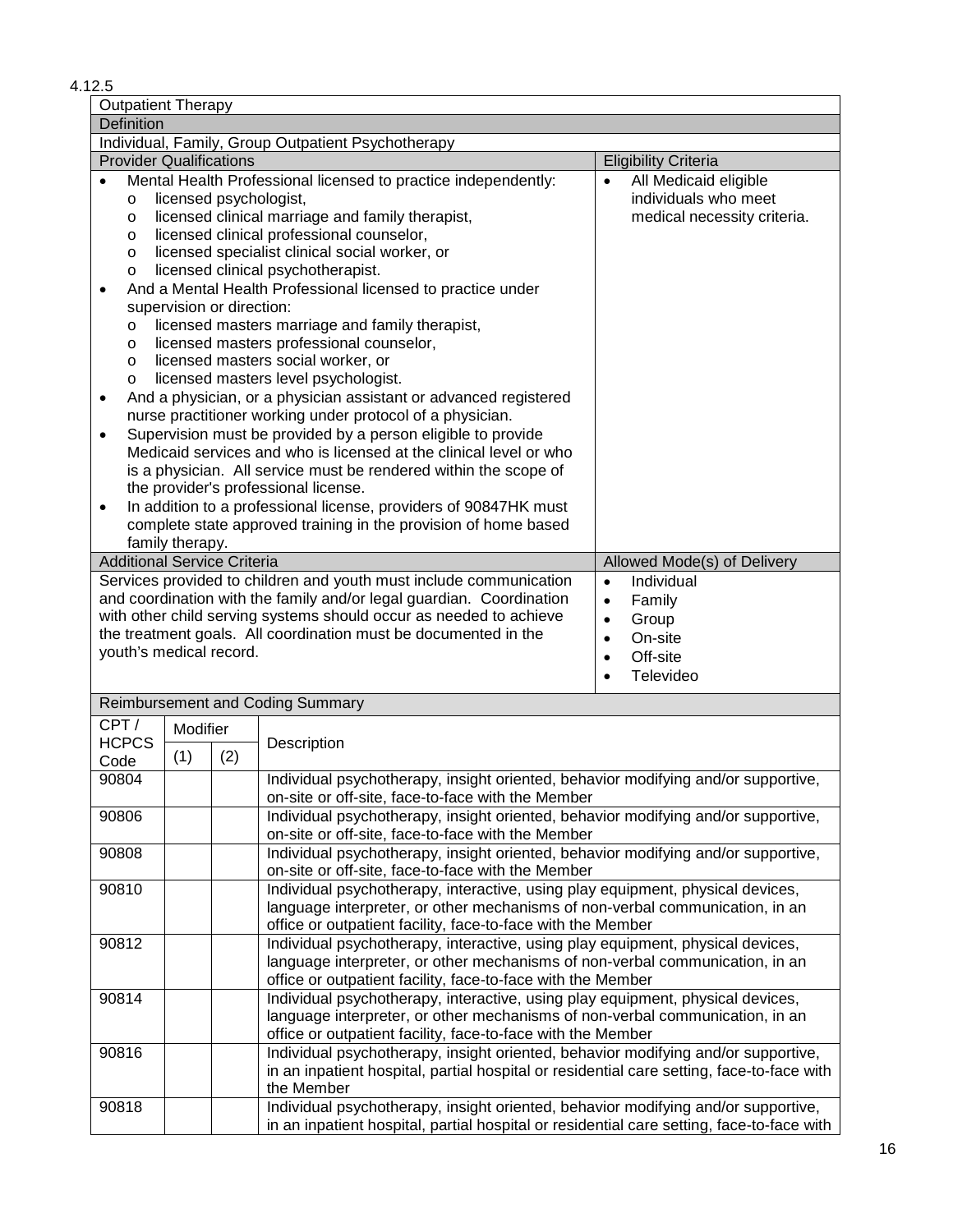|       |     | the Member                                                                                                                                                                     |
|-------|-----|--------------------------------------------------------------------------------------------------------------------------------------------------------------------------------|
| 90821 |     | Individual psychotherapy, insight oriented, behavior modifying and/or supportive,<br>in an inpatient hospital, partial hospital or residential care setting, face-to-face with |
|       |     | the Member                                                                                                                                                                     |
| 90823 |     | Individual psychotherapy, interactive, using play equipment, physical devices,                                                                                                 |
|       |     | language interpreter, or other mechanisms of non-verbal communication, in an<br>inpatient hospital, partial hospital or residential care setting, face-to-face with the        |
|       |     | Member                                                                                                                                                                         |
| 90826 |     | Individual psychotherapy, interactive, using play equipment, physical devices,                                                                                                 |
|       |     | language interpreter, or other mechanisms of non-verbal communication, in an<br>inpatient hospital, partial hospital or residential care setting, face-to-face with the        |
|       |     | Member                                                                                                                                                                         |
| 90828 |     | Individual psychotherapy, interactive, using play equipment, physical devices,                                                                                                 |
|       |     | language interpreter, or other mechanisms of non-verbal communication, in an                                                                                                   |
| 90847 |     | inpatient hospital, partial hospital or residential care setting                                                                                                               |
|       | HK. | Family psychotherapy (conjoint psychotherapy) (with Member present)                                                                                                            |
| 90847 |     | Family psychotherapy (conjoint psychotherapy) (with Member present) provided<br>in the home or community                                                                       |
| 90853 |     | Group psychotherapy (other than of a multiple-family group)                                                                                                                    |
|       |     | Telemedicine: Consultations, office visits, individual psychotherapy, and pharmacological management                                                                           |
|       |     | services may be reimbursed when provided via telecommunication technology. The consulting or expert                                                                            |
|       |     | provider must bill the procedure code (CPT codes) using the GT modifier and will be reimbursed at the                                                                          |
|       |     | same rate as a face to face service. The originating site, with the Member present, may bill code Q3014                                                                        |
|       |     | (telemedicine originating site facility fee).                                                                                                                                  |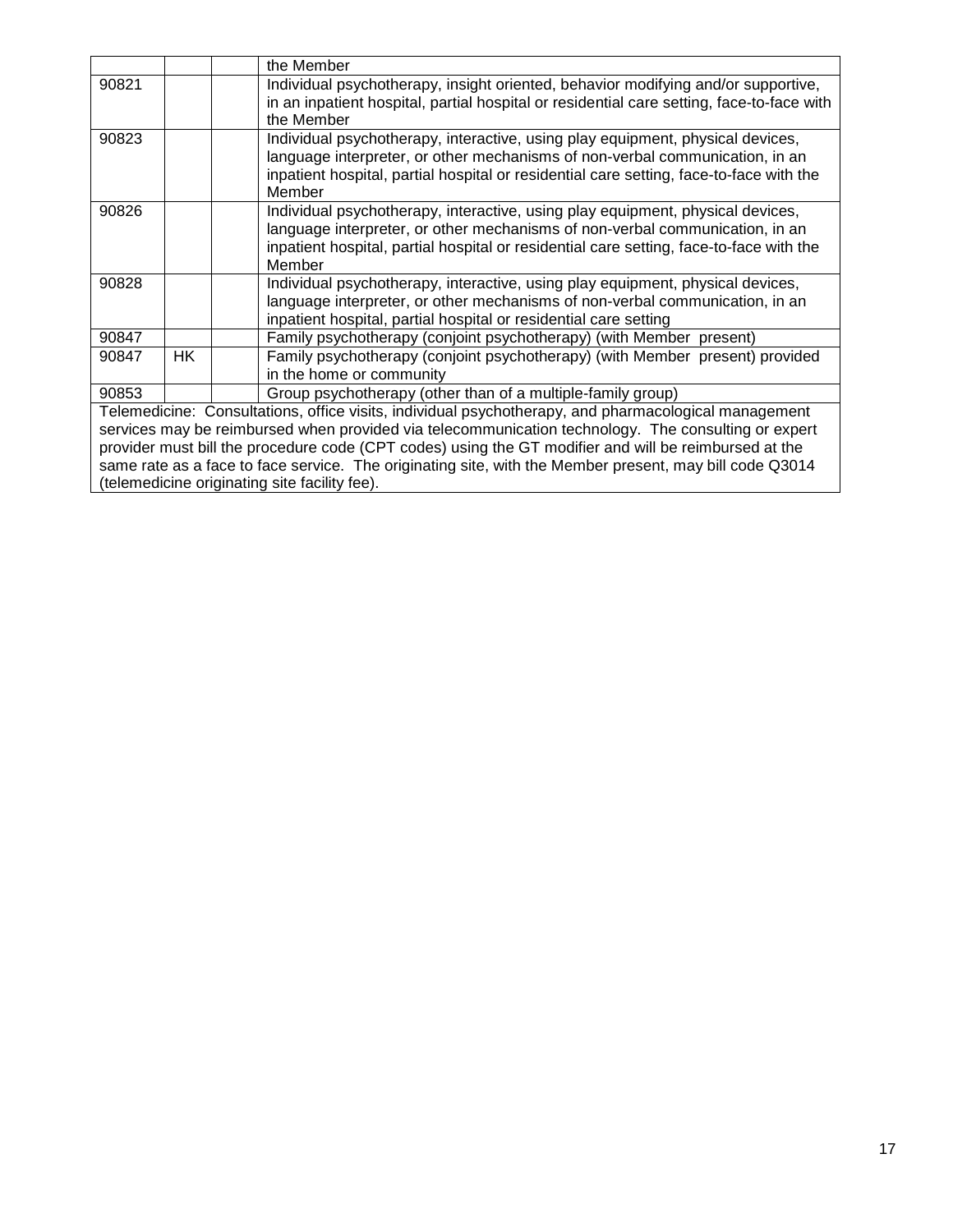| <b>Outpatient Therapy</b>                                                                                                                                                                                                                                                                                                                                                                                                                                                                                                                                                                                                                                                                                                                                                                                                                                                                                                                                                                                                                                                                                                                                                                                                                                                                                       |                                                                                                                                                                                                                                                                                                                                     |                                                                                                                                                 |  |  |  |  |  |
|-----------------------------------------------------------------------------------------------------------------------------------------------------------------------------------------------------------------------------------------------------------------------------------------------------------------------------------------------------------------------------------------------------------------------------------------------------------------------------------------------------------------------------------------------------------------------------------------------------------------------------------------------------------------------------------------------------------------------------------------------------------------------------------------------------------------------------------------------------------------------------------------------------------------------------------------------------------------------------------------------------------------------------------------------------------------------------------------------------------------------------------------------------------------------------------------------------------------------------------------------------------------------------------------------------------------|-------------------------------------------------------------------------------------------------------------------------------------------------------------------------------------------------------------------------------------------------------------------------------------------------------------------------------------|-------------------------------------------------------------------------------------------------------------------------------------------------|--|--|--|--|--|
| Definition                                                                                                                                                                                                                                                                                                                                                                                                                                                                                                                                                                                                                                                                                                                                                                                                                                                                                                                                                                                                                                                                                                                                                                                                                                                                                                      |                                                                                                                                                                                                                                                                                                                                     |                                                                                                                                                 |  |  |  |  |  |
|                                                                                                                                                                                                                                                                                                                                                                                                                                                                                                                                                                                                                                                                                                                                                                                                                                                                                                                                                                                                                                                                                                                                                                                                                                                                                                                 | Mental Health Assessment, Evaluation, and Testing                                                                                                                                                                                                                                                                                   |                                                                                                                                                 |  |  |  |  |  |
| <b>Provider Qualifications</b>                                                                                                                                                                                                                                                                                                                                                                                                                                                                                                                                                                                                                                                                                                                                                                                                                                                                                                                                                                                                                                                                                                                                                                                                                                                                                  |                                                                                                                                                                                                                                                                                                                                     | <b>Eligibility Criteria</b>                                                                                                                     |  |  |  |  |  |
| All Medicaid eligible<br>Mental Health Professional licensed to practice independently:<br>$\bullet$<br>individuals who meet<br>licensed psychologist,<br>$\circ$<br>licensed clinical marriage and family therapist,<br>medical necessity criteria.<br>O<br>licensed clinical professional counselor,<br>O<br>licensed specialist clinical social worker, or<br>$\circ$<br>licensed clinical psychotherapist.<br>$\circ$<br>And a Mental Health Professional licensed to practice under<br>$\bullet$<br>supervision or direction:<br>licensed masters marriage and family therapist,<br>O<br>licensed masters professional counselor,<br>$\circ$<br>licensed masters social worker, or<br>$\circ$<br>licensed masters level psychologist.<br>$\circ$<br>And a physician, or a physician assistant or advanced registered<br>nurse practitioner working under protocol of a physician.<br>Supervision must be provided by a person eligible to provide<br>Medicaid services and who is licensed at the clinical level or who is a<br>physician. All service must be rendered within the scope of the<br>provider's professional license.<br>In addition to a professional license, providers of 90847HK must<br>$\bullet$<br>complete state approved training in the provision of home based<br>family therapy. |                                                                                                                                                                                                                                                                                                                                     |                                                                                                                                                 |  |  |  |  |  |
| <b>Additional Service Criteria</b>                                                                                                                                                                                                                                                                                                                                                                                                                                                                                                                                                                                                                                                                                                                                                                                                                                                                                                                                                                                                                                                                                                                                                                                                                                                                              |                                                                                                                                                                                                                                                                                                                                     | Allowed Mode(s) of<br>Delivery                                                                                                                  |  |  |  |  |  |
|                                                                                                                                                                                                                                                                                                                                                                                                                                                                                                                                                                                                                                                                                                                                                                                                                                                                                                                                                                                                                                                                                                                                                                                                                                                                                                                 | Services provided to children and youth must include communication and<br>coordination with the family and/or legal guardian. Coordination with other child<br>serving systems should occur as needed to achieve the treatment goals. All<br>coordination must be documented in the youth's medical record.                         | Individual<br>$\bullet$<br>Family<br>$\bullet$<br>Group<br>$\bullet$<br>On-site<br>$\bullet$<br>Off-site<br>$\bullet$<br>Televideo<br>$\bullet$ |  |  |  |  |  |
|                                                                                                                                                                                                                                                                                                                                                                                                                                                                                                                                                                                                                                                                                                                                                                                                                                                                                                                                                                                                                                                                                                                                                                                                                                                                                                                 | <b>Reimbursement and Coding Summary</b>                                                                                                                                                                                                                                                                                             |                                                                                                                                                 |  |  |  |  |  |
| CPT/<br>Modifier<br><b>HCPS</b><br>(1)<br>Code                                                                                                                                                                                                                                                                                                                                                                                                                                                                                                                                                                                                                                                                                                                                                                                                                                                                                                                                                                                                                                                                                                                                                                                                                                                                  | Description<br>(2)                                                                                                                                                                                                                                                                                                                  |                                                                                                                                                 |  |  |  |  |  |
| 90801                                                                                                                                                                                                                                                                                                                                                                                                                                                                                                                                                                                                                                                                                                                                                                                                                                                                                                                                                                                                                                                                                                                                                                                                                                                                                                           | Admission Evaluation - Psychiatric diagnostic interview examination                                                                                                                                                                                                                                                                 |                                                                                                                                                 |  |  |  |  |  |
| 90802                                                                                                                                                                                                                                                                                                                                                                                                                                                                                                                                                                                                                                                                                                                                                                                                                                                                                                                                                                                                                                                                                                                                                                                                                                                                                                           | Admission Evaluation - Interactive psychiatric diagnostic interview examination using<br>play equipment, physical devices, language interpreter, or other mechanisms of<br>communication                                                                                                                                            |                                                                                                                                                 |  |  |  |  |  |
| Psychological testing (includes psychodiagnostic assessment of emotionality,<br>intellectual abilities, personality and psychopathology, eg, Minnesota Multiphasic<br>Personality Inventory (MMPI), Rorschach, Wechsler Adult Intelligence Scale<br>96101<br>(WAIS),) per hour of the psychologist's or physician's time, both face to face<br>administering tests to the Member, and time interpreting these test results and<br>preparing the report                                                                                                                                                                                                                                                                                                                                                                                                                                                                                                                                                                                                                                                                                                                                                                                                                                                          |                                                                                                                                                                                                                                                                                                                                     |                                                                                                                                                 |  |  |  |  |  |
| 96102                                                                                                                                                                                                                                                                                                                                                                                                                                                                                                                                                                                                                                                                                                                                                                                                                                                                                                                                                                                                                                                                                                                                                                                                                                                                                                           | Psychological testing (includes psychodiagnostic assessment of emotionality,<br>intellectual abilities, personality and psychopathology, eg, MMPI, Rorschach, WAIS,)<br>with qualified health care professional interpretation and report, administered by<br>technician, per hour of technician time, face to face with the Member |                                                                                                                                                 |  |  |  |  |  |
| 96103                                                                                                                                                                                                                                                                                                                                                                                                                                                                                                                                                                                                                                                                                                                                                                                                                                                                                                                                                                                                                                                                                                                                                                                                                                                                                                           | Psychological testing (includes psychodiagnostic assessment of emotionality,<br>intellectual abilities, personality and psychopathology, eg, MMPI) administered by<br>computer, with qualified health care professional interpretation and report                                                                                   |                                                                                                                                                 |  |  |  |  |  |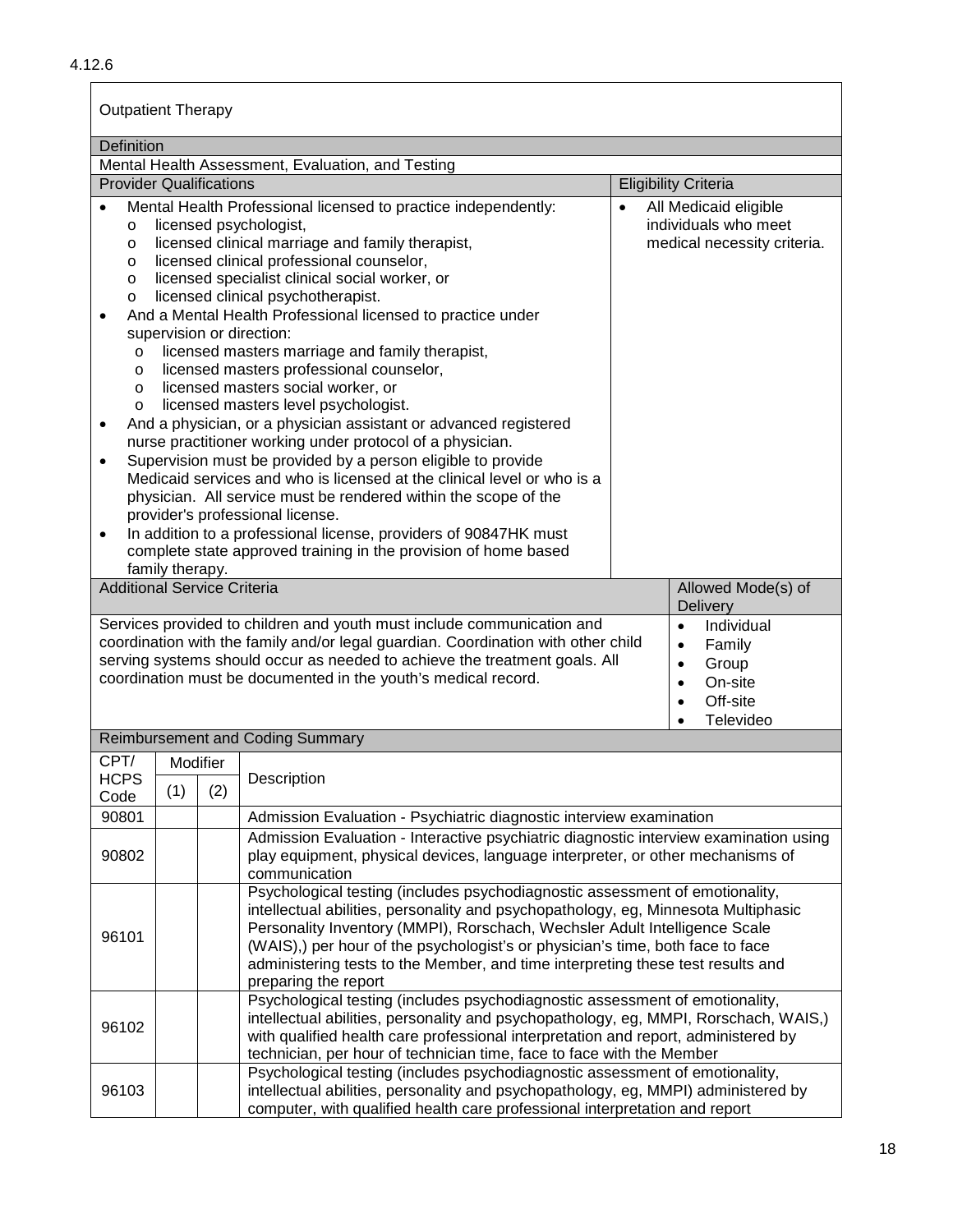| 96118                                                                                                 |                                                                                                     |  | Neuropsychological testing (eg Halstead-Reitan Neuropsychological Battery,<br>Weschler Memory Scales and Wisconsin Card Sorting Test), per hour of the<br>psychologist's or physician's time, both face to face time administering tests to the<br>Member and time interpreting these results and preparing the report, face to face. |  |  |
|-------------------------------------------------------------------------------------------------------|-----------------------------------------------------------------------------------------------------|--|---------------------------------------------------------------------------------------------------------------------------------------------------------------------------------------------------------------------------------------------------------------------------------------------------------------------------------------|--|--|
| 96119                                                                                                 |                                                                                                     |  | Neuropsychological testing (eg Halstead-Reitan Neuropsychological Battery,<br>Weschler Memory Scales and Wisconsin Card Sorting Test), with qualified health<br>care professional interpretation and report, administered by technician, per hour of<br>technician time, face to face                                                 |  |  |
| 96120                                                                                                 |                                                                                                     |  | Neuropsychological testing (eg Wisconsin Card Sorting Test), administered by a<br>computer, with qualified health care professional interpretation and report                                                                                                                                                                         |  |  |
|                                                                                                       |                                                                                                     |  | Telemedicine: Consultations, office visits, individual psychotherapy, and pharmacological management                                                                                                                                                                                                                                  |  |  |
|                                                                                                       | services may be reimbursed when provided via telecommunication technology. The consulting or expert |  |                                                                                                                                                                                                                                                                                                                                       |  |  |
| provider must bill the procedure code (CPT codes) using the GT modifier and will be reimbursed at the |                                                                                                     |  |                                                                                                                                                                                                                                                                                                                                       |  |  |
|                                                                                                       |                                                                                                     |  | same rate as a face to face service. The originating site, with the Member present, may bill code Q3014                                                                                                                                                                                                                               |  |  |
|                                                                                                       |                                                                                                     |  | (telemedicine originating site facility fee).                                                                                                                                                                                                                                                                                         |  |  |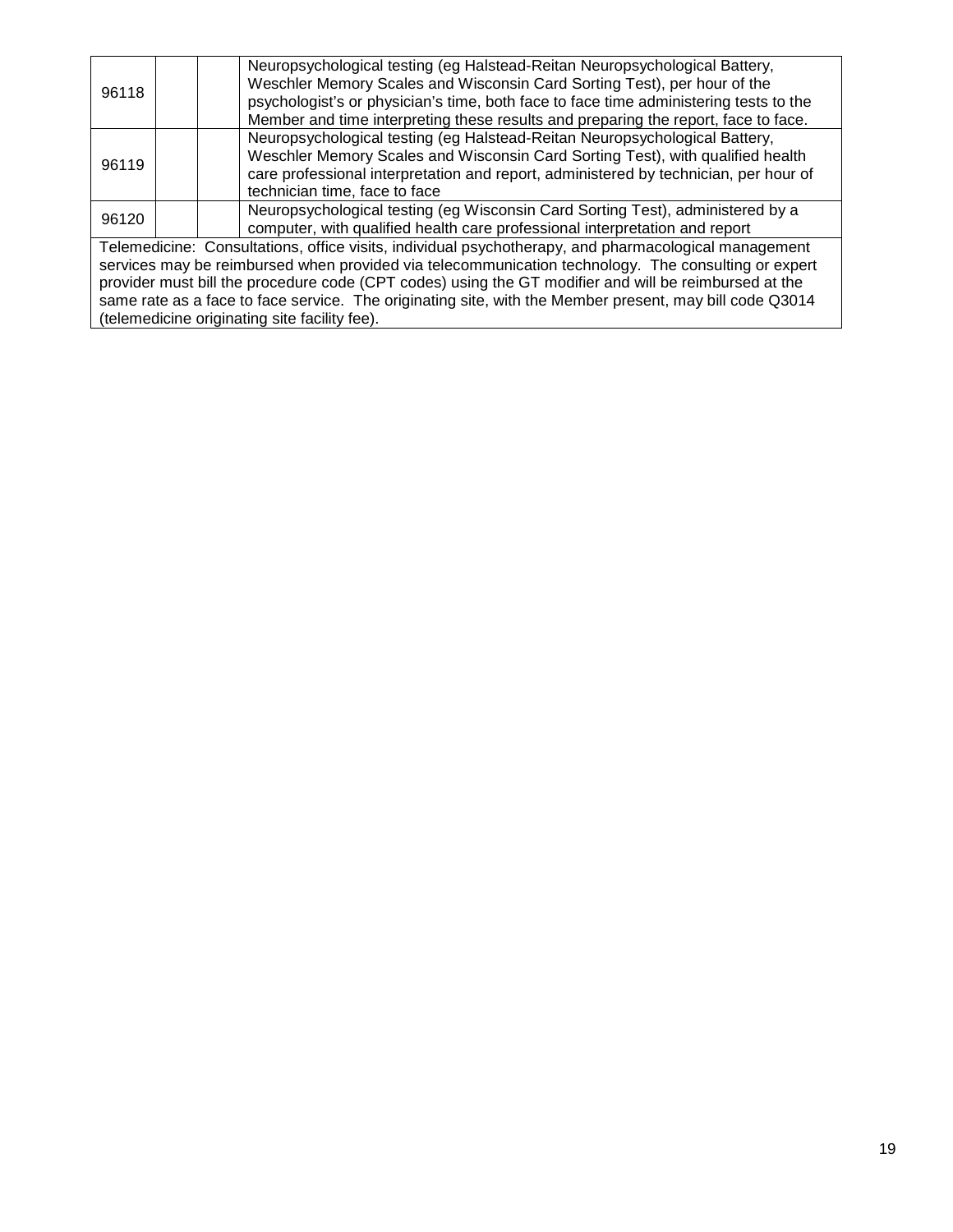|                                    | <b>Outpatient Medical Services</b>                                                                                                                                                                                                                                                                                                                                |     |                                                                                                                                                                                                                                                                                                          |                                  |                                                                                       |  |
|------------------------------------|-------------------------------------------------------------------------------------------------------------------------------------------------------------------------------------------------------------------------------------------------------------------------------------------------------------------------------------------------------------------|-----|----------------------------------------------------------------------------------------------------------------------------------------------------------------------------------------------------------------------------------------------------------------------------------------------------------|----------------------------------|---------------------------------------------------------------------------------------|--|
| Definition                         |                                                                                                                                                                                                                                                                                                                                                                   |     |                                                                                                                                                                                                                                                                                                          |                                  |                                                                                       |  |
| Administration                     |                                                                                                                                                                                                                                                                                                                                                                   |     | Individual Therapy with Medical Evaluation and Management, Medication Management, and Medication                                                                                                                                                                                                         |                                  |                                                                                       |  |
| <b>Provider Qualifications</b>     |                                                                                                                                                                                                                                                                                                                                                                   |     |                                                                                                                                                                                                                                                                                                          | <b>Eligibility Criteria</b>      |                                                                                       |  |
| $\bullet$<br>physician.            |                                                                                                                                                                                                                                                                                                                                                                   |     | Physician or PA / ARNP working under protocol of a<br>RN working within the scope of practice.                                                                                                                                                                                                           | $\bullet$<br>necessity criteria. | All Medicaid eligibles who meet medical                                               |  |
| Limitations/Exclusions             |                                                                                                                                                                                                                                                                                                                                                                   |     |                                                                                                                                                                                                                                                                                                          |                                  | Allowed Mode(s) of<br><b>Delivery</b>                                                 |  |
| $\bullet$                          |                                                                                                                                                                                                                                                                                                                                                                   |     | Presenting conditions must meet the Kansas definition of medical necessity<br>as defined in the CONTRACTOR(S) contract.                                                                                                                                                                                  |                                  | $\bullet$<br>Individual<br>On-site<br>$\bullet$<br>Off-site<br>$\bullet$<br>Televideo |  |
| <b>Additional Service Criteria</b> |                                                                                                                                                                                                                                                                                                                                                                   |     |                                                                                                                                                                                                                                                                                                          |                                  |                                                                                       |  |
|                                    |                                                                                                                                                                                                                                                                                                                                                                   |     | Services provided to children and youth must include communication and coordination with the family<br>and/or legal guardian. Coordination with other child serving systems should occur as needed to achieve<br>the treatment goals. All coordination must be documented in the youth's medical record. |                                  |                                                                                       |  |
|                                    |                                                                                                                                                                                                                                                                                                                                                                   |     | <b>Reimbursement and Coding Summary</b>                                                                                                                                                                                                                                                                  |                                  |                                                                                       |  |
| CPT/<br><b>HCPCS</b>               | <b>Modifier</b>                                                                                                                                                                                                                                                                                                                                                   |     | Description                                                                                                                                                                                                                                                                                              |                                  |                                                                                       |  |
| Code                               | (1)                                                                                                                                                                                                                                                                                                                                                               | (2) |                                                                                                                                                                                                                                                                                                          |                                  |                                                                                       |  |
| 90805                              |                                                                                                                                                                                                                                                                                                                                                                   |     | Individual psychotherapy, insight oriented, behavior modifying and/or supportive, in<br>an office or outpatient facility face to face with the Member with medical evaluation<br>and management services                                                                                                 |                                  |                                                                                       |  |
| 90807                              |                                                                                                                                                                                                                                                                                                                                                                   |     | Individual psychotherapy, insight oriented, behavior modifying and/or supportive, in<br>an office or outpatient facility face to face with the Member with medical evaluation<br>and management services                                                                                                 |                                  |                                                                                       |  |
| 90809                              |                                                                                                                                                                                                                                                                                                                                                                   |     | Individual psychotherapy, insight oriented, behavior modifying and/or supportive, in<br>an office or outpatient facility face to face with the Member with medical evaluation<br>and management services                                                                                                 |                                  |                                                                                       |  |
| 90811                              |                                                                                                                                                                                                                                                                                                                                                                   |     | Individual psychotherapy, interactive, using play equipment, physical devices,<br>language interpreter, or other mechanisms of non-verbal communication, in an                                                                                                                                           |                                  |                                                                                       |  |
| 90813                              | office or outpatient facility with medical evaluation and management services.<br>Individual psychotherapy, interactive, using play equipment, physical devices,<br>language interpreter, or other mechanisms of non-verbal communication, in an<br>office or outpatient facility face to face with the Member with medical evaluation and<br>management services |     |                                                                                                                                                                                                                                                                                                          |                                  |                                                                                       |  |
| 90815                              | Individual psychotherapy, interactive, using play equipment, physical devices,<br>language interpreter, or other mechanisms of non-verbal communication, in an<br>office or outpatient facility face to face with the Member with medical evaluation and<br>management services                                                                                   |     |                                                                                                                                                                                                                                                                                                          |                                  |                                                                                       |  |
| 90817                              |                                                                                                                                                                                                                                                                                                                                                                   |     | Individual psychotherapy, insight oriented, behavior modifying and/or supportive, in<br>an inpatient hospital, partial hospital or residential care setting face to face with the<br>Member with medical evaluation and management services                                                              |                                  |                                                                                       |  |
| 90819                              | Individual psychotherapy, insight oriented, behavior modifying and/or supportive, in<br>an inpatient hospital, partial hospital or residential care setting face to face with the<br>Member with medical evaluation and management services                                                                                                                       |     |                                                                                                                                                                                                                                                                                                          |                                  |                                                                                       |  |
| 90822                              |                                                                                                                                                                                                                                                                                                                                                                   |     | Individual psychotherapy, insight oriented, behavior modifying and/or supportive, in<br>an inpatient hospital, partial hospital or residential care setting face to face with the<br>Member with medical evaluation and management services                                                              |                                  |                                                                                       |  |
| 90824                              |                                                                                                                                                                                                                                                                                                                                                                   |     | Individual psychotherapy, interactive, using play equipment, physical devices,<br>language interpreter, or other mechanisms of non-verbal communication, in an                                                                                                                                           |                                  |                                                                                       |  |

4.12.7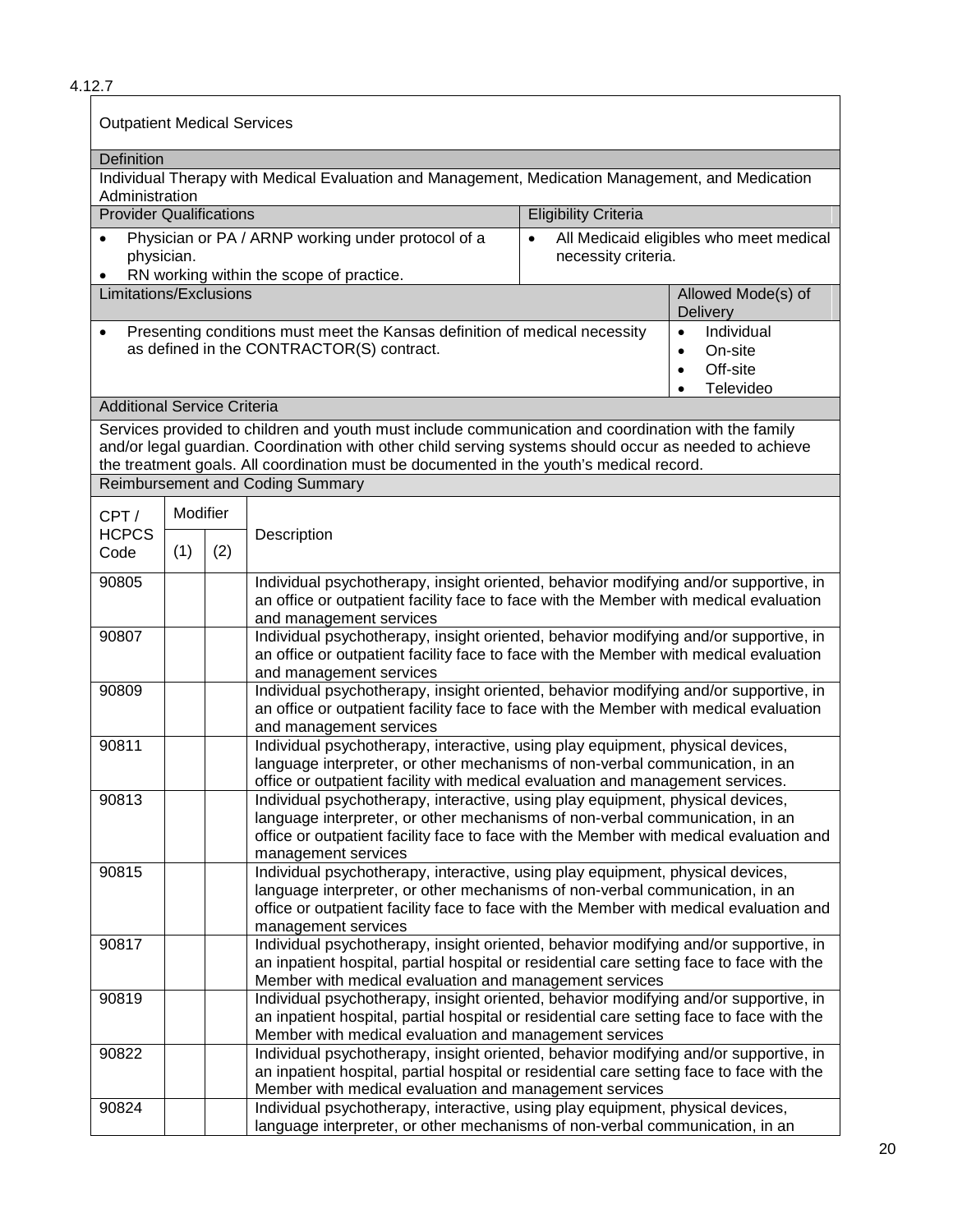|       | inpatient hospital, partial hospital or residential care setting face to face with the                                                                                                                                                                                                                               |
|-------|----------------------------------------------------------------------------------------------------------------------------------------------------------------------------------------------------------------------------------------------------------------------------------------------------------------------|
|       | Member with medical evaluation and management services                                                                                                                                                                                                                                                               |
| 90827 | Individual psychotherapy, interactive, using play equipment, physical devices,<br>language interpreter, or other mechanisms of non-verbal communication, in an<br>inpatient hospital, partial hospital or residential care setting face to face with the<br>Member with medical evaluation and management services   |
| 90829 | Individual psychotherapy, interactive, using play equipment, physical devices,<br>language interpreter, or other mechanisms of non-verbal communication, in an<br>inpatient hospital, partial hospital or residential care setting face to face with the<br>Member with medical evaluation and management services   |
| 90862 | Pharmacologic management, including prescription, use, and review of medication<br>with no more than minimal medical psychotherapy                                                                                                                                                                                   |
| 96372 | Therapeutic, prophylactic or diagnostic injection (specify substance or drug);<br>subcutaneous or intramuscular (patient supplies own medication)                                                                                                                                                                    |
| J0515 | Injection, Benztropine Mesylate, per 1 mg.                                                                                                                                                                                                                                                                           |
| J1631 | Injection, Haloperidol Decanoate, per 50 mg                                                                                                                                                                                                                                                                          |
| J2680 | Injection, Fluphenazine Decanoate up to 25 mg                                                                                                                                                                                                                                                                        |
| J2426 | Injection, Paliperidone Palmitate extended release, 1MG                                                                                                                                                                                                                                                              |
| J2794 | Injection, Risperidone, Long Acting, 0.5 mg.                                                                                                                                                                                                                                                                         |
| J3490 | <b>Unclassified Drugs</b>                                                                                                                                                                                                                                                                                            |
|       | Telemedicine: Consultations, office visits, individual psychotherapy, and pharmacological management<br>services may be reimbursed when provided via telecommunication technology. The consulting or expert<br>provider must bill the procedure code (CPT codes) using the CT modifier and will be reimbureed at the |

provider must bill the procedure code (CPT codes) using the GT modifier and will be reimbursed at the same rate as a face to face service. The originating site, with the Member present, may bill code Q3014 (telemedicine originating site facility fee).

Rendering Provider: Medical Services claimed with an ARNP or PA as the rendering provider are reimbursed at 75% of the rate reimbursed to an MD.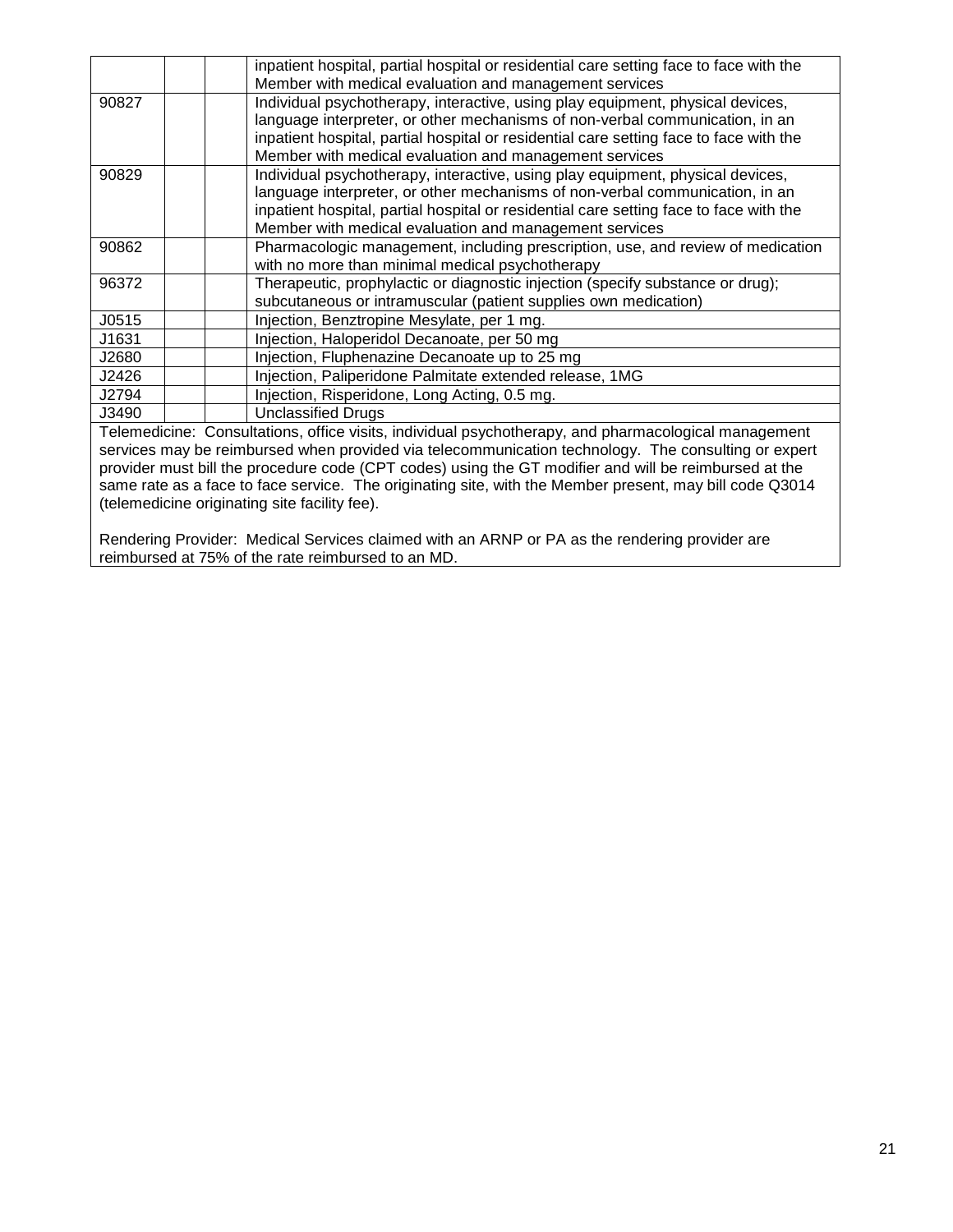| <b>Outpatient Medical Services</b>           |          |                                                     |                                                                                                                                                                                                                                                                                                          |                                                                                                       |  |  |  |  |  |  |
|----------------------------------------------|----------|-----------------------------------------------------|----------------------------------------------------------------------------------------------------------------------------------------------------------------------------------------------------------------------------------------------------------------------------------------------------------|-------------------------------------------------------------------------------------------------------|--|--|--|--|--|--|
| <b>Definition</b>                            |          |                                                     |                                                                                                                                                                                                                                                                                                          |                                                                                                       |  |  |  |  |  |  |
| Psychiatric Evaluation and Case Consultation |          |                                                     |                                                                                                                                                                                                                                                                                                          |                                                                                                       |  |  |  |  |  |  |
| <b>Provider Qualifications</b>               |          |                                                     |                                                                                                                                                                                                                                                                                                          | <b>Eligibility Criteria</b>                                                                           |  |  |  |  |  |  |
| $\bullet$<br>physician.                      |          |                                                     | Physician or PA /ARNP working under protocol of a<br>RN working within the scope of practice.                                                                                                                                                                                                            | All Medicaid eligibles who meet<br>medical necessity criteria.                                        |  |  |  |  |  |  |
| Limitations/Exclusions                       |          |                                                     |                                                                                                                                                                                                                                                                                                          | Allowed Mode(s) of Delivery                                                                           |  |  |  |  |  |  |
|                                              |          |                                                     | Presenting conditions must meet the Kansas definition of                                                                                                                                                                                                                                                 | Individual<br>$\bullet$                                                                               |  |  |  |  |  |  |
|                                              |          |                                                     | medical necessity as defined in the CONTRACTOR(S)                                                                                                                                                                                                                                                        | On-site<br>$\bullet$                                                                                  |  |  |  |  |  |  |
| contract.                                    |          |                                                     |                                                                                                                                                                                                                                                                                                          | Off-site<br>$\bullet$                                                                                 |  |  |  |  |  |  |
|                                              |          |                                                     |                                                                                                                                                                                                                                                                                                          | Televideo<br>$\bullet$                                                                                |  |  |  |  |  |  |
| <b>Additional Service Criteria</b>           |          |                                                     |                                                                                                                                                                                                                                                                                                          |                                                                                                       |  |  |  |  |  |  |
| 1.                                           |          |                                                     | Services provided to children and youth must include communication and coordination with the family<br>and/or legal guardian. Coordination with other child serving systems should occur as needed to<br>achieve the treatment goals. All coordination must be documented in the youth's medical record. |                                                                                                       |  |  |  |  |  |  |
|                                              |          |                                                     | <b>Reimbursement and Coding Summary</b>                                                                                                                                                                                                                                                                  |                                                                                                       |  |  |  |  |  |  |
| CPT/                                         | Modifier |                                                     |                                                                                                                                                                                                                                                                                                          |                                                                                                       |  |  |  |  |  |  |
| <b>HCPCS</b><br>Code                         | (1)      | (2)                                                 | Description                                                                                                                                                                                                                                                                                              |                                                                                                       |  |  |  |  |  |  |
| 99201                                        |          |                                                     | Office or other outpatient visit, for the evaluation and management of a new                                                                                                                                                                                                                             |                                                                                                       |  |  |  |  |  |  |
|                                              |          |                                                     | patient, which requires these three key components:                                                                                                                                                                                                                                                      |                                                                                                       |  |  |  |  |  |  |
|                                              |          |                                                     | a problem focused history,<br>$\bullet$                                                                                                                                                                                                                                                                  |                                                                                                       |  |  |  |  |  |  |
|                                              |          |                                                     | a problem focused examination; and<br>$\bullet$                                                                                                                                                                                                                                                          |                                                                                                       |  |  |  |  |  |  |
|                                              |          |                                                     | straightforward medical decision making.                                                                                                                                                                                                                                                                 |                                                                                                       |  |  |  |  |  |  |
|                                              |          |                                                     |                                                                                                                                                                                                                                                                                                          | Usually the presenting problem(s) are self limited or minor.                                          |  |  |  |  |  |  |
| 99202                                        |          |                                                     | Office or other outpatient visit, for the evaluation and management of a new                                                                                                                                                                                                                             |                                                                                                       |  |  |  |  |  |  |
|                                              |          |                                                     | patient, which requires these three key components:                                                                                                                                                                                                                                                      |                                                                                                       |  |  |  |  |  |  |
|                                              |          |                                                     |                                                                                                                                                                                                                                                                                                          | an expanded problem focused history,                                                                  |  |  |  |  |  |  |
|                                              |          |                                                     |                                                                                                                                                                                                                                                                                                          | an expanded problem focused examination; and<br>$\bullet$<br>straightforward medical decision making. |  |  |  |  |  |  |
|                                              |          |                                                     | Usually the presenting problem(s) are of low to moderate severity.                                                                                                                                                                                                                                       |                                                                                                       |  |  |  |  |  |  |
| 99203                                        |          |                                                     | Office or other outpatient visit, for the evaluation and management of a new                                                                                                                                                                                                                             |                                                                                                       |  |  |  |  |  |  |
|                                              |          |                                                     | patient, which requires these three key components:                                                                                                                                                                                                                                                      |                                                                                                       |  |  |  |  |  |  |
|                                              |          |                                                     | • a detailed history,                                                                                                                                                                                                                                                                                    |                                                                                                       |  |  |  |  |  |  |
|                                              |          | a detailed examination; and                         |                                                                                                                                                                                                                                                                                                          |                                                                                                       |  |  |  |  |  |  |
|                                              |          |                                                     | medical decision making of low complexity.<br>Usually the presenting problem(s) are of low complexity.                                                                                                                                                                                                   |                                                                                                       |  |  |  |  |  |  |
| 99204                                        |          |                                                     | Office or other outpatient visit, for the evaluation and management of a new                                                                                                                                                                                                                             |                                                                                                       |  |  |  |  |  |  |
|                                              |          | patient, which requires these three key components: |                                                                                                                                                                                                                                                                                                          |                                                                                                       |  |  |  |  |  |  |
|                                              |          |                                                     | a comprehensive history,                                                                                                                                                                                                                                                                                 |                                                                                                       |  |  |  |  |  |  |
|                                              |          |                                                     | a comprehensive examination; and<br>$\bullet$                                                                                                                                                                                                                                                            |                                                                                                       |  |  |  |  |  |  |
|                                              |          |                                                     | medical decision making of moderate complexity.                                                                                                                                                                                                                                                          |                                                                                                       |  |  |  |  |  |  |
|                                              |          |                                                     | Usually the presenting problem(s) are of moderate to high complexity.                                                                                                                                                                                                                                    |                                                                                                       |  |  |  |  |  |  |
| 99205                                        |          |                                                     | Office or other outpatient visit, for the evaluation and management of a new<br>patient, which requires these three key components:                                                                                                                                                                      |                                                                                                       |  |  |  |  |  |  |
|                                              |          |                                                     | a comprehensive history,                                                                                                                                                                                                                                                                                 |                                                                                                       |  |  |  |  |  |  |
|                                              |          |                                                     | a comprehensive examination; and                                                                                                                                                                                                                                                                         |                                                                                                       |  |  |  |  |  |  |
|                                              |          |                                                     | medical decision making of high complexity.                                                                                                                                                                                                                                                              |                                                                                                       |  |  |  |  |  |  |
|                                              |          |                                                     | Usually the presenting problem(s) are of moderate to high complexity.                                                                                                                                                                                                                                    |                                                                                                       |  |  |  |  |  |  |
| 99211                                        |          |                                                     | Office or other outpatient visit for the evaluation and management of an                                                                                                                                                                                                                                 |                                                                                                       |  |  |  |  |  |  |
|                                              |          |                                                     | established patient that may not require the presence of a physician. Usually                                                                                                                                                                                                                            |                                                                                                       |  |  |  |  |  |  |
| 99212                                        |          |                                                     | the presenting problem(s) are minimal.<br>Office or other outpatient visit, for the evaluation and management of an                                                                                                                                                                                      |                                                                                                       |  |  |  |  |  |  |
|                                              |          |                                                     |                                                                                                                                                                                                                                                                                                          |                                                                                                       |  |  |  |  |  |  |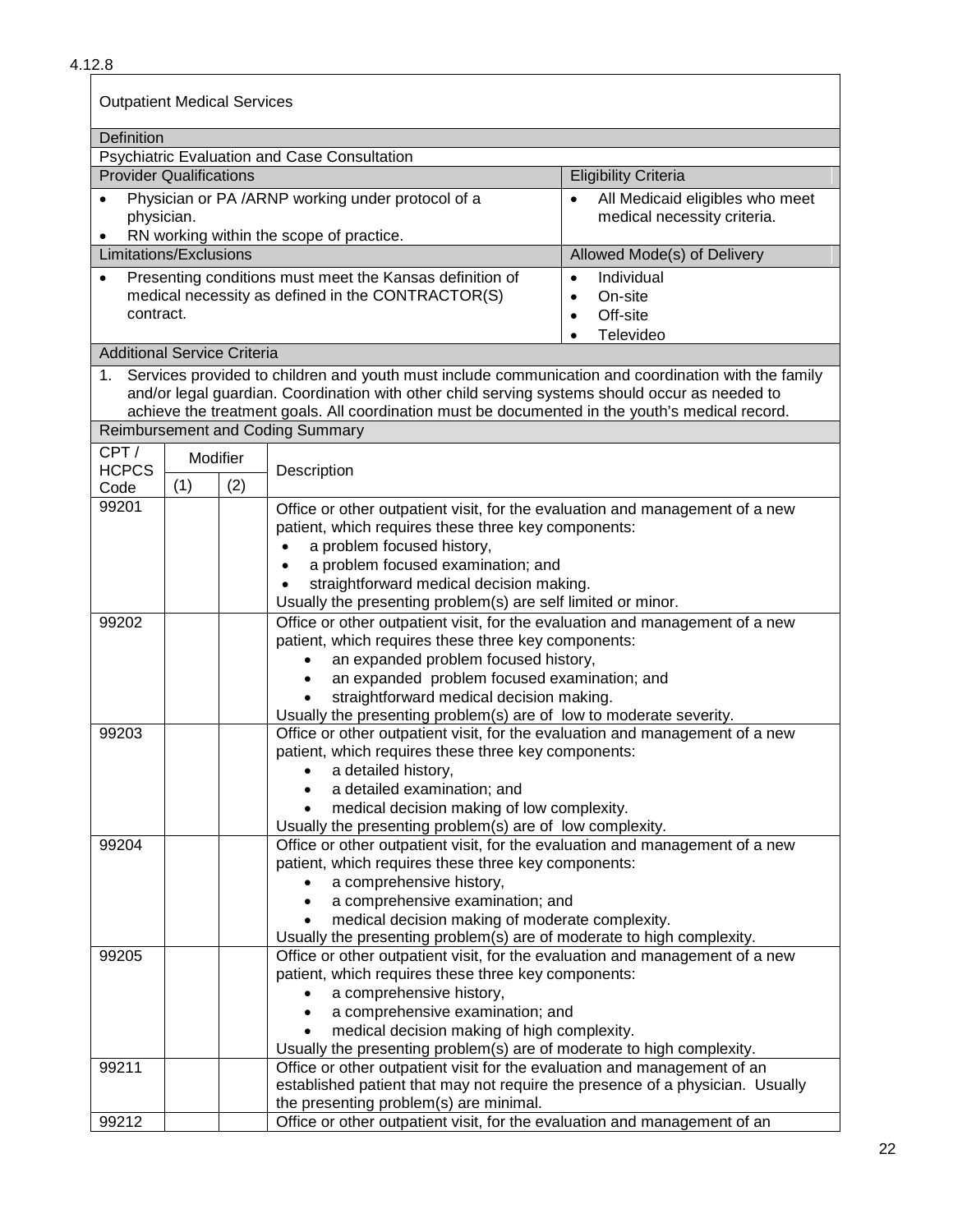|       | established patient, which requires at least 2 of these 3 key components:                                                                              |
|-------|--------------------------------------------------------------------------------------------------------------------------------------------------------|
|       | a problem focused history,                                                                                                                             |
|       | a problem focused examination; and<br>$\bullet$                                                                                                        |
|       | straightforward medical decision making.                                                                                                               |
|       | Usually the presenting problem(s) are self limited or minor.                                                                                           |
| 99213 | Office or other outpatient visit, for the evaluation and management of an                                                                              |
|       | established patient, which requires at least two of these three components:                                                                            |
|       | an expanded problem focused history,                                                                                                                   |
|       | a expanded problem focused examination; and<br>$\bullet$                                                                                               |
|       | medical decision making of low complexity.                                                                                                             |
|       | Usually the presenting problem(s) are of low to moderate complexity.                                                                                   |
| 99214 | Office or other outpatient visit, for the evaluation and management of an                                                                              |
|       | established patient, which requires at least two of these three components:                                                                            |
|       | a detailed history,                                                                                                                                    |
|       | a detailed examination; and                                                                                                                            |
|       | medical decision making of moderate to high complexity.                                                                                                |
|       | Usually the presenting problem(s) are of moderate to high severity.                                                                                    |
| 99215 | Office or other outpatient visit, for the evaluation and management of an                                                                              |
|       | established patient, which requires at least two of these three components:                                                                            |
|       | a comprehensive history,                                                                                                                               |
|       | a comprehensive examination; and                                                                                                                       |
|       | medical decision making of high complexity.                                                                                                            |
|       | Usually the presenting problem(s) are of moderate to high complexity.                                                                                  |
| 99221 | Initial hospital care, per day, for the evaluation and management of a patient                                                                         |
|       | which requires these three key components:                                                                                                             |
|       | a detailed or comprehensive history,                                                                                                                   |
|       | a detailed or comprehensive examination; and                                                                                                           |
|       | medical decision making that is straightforward or of low complexity.                                                                                  |
|       | Usually the problem(s) requiring admission are of low severity.                                                                                        |
| 99222 | Initial hospital care, per day, for the evaluation and management of a patient                                                                         |
|       | which requires these three key components:                                                                                                             |
|       | a comprehensive history,                                                                                                                               |
|       | a comprehensive examination; and                                                                                                                       |
|       | medical decision making that is of moderate complexity.                                                                                                |
| 99223 | Usually the problem(s) requiring admission are of moderate severity.<br>Initial hospital care, per day, for the evaluation and management of a patient |
|       | which requires these three key components:                                                                                                             |
|       | • a comprehensive history,                                                                                                                             |
|       | a comprehensive examination; and                                                                                                                       |
|       | medical decision making of high complexity.                                                                                                            |
|       | Usually the problem(s) requiring admission are of high severity.                                                                                       |
| 99304 | Initial nursing facility care, per day, for the evaluation and management of a                                                                         |
|       | patient which requires these three key components:                                                                                                     |
|       | a detailed or comprehensive history,                                                                                                                   |
|       | a detailed or comprehensive examination; and                                                                                                           |
|       | medical decision making that is straightforward or of low complexity.                                                                                  |
|       | Usually the problem(s) requiring admission are of low severity.                                                                                        |
| 99305 | Initial nursing facility care, per day, for the evaluation and management of a                                                                         |
|       | patient which requires these three key components:                                                                                                     |
|       | a comprehensive history,                                                                                                                               |
|       | a comprehensive examination; and<br>$\bullet$                                                                                                          |
|       | medical decision making that is of moderate complexity.                                                                                                |
|       | Usually the problem(s) requiring admission are of moderate severity.                                                                                   |
| 99306 | Initial consultation - nursing facility for the evaluation and management of a                                                                         |
|       | patient which requires these three key components:                                                                                                     |
|       | a comprehensive history,                                                                                                                               |
|       | a comprehensive examination; and                                                                                                                       |
|       | medical decision making that is of high complexity.<br>$\bullet$                                                                                       |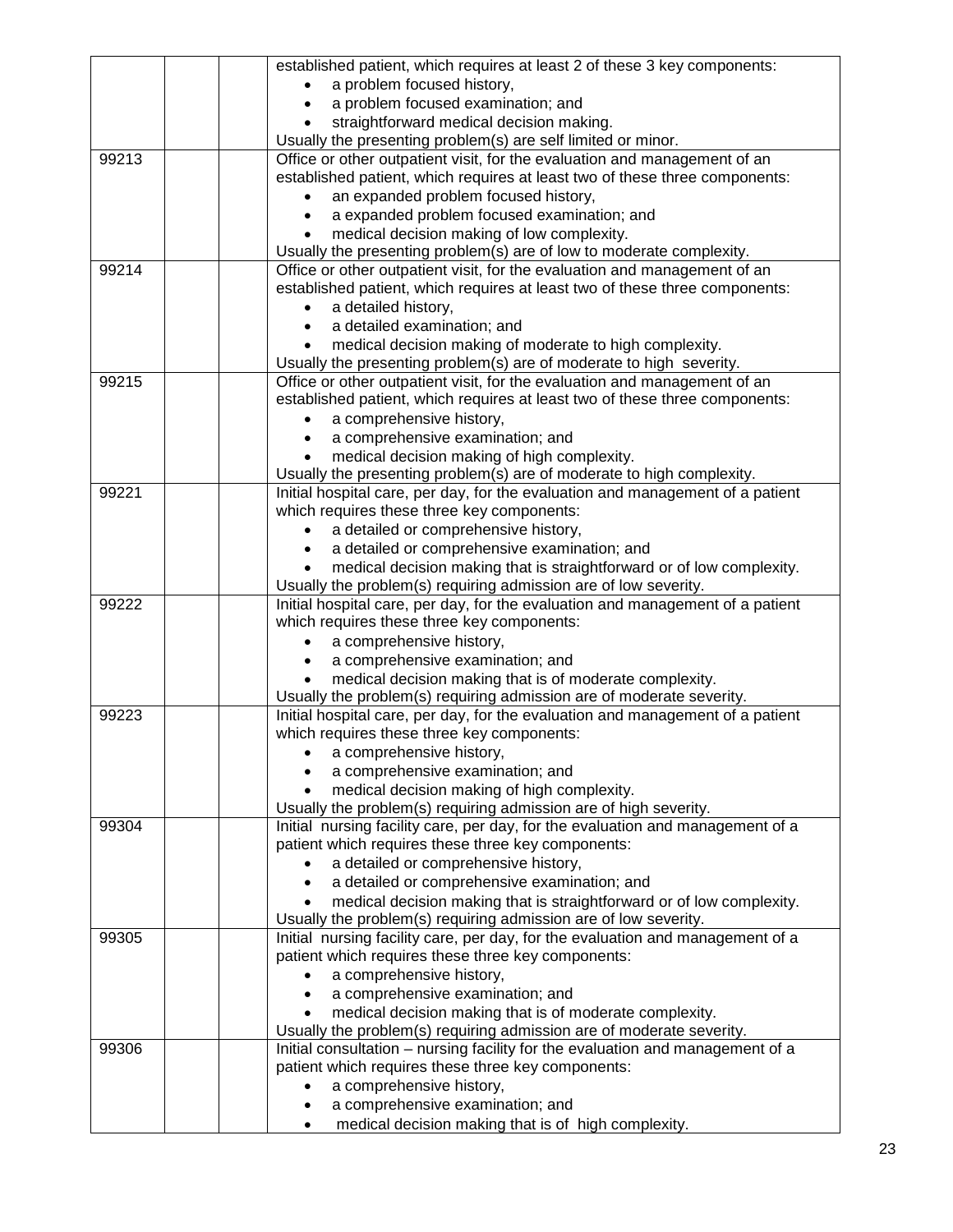|                                                                                                       |  | Usually the problem(s) requiring admission are of high severity.                                        |  |  |  |  |
|-------------------------------------------------------------------------------------------------------|--|---------------------------------------------------------------------------------------------------------|--|--|--|--|
| Telemedicine: Consultations, office visits, individual psychotherapy, and pharmacological management  |  |                                                                                                         |  |  |  |  |
| services may be reimbursed when provided via telecommunication technology. The consulting or expert   |  |                                                                                                         |  |  |  |  |
| provider must bill the procedure code (CPT codes) using the GT modifier and will be reimbursed at the |  |                                                                                                         |  |  |  |  |
|                                                                                                       |  | same rate as a face to face service. The originating site, with the Member present, may bill code Q3014 |  |  |  |  |
|                                                                                                       |  | (telemedicine originating site facility fee).                                                           |  |  |  |  |

Rendering Provider: Medical Services claimed with an ARNP or PA as the rendering provider are reimbursed at 75% of the rate reimbursed to an MD.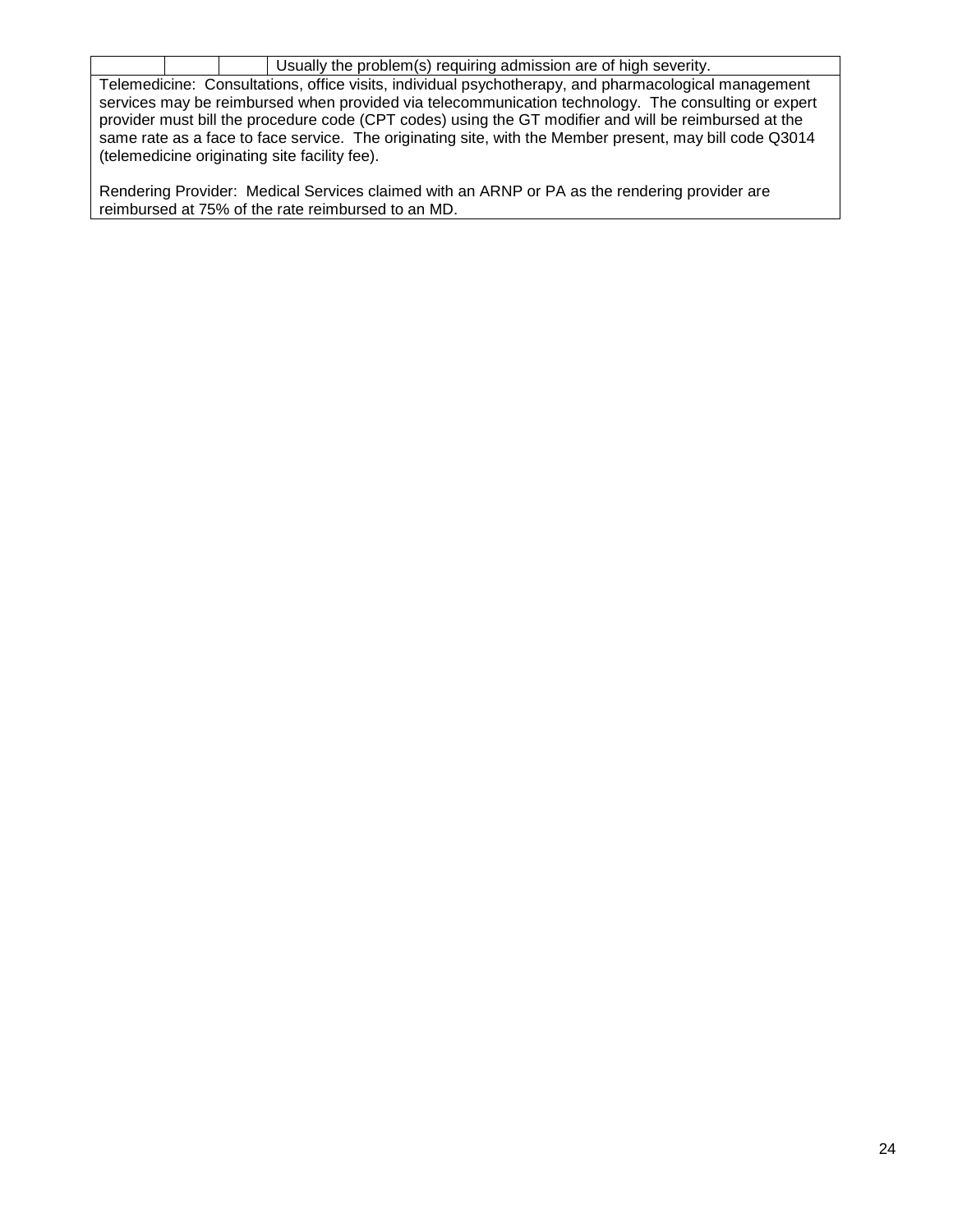4.12.9

| Administrative Codes to Assess Criteria for Admission to Inpatient Psychiatric Treatment                                                                                                                                                                                                                                                                                                    |                                                                                           |  |  |  |  |  |
|---------------------------------------------------------------------------------------------------------------------------------------------------------------------------------------------------------------------------------------------------------------------------------------------------------------------------------------------------------------------------------------------|-------------------------------------------------------------------------------------------|--|--|--|--|--|
| <b>Definition</b>                                                                                                                                                                                                                                                                                                                                                                           |                                                                                           |  |  |  |  |  |
| Initial Inpatient Screen, Follow-up Screen, and CBST Meeting                                                                                                                                                                                                                                                                                                                                |                                                                                           |  |  |  |  |  |
| <b>Provider Qualifications</b>                                                                                                                                                                                                                                                                                                                                                              | <b>Eligibility Criteria</b>                                                               |  |  |  |  |  |
| Mental Health Professional licensed to practice independently:<br>licensed psychologist,<br>O<br>licensed clinical marriage and family therapist,<br>O<br>licensed clinical professional counselor,<br>$\circ$<br>licensed specialist clinical social worker, or<br>$\circ$<br>licensed clinical psychotherapist.<br>$\circ$<br>And a Mental Health Professional licensed to practice under | All Medicaid eligible<br>$\bullet$<br>individuals who meet<br>medical necessity criteria. |  |  |  |  |  |
| supervision or direction:<br>licensed masters marriage and family therapist,<br>O<br>licensed masters professional counselor,<br>$\circ$<br>licensed masters social worker, or<br>$\Omega$<br>licensed masters level psychologist.<br>O<br>And a physician, or a physician assistant or advanced registered<br>$\bullet$                                                                    |                                                                                           |  |  |  |  |  |
| nurse practitioner working under protocol of a physician.<br>Supervision must be provided by a person eligible to provide<br>$\bullet$<br>Medicaid services and who is licensed at the clinical level or who is a<br>physician. All service must be rendered within the scope of the<br>provider's professional license.                                                                    |                                                                                           |  |  |  |  |  |
| In addition to a professional license, providers of 90847HK must<br>$\bullet$<br>complete state approved training in the provision of home based<br>family therapy.                                                                                                                                                                                                                         |                                                                                           |  |  |  |  |  |
| Limitations/Exclusions                                                                                                                                                                                                                                                                                                                                                                      | Allowed Mode(s)<br>of Delivery                                                            |  |  |  |  |  |
| Presenting conditions must meet the Kansas definition of medical necessity as<br>$\bullet$<br>defined in the CONTRACTOR(S) contract.                                                                                                                                                                                                                                                        | Individual<br>$\bullet$<br>Family<br>$\bullet$<br>On-site                                 |  |  |  |  |  |

| <b>Additional Service Criteria</b> |          |     |                                                                                                     |  |  |  |  |
|------------------------------------|----------|-----|-----------------------------------------------------------------------------------------------------|--|--|--|--|
|                                    |          |     | Services provided to children and youth must include communication and coordination with the family |  |  |  |  |
|                                    |          |     | and/or legal guardian. Coordination with other child serving systems should occur as needed to      |  |  |  |  |
|                                    |          |     | achieve the treatment goals. All coordination must be documented in the youth's medical record.     |  |  |  |  |
|                                    |          |     | <b>Reimbursement and Coding Summary</b>                                                             |  |  |  |  |
| CPT/                               | Modifier |     |                                                                                                     |  |  |  |  |
| <b>HCPCS</b>                       |          |     | Modifier                                                                                            |  |  |  |  |
| Code                               | (1)      | (2) |                                                                                                     |  |  |  |  |
|                                    |          |     |                                                                                                     |  |  |  |  |
| 10010                              |          |     | <b>Initial Inpatient Screen</b>                                                                     |  |  |  |  |
| 10020                              |          |     | Follow-up Screen                                                                                    |  |  |  |  |
| W0010                              |          |     | <b>CBST Meeting</b>                                                                                 |  |  |  |  |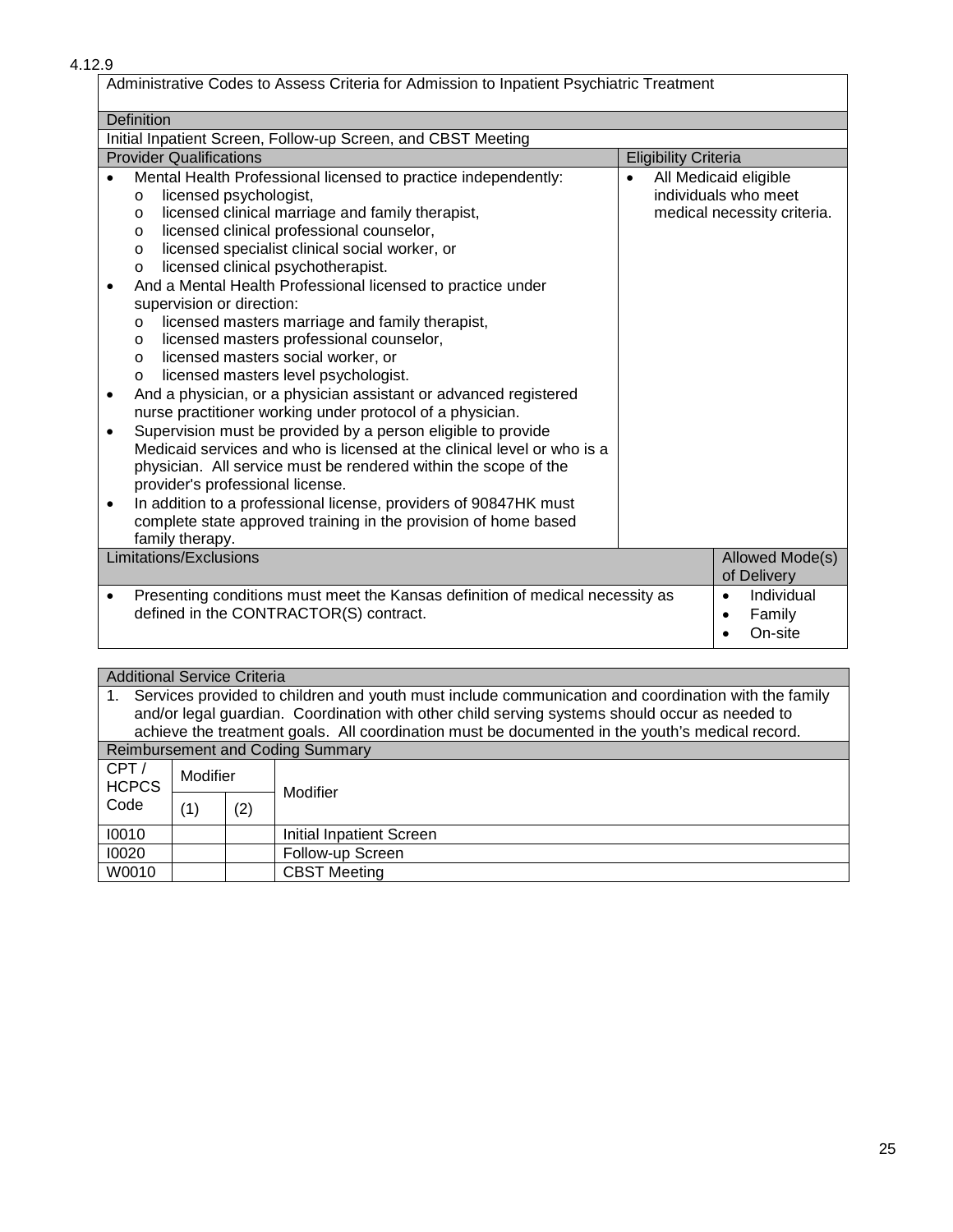## 4.12.10.1

Community Psychiatric Support and Treatment [CPST]

#### **Definition**

Goal directed supports and solution-focused interventions intended to prevent regression of the individual's functioning and to help the individual achieve identified goals or objectives as set forth in his or her individualized treatment plan. CPST is a face-to-face intervention with the Member present; however, family or other collaterals may also be involved. The majority of CPST contacts must occur in community locations where the person lives, works, attends school, and/or socializes.

### **Components**

- Assist the Member and family members or other collaterals to identify strategies or treatment options associated with the Member's mental illness, with the goal of minimizing the negative effects of mental illness symptoms or emotional disturbances or associated environmental stressors which interfere with the Member's daily living, financial management, housing, academic and/or employment progress, personal recovery or resilience, family and/or interpersonal relationships, and community integration.
- Individual supportive counseling, solution focused interventions, emotional and behavioral management, and problem behavior analysis with the Member, with the goal of assisting the Member with developing and implementing social, interpersonal, self care, daily living and independent living skills to restore stability, to support functional gains, and to adapt to community living.
- Participation in and utilization of strengths based planning and treatments which include assisting the Member and family members or other collaterals with identifying strengths and needs, resources, natural supports and developing goals and objectives to utilize personal strengths, resources, and natural supports to address functional deficits associated with their mental illness.
- Assist the Member with effectively responding to or avoiding identified precursors or triggers that would risk their remaining in a natural community location, including assisting the Member and family members or other collaterals with identifying a potential psychiatric or personal crisis, developing a crisis management plan and/or as appropriate, seeking other supports to restore stability and functioning.
- Evidenced Based Practices (EBP) which include integrated dual diagnosis treatment, strength based service delivery, and employment supports are included.

| <b>Provider Qualifications</b>                                                                                                                                                                                                                                                                                                                                                                                          | <b>Eligibility Criteria</b>                                                                                                                    |  |  |  |  |  |  |
|-------------------------------------------------------------------------------------------------------------------------------------------------------------------------------------------------------------------------------------------------------------------------------------------------------------------------------------------------------------------------------------------------------------------------|------------------------------------------------------------------------------------------------------------------------------------------------|--|--|--|--|--|--|
| Must have a BA/BS degree or four years of equivalent<br>$\bullet$<br>education and/or experience working in the human services<br>field.<br>Certification in the State of Kansas to provide the service,<br>$\bullet$<br>which includes criminal, abuse/neglect registry and<br>professional background checks, and completion of a state<br>approved standardized basic training program.                              | Meets functional<br>assessment criteria for<br>target population.<br><b>Meets Medical Necessity</b><br>criteria for rehabilitation<br>services |  |  |  |  |  |  |
| <b>Limitations/Exclusions</b>                                                                                                                                                                                                                                                                                                                                                                                           | Allowed Mode(s) of<br><b>Delivery</b>                                                                                                          |  |  |  |  |  |  |
| Ratio: Caseload Size must be based on the needs of the clients/families<br>$\bullet$<br>with an emphasis on successful outcomes and Member satisfaction and<br>must meet the needs identified in the individual treatment plan. The<br>following general ratio (Full time equivalent to Medicaid Eligible) should<br>serve as a guide:<br>1 FTE to 15 youth Members<br>$\circ$<br>1 FTE to 25 adult Members<br>$\Omega$ | Individual<br>$\bullet$<br>On-site<br>$\bullet$<br>Off-site                                                                                    |  |  |  |  |  |  |
| <b>Additional Service Criteria</b>                                                                                                                                                                                                                                                                                                                                                                                      |                                                                                                                                                |  |  |  |  |  |  |
| Services provided to children and youth must include communication and coordination with the family<br>$1_{\cdot}$<br>and/or legal guardian. Coordination with other child serving systems should occur as needed to<br>achieve the treatment goals. All coordination must be documented in the youth's medical record.                                                                                                 |                                                                                                                                                |  |  |  |  |  |  |
| EBP's require prior approval and fidelity reviews on an ongoing basis as determined necessary by the<br>2.<br>State Mental Health Authority.                                                                                                                                                                                                                                                                            |                                                                                                                                                |  |  |  |  |  |  |
| The CPST provider must receive regularly scheduled clinical supervision from a person meeting the<br>3.<br>qualifications of a Qualified Mental Health Professional (QMHP) or CONTRACTOR(S)-designated<br>LMHP with experience regarding this specialized mental health service                                                                                                                                         |                                                                                                                                                |  |  |  |  |  |  |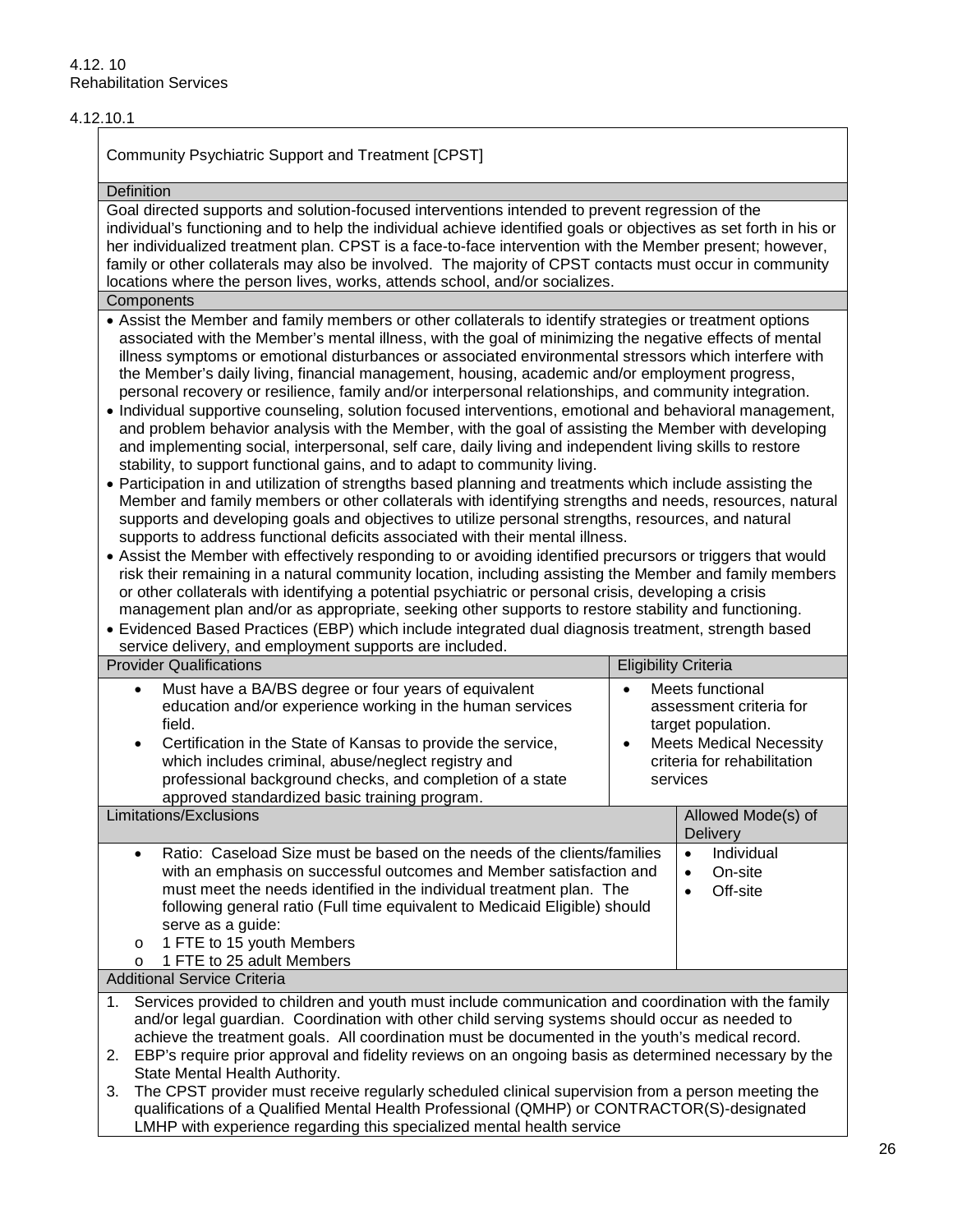|                         | <b>Reimbursement and Coding Summary</b> |     |                   |                |                                      |  |  |  |  |
|-------------------------|-----------------------------------------|-----|-------------------|----------------|--------------------------------------|--|--|--|--|
| Modifier<br><b>HCPC</b> |                                         |     |                   |                |                                      |  |  |  |  |
| S<br>Code               | (1)                                     | (2) | Provider<br>Qual. | Tx.<br>Context | Description                          |  |  |  |  |
| H0036                   | НA                                      |     | BA/BS             | Ind.           | CPST - Child                         |  |  |  |  |
| H0036                   | HB                                      |     | <b>BA/BS</b>      | Ind.           | CPST - Adult                         |  |  |  |  |
| H0036                   | н                                       |     | <b>BA/BS</b>      | Ind.           | CPST - EBP Integrated Dual Diagnosis |  |  |  |  |
|                         | н                                       |     |                   |                |                                      |  |  |  |  |
| H0036                   | HJ                                      |     | <b>BA/BS</b>      | Ind.           | CPST - EBP Employment Support        |  |  |  |  |
| H0036                   | HK                                      |     | <b>BA/BS</b>      | Ind.           | CPST - EBP Strength Based            |  |  |  |  |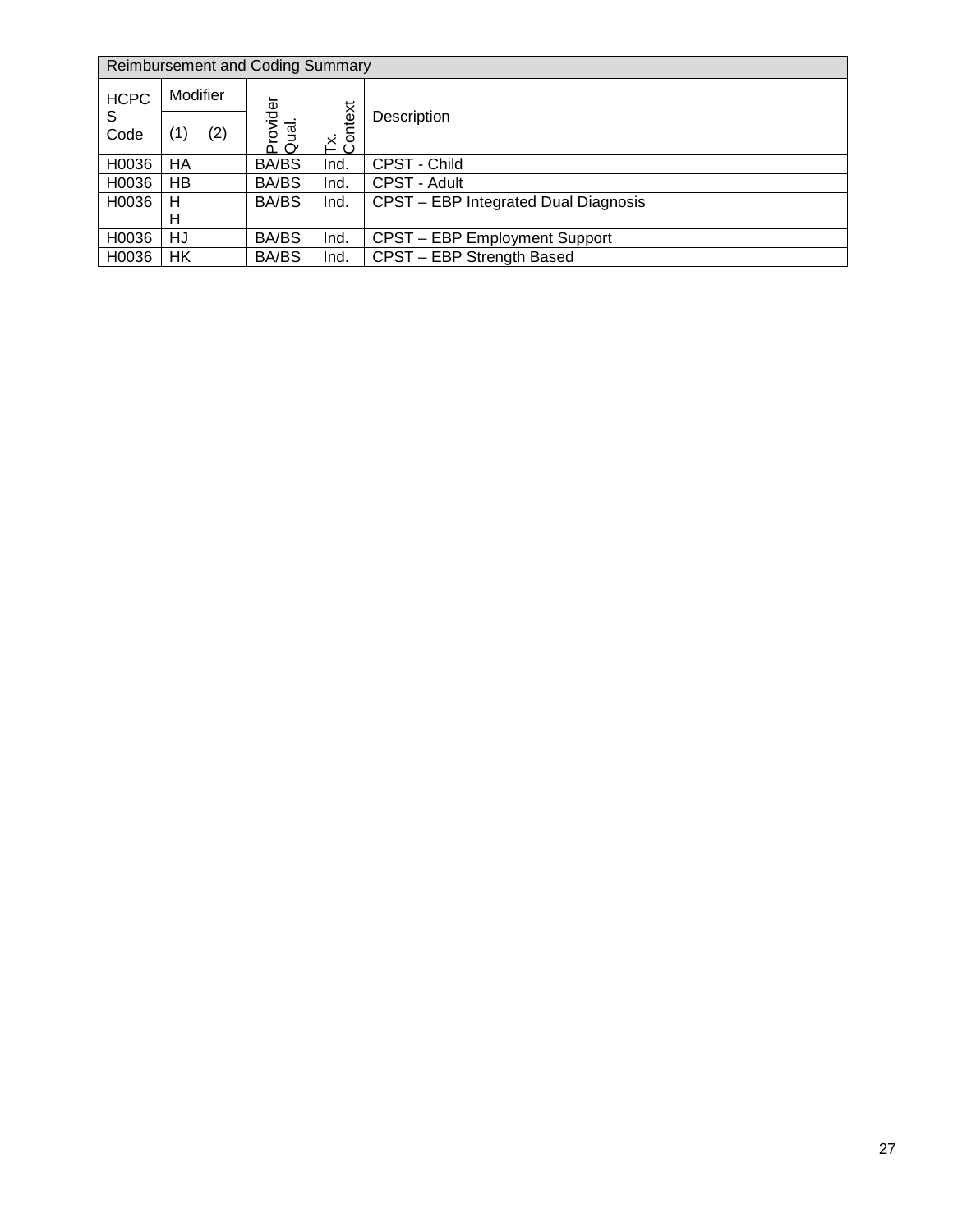## 4.12.10.2

### Psychosocial Rehabilitation

### **Definition**

Psychosocial Rehabilitation (PR) services are designed to assist the Member with compensating for or eliminating functional deficits and interpersonal and/or environmental barriers associated with their mental illness. Activities included must be intended to achieve the identified goals or objectives as set forth in the Member's individualized treatment plan. The intent of psychosocial rehabilitation is to restore the fullest possible integration of the Member as an active and productive member of his or her family, community, and/or culture with the least amount of ongoing professional intervention. PR is a face-to-face intervention with the Member present. Services may be provided individually or in a group setting. The majority of PR contacts must occur in community locations where the person lives, works, attends school, and/or socializes.

#### **Components**

- 1. Restoration, rehabilitation and support with the development of social and interpersonal skills to increase community tenure, enhance personal relationships, establish support networks, increase community awareness, develop coping strategies, and effective functioning in the Member's social environment including home, work and school.
- 2. Restoration, rehabilitation and support with the development of daily living skills to improve selfmanagement of the negative effects of psychiatric or emotional symptoms that interfere with a person's daily living. Supporting the Member with development and implementation of daily living skills and daily routines critical to remaining in home, school, work, and community.
- 3. Implementing learned skills so the person can remain in a natural community location.
- 4. Assisting the Member with effectively responding to or avoiding identified precursors or triggers that result in functional impairments.

| <b>Provider Qualifications</b>                                                                                                                                                                                                                                                                                                                                                                                                             | <b>Eligibility Criteria</b>                                                                                                                                  |
|--------------------------------------------------------------------------------------------------------------------------------------------------------------------------------------------------------------------------------------------------------------------------------------------------------------------------------------------------------------------------------------------------------------------------------------------|--------------------------------------------------------------------------------------------------------------------------------------------------------------|
| Must be at least 18 years old, and have a high school<br>$\bullet$<br>diploma or equivalent. Additionally, the provider must be at<br>least three years older than a Member under the age of 18.<br>Certification in the State of Kansas to provide the service,<br>٠<br>which includes criminal, abuse/neglect registry and<br>professional background checks, and completion of a state<br>approved standardized basic training program. | Meets functional<br>assessment criteria for<br>target population.<br><b>Meets Medical Necessity</b><br>$\bullet$<br>criteria for rehabilitation<br>services. |
| Limitations/Exclusions                                                                                                                                                                                                                                                                                                                                                                                                                     | Allowed Mode(s) of Delivery                                                                                                                                  |
| Ratio:<br>1 FTE to 8 Members is maximum group size for adults<br>$\circ$<br>1 FTE to 4 Members is maximum group size for youth<br>$\circ$                                                                                                                                                                                                                                                                                                  | Individual<br>٠<br>Group<br>٠<br>On-site<br>Off-site                                                                                                         |

### Additional Service Criteria

1. Services provided to children and youth must include communication and coordination with the family and/or legal guardian. Coordination with other child serving systems should occur as needed to achieve the treatment goals. All coordination must be documented in the youth's medical record.

2. The PR provider must receive regularly scheduled clinical supervision from a person meeting the qualifications of a Qualified Mental Health Professional (QMHP) or CONTRACTOR(S)-designated LMHP with experience regarding this specialized mental health service.

# Reimbursement and Coding Summary

| <b>HCPC</b> | Modifier |     |                                                     | Context<br>× |                                           |
|-------------|----------|-----|-----------------------------------------------------|--------------|-------------------------------------------|
| Code        | ั1)      | (2) | jabi<br>$\overline{\mathfrak{G}}$<br>$\bar{O}$<br>൨ |              |                                           |
| H2017       |          |     | НS                                                  | Ind          | Psychosocial Rehabilitation - Individual  |
| H2017       | HQ       |     | НS                                                  | Grp          | Psychosocial Rehabilitation - Adult Group |
| H2017       | TJ       |     | НS                                                  | Grp          | Psychosocial Rehabilitation - Child Group |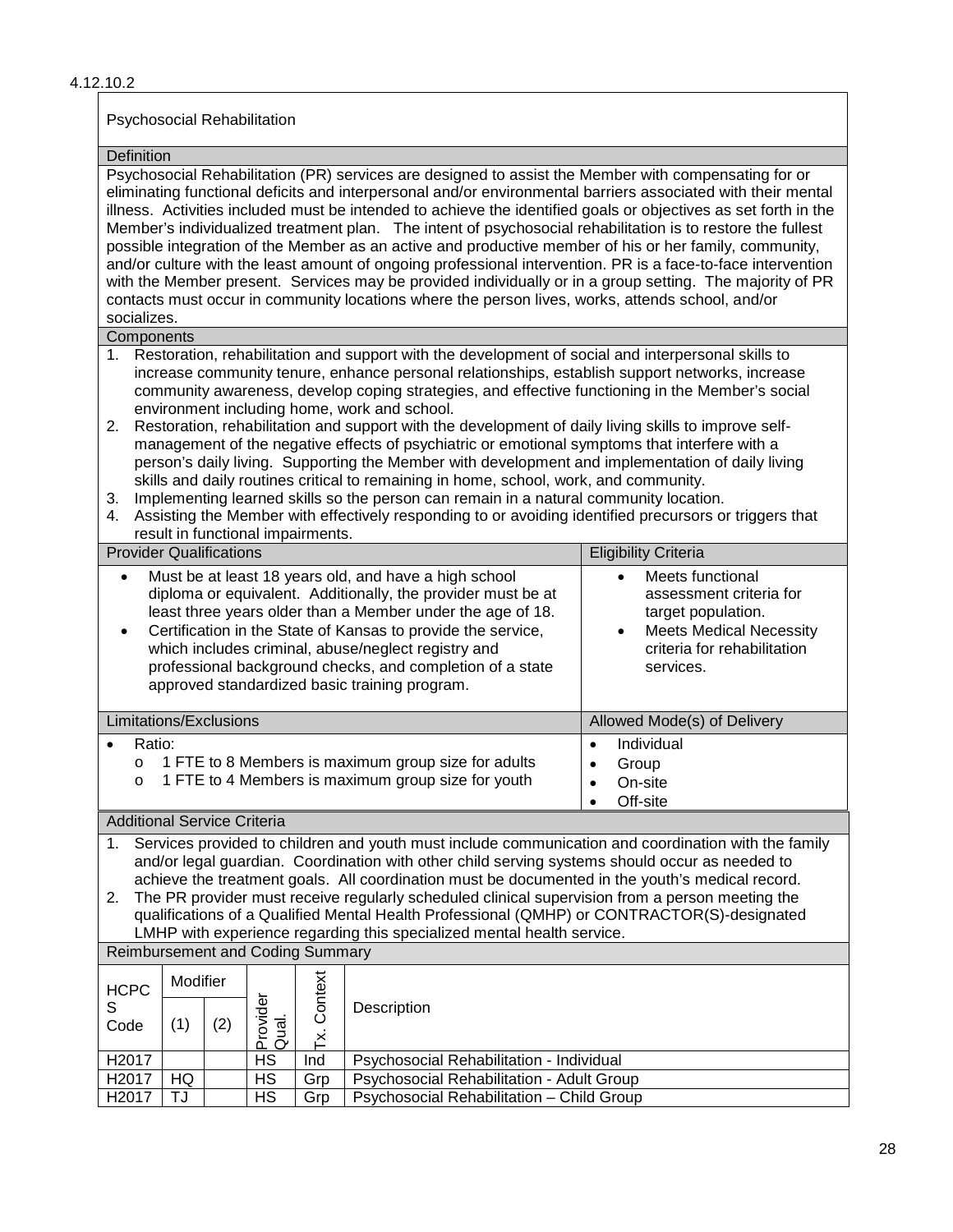## Peer Support

#### **Definition**

Peer Support (PS) services are Member centered services with a rehabilitation and recovery focus designed to promote skills for coping with and managing psychiatric symptoms while facilitating the utilization of natural resources and the enhancement of community living skills. Activities included must be intended to achieve the identified goals or objectives as set forth in the Member's individualized treatment plan. The structured, scheduled activities provided by this service emphasize the opportunity for Members to support each other in the restoration and expansion of the skills and strategies necessary to move forward in recovery. PS is a face-to-face intervention with the Member present. Services can be provided individually or in a group setting. The majority of PS contacts must occur in community locations where the person lives, works, attends school, and/or socializes.

#### **Components**

- 1. Helping the Member to develop a network for information and support from others who have been through similar experiences.
- 2. Assisting the Members with regaining the ability to make independent choices and to take a proactive role in treatment including discussing questions or concerns about medications, diagnoses or treatment approaches with their treating clinician.
- 3. Assisting the Member with the identifying and effectively responding to or avoiding identified precursors or triggers that result in functional impairments.

| <b>Provider Qualifications</b>                                                                                                                                                                                                                                                                                                                        | <b>Eligibility Criteria</b>                                                    |
|-------------------------------------------------------------------------------------------------------------------------------------------------------------------------------------------------------------------------------------------------------------------------------------------------------------------------------------------------------|--------------------------------------------------------------------------------|
| Must be at least 18 years old, and have a high school diploma or<br>equivalent. Additionally, the provider must be at least three years<br>older than a Member under the age of 18.                                                                                                                                                                   | Meets functional<br>$\bullet$<br>assessment criteria<br>for target population. |
| Certification in the State of Kansas to provide the service, which<br>$\bullet$<br>includes criminal, abuse/neglect registry and professional background<br>checks, and completion of a state approved standardized basic<br>training program.<br>The provider must self identify as a present or former primary Member<br>of mental health services. | Meets Medical<br>Necessity criteria for<br>rehabilitation<br>services          |
| Limitations/Exclusions                                                                                                                                                                                                                                                                                                                                | Allowed Mode(s) of Delivery                                                    |
| Ratio: 1 FTE to 8 Members is maximum group size                                                                                                                                                                                                                                                                                                       | Individual<br>٠<br>Group<br>٠<br>On-site<br>$\bullet$<br>Off-site              |

# Additional Service Criteria

1. Services provided to children and youth must include communication and coordination with the family and/or legal guardian. Coordination with other child serving systems should occur as needed to achieve the treatment goals. All coordination must be documented in the youth's medical record.

2. The Peer Support provider must be supervised by a person meeting the qualifications for a Peer Support Supervisor and receive regularly scheduled clinical supervision from a person meeting the qualifications of a Qualified Mental Health Professional (QMHP) or CONTRACTOR(S)-designated LMHP with experience regarding this specialized mental health service.

|                      | <b>Reimbursement and Coding Summary</b> |     |                                     |        |                           |  |  |  |  |
|----------------------|-----------------------------------------|-----|-------------------------------------|--------|---------------------------|--|--|--|--|
| <b>HCPCS</b><br>Code | Modifier                                |     | ه                                   | ontext | Description               |  |  |  |  |
|                      | (1)                                     | (2) | ℧<br>$\bar{\mathbb{Q}}$<br>Ó<br>മേദ |        | ပ<br>×                    |  |  |  |  |
| H0038                |                                         |     | НS                                  | Ind    | Peer Support - Individual |  |  |  |  |
| H0038                | HQ                                      |     | HS                                  | Grp    | Peer Support - Group      |  |  |  |  |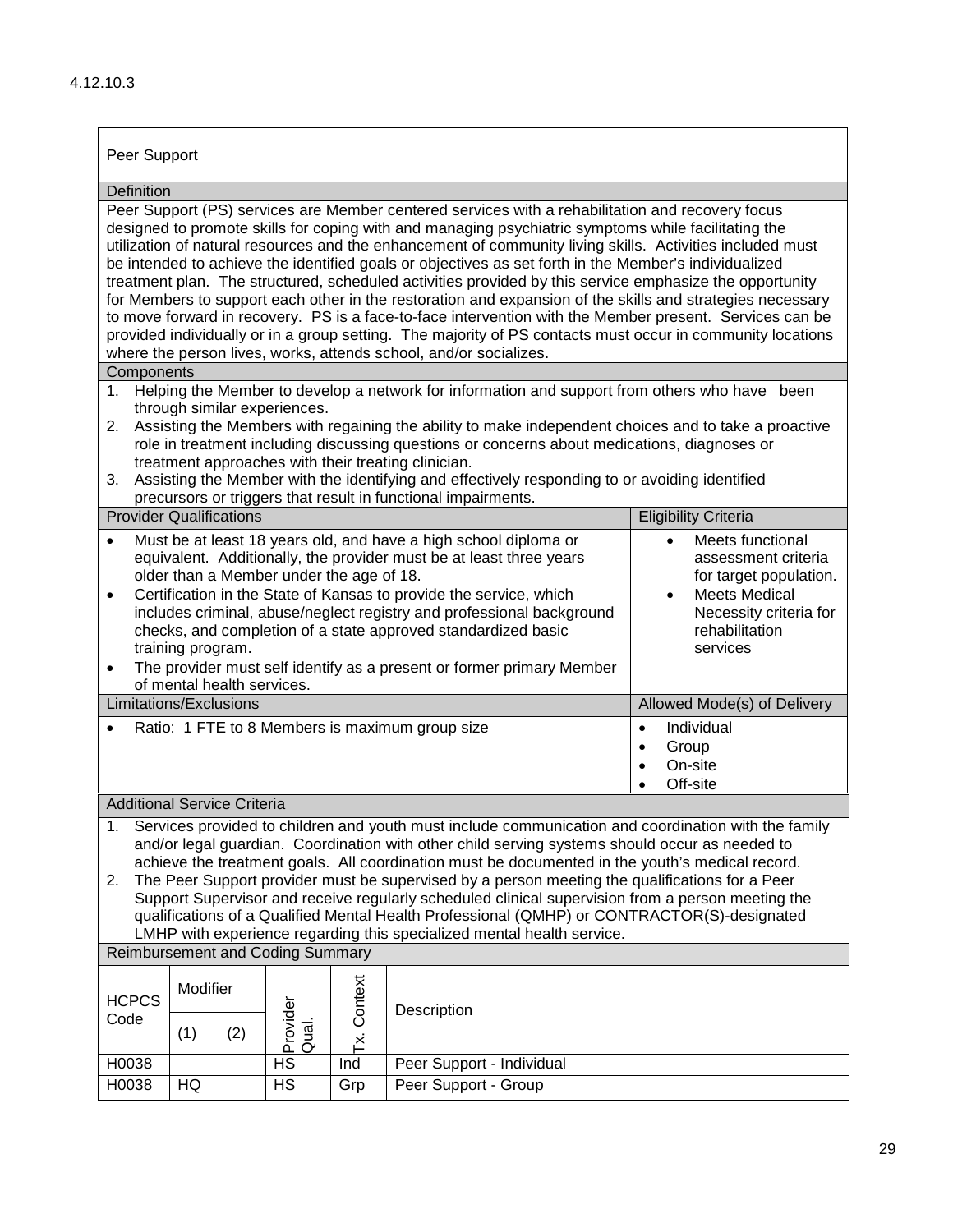#### 4.12.10.4

#### Basic Crisis Intervention

#### Definition

Basic Crisis Intervention is provided to an individual who is experiencing a psychiatric crisis and are designed to interrupt and/or ameliorate a crisis experience. Basic Crisis Intervention is provided to an individual in crisis who requires the assistance of another person to regulate behavior. The goals of Basic Crisis Intervention are symptom reduction, stabilization, and restoration to a previous level of functioning. Activities include a preliminary assessment, immediate crisis resolution and de-escalation, and referral and linkage to appropriate community services to avoid more restrictive levels of treatment. All activities must occur within the context of a potential or actual psychiatric crisis. Basic Crisis Intervention is a face-to-face intervention and can occur in a variety of locations, including an emergency room or clinic setting, in addition to other community locations where the individual lives, works, attends school, and/or socializes. Basic Crisis Intervention may occur when assistance is needed to stabilize an individual prior to an emergent screen, during a screen or immediately following a screen.

## **Components**

- 1. A preliminary assessment of risk, mental status, and medical stability, and the need for further evaluation or other mental health services. Includes contact with the client, family members or other collateral sources (e.g. caregiver, school personnel) with pertinent information for the purpose of a preliminary assessment and/or referral to other alternative mental health services at an appropriate level.
- 2. Short-term crisis interventions including crisis resolution and de-briefing with the individual.
- 3. Follow-up with the individual, and as necessary, with the individual's caregiver and/or family members.
- 4. Consultation with a physician or with other providers to assist with the individual's specific crisis.

| <b>Provider Qualifications</b>                                                                                                                                                                                                                                                                                                                                                                                                                                                                                                                      | <b>Eligibility Criteria</b>                                                                                                                                                                                                                                                                                                                                                                                                                                                                                                                                                                                                                                                                                                                                     |                                |  |  |  |  |  |
|-----------------------------------------------------------------------------------------------------------------------------------------------------------------------------------------------------------------------------------------------------------------------------------------------------------------------------------------------------------------------------------------------------------------------------------------------------------------------------------------------------------------------------------------------------|-----------------------------------------------------------------------------------------------------------------------------------------------------------------------------------------------------------------------------------------------------------------------------------------------------------------------------------------------------------------------------------------------------------------------------------------------------------------------------------------------------------------------------------------------------------------------------------------------------------------------------------------------------------------------------------------------------------------------------------------------------------------|--------------------------------|--|--|--|--|--|
| Must be at least 20 years old and at least<br>$\bullet$<br>three years older than an individual under the<br>age of 18.<br>Have an AA/AS degree or two years of<br>$\bullet$<br>equivalent education and/or experience<br>working in the human services field.<br>Certification in the State of Kansas to provide<br>$\bullet$<br>the service, which includes criminal,<br>abuse/neglect registry and professional<br>background checks, and completion of a state<br>approved standardized basic training<br>program.                              | All individuals who self identify as experiencing a<br>$\bullet$<br>seriously acute psychological/emotional change<br>which results in a marked increase in personal<br>distress and which exceeds the abilities and the<br>resources of those involved to effectively resolve it<br>are eligible.<br>An individual in crisis may be represented by a<br>$\bullet$<br>family member or other collateral contact who has<br>knowledge of the individual's capabilities and<br>functioning.<br>Individuals in crisis who require this service may<br>$\bullet$<br>be using substances during the crisis. Substance<br>use should be recognized and addressed in an<br>integrated fashion as it may add to the risk<br>increasing the need for engagement in care. |                                |  |  |  |  |  |
| Limitations/Exclusions                                                                                                                                                                                                                                                                                                                                                                                                                                                                                                                              |                                                                                                                                                                                                                                                                                                                                                                                                                                                                                                                                                                                                                                                                                                                                                                 | Allowed Mode(s) of<br>Delivery |  |  |  |  |  |
| For the safety of the Member and staff, H2011can be billed concurrently with<br>Individual<br>$\bullet$<br>H2011(HK) and H2011(HO). Medical necessity for this level of support must<br>On-site<br>$\bullet$<br>be documented in the Member's medical chart.<br>Off-site<br>Basic Crisis Intervention does not have a daily limit.<br>Re-evaluation for the need of crisis services is to be completed by a QMHP<br>every 72 hours or more frequently as needed. Documentation of the re-<br>evaluation should be maintained in the medical record. |                                                                                                                                                                                                                                                                                                                                                                                                                                                                                                                                                                                                                                                                                                                                                                 |                                |  |  |  |  |  |
| <b>Additional Service Criteria</b>                                                                                                                                                                                                                                                                                                                                                                                                                                                                                                                  |                                                                                                                                                                                                                                                                                                                                                                                                                                                                                                                                                                                                                                                                                                                                                                 |                                |  |  |  |  |  |
| Services provided to children and youth must include coordination with family and significant others<br>1.<br>and with other systems of care such as education, juvenile justice, and child welfare. This coordination<br>must be documented in the youth's medical record.                                                                                                                                                                                                                                                                         |                                                                                                                                                                                                                                                                                                                                                                                                                                                                                                                                                                                                                                                                                                                                                                 |                                |  |  |  |  |  |
| The initial preliminary assessment of risk, mental status, and medical stability must be completed by a<br>2.<br>QMHP or CONTRACTOR(S)-designated LMHP with experience regarding this specialized mental<br>health service, practicing within the scope of their professional license. The crisis plan developed from<br>this assessment and all services delivered during a crisis must be provided under the supervision of a                                                                                                                     |                                                                                                                                                                                                                                                                                                                                                                                                                                                                                                                                                                                                                                                                                                                                                                 |                                |  |  |  |  |  |
| <b>ATTACHMENT F</b>                                                                                                                                                                                                                                                                                                                                                                                                                                                                                                                                 |                                                                                                                                                                                                                                                                                                                                                                                                                                                                                                                                                                                                                                                                                                                                                                 | Page 30 of 58                  |  |  |  |  |  |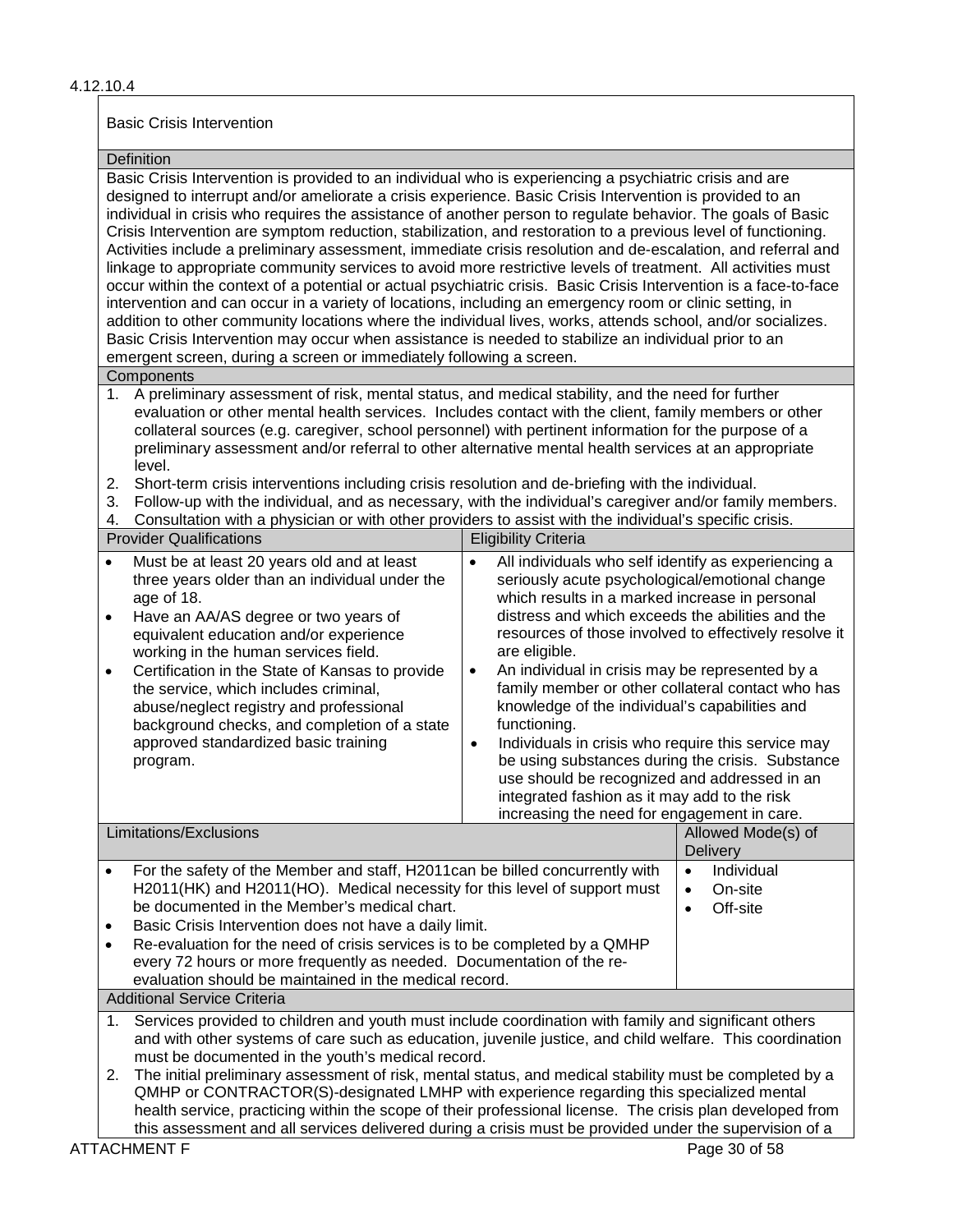QMHP or CONTRACTOR(S)-designated LMHP with experience regarding this specialized mental health service, and such must be available at all times to provide back up, support, and/or consultation.

- 3. Crisis services cannot be denied based upon substance use. Substance use should be recognized and addressed in an integrated fashion with the statewide substance abuse contractor. This coordination must be documented in the individual's treatment plan.
- 4. The Crisis Intervention provider must receive regularly scheduled clinical supervision from a person meeting the qualifications of a Qualified Mental Health Professional (QMHP) or CONTRACTOR(S) designated LMHP with experience regarding this specialized mental health service.

|                      |          |     |                                         |              | accignated Emil in their experience regarding this opecialized montan nearly corricon |
|----------------------|----------|-----|-----------------------------------------|--------------|---------------------------------------------------------------------------------------|
|                      |          |     | <b>Reimbursement and Coding Summary</b> |              |                                                                                       |
|                      | Modifier |     |                                         |              |                                                                                       |
| <b>HCPCS</b><br>Code | (1)      | (2) | Qual<br>O<br>ider                       | Context<br>× | Description                                                                           |
| H <sub>2011</sub>    |          |     | AA/AS                                   | Ind.         | Crisis Intervention - Basic                                                           |
|                      |          |     |                                         |              |                                                                                       |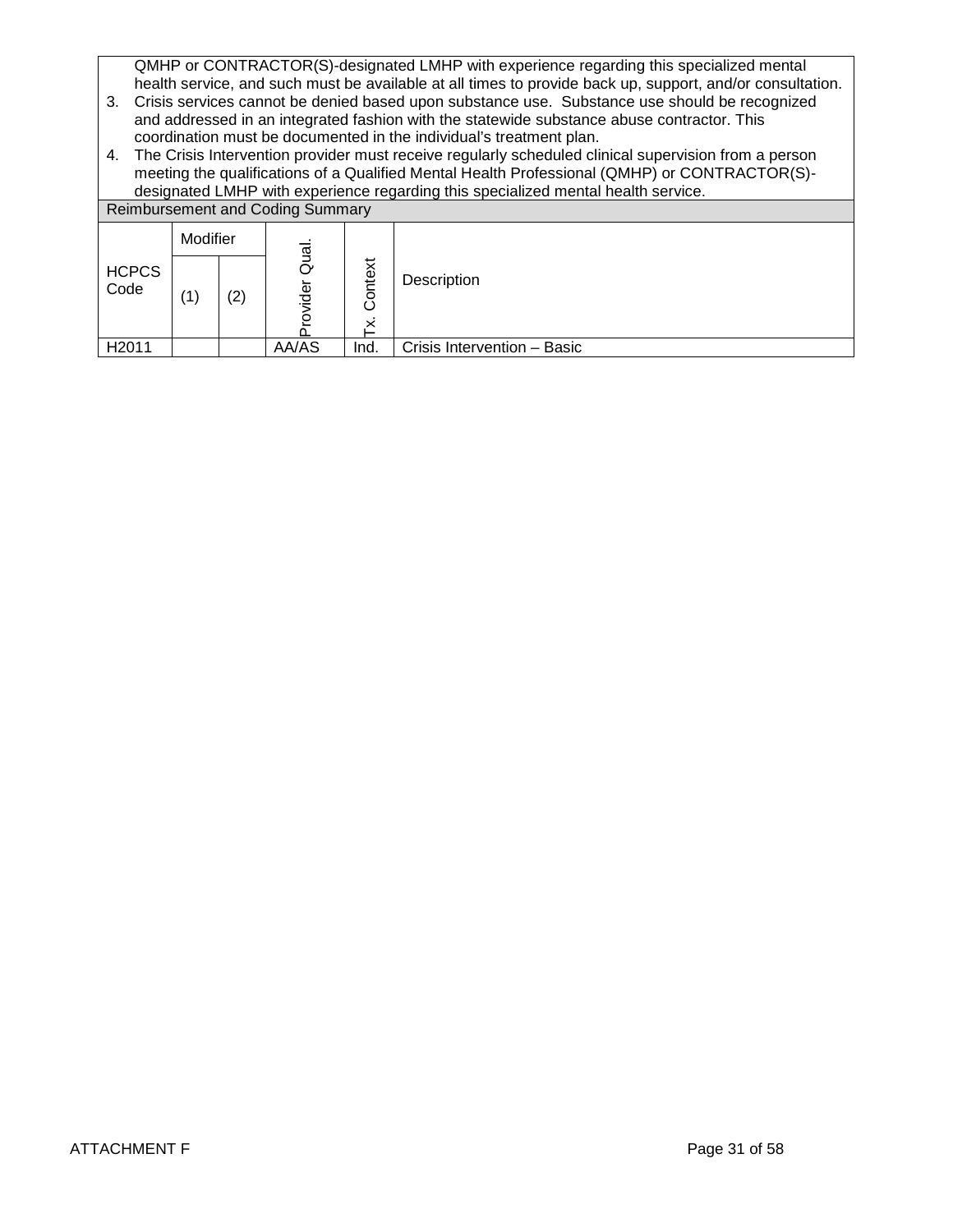# Intermediate Crisis Intervention

#### **Definition**

Intermediate Crisis Intervention is provided to an individual who is experiencing a psychiatric crisis and are designed to interrupt and/or ameliorate a crisis experience. Intermediate Crisis Intervention is provided to individuals who require the assistance of another person to regulate behavior. The goals of Intermediate Crisis Intervention are symptom reduction, stabilization, and restoration to a previous level of functioning. Activities include a preliminary assessment, immediate crisis resolution and de-escalation, and referral and linkage to appropriate community services to avoid more restrictive levels of treatment. All activities must occur within the context of a potential or actual psychiatric crisis. Intermediate Crisis Intervention is a faceto-face intervention and can occur in a variety of locations, including an emergency room or clinic setting, in addition to other community locations where the individual lives, works, attends school, and/or socializes. Intermediate Crisis Intervention may occur when assistance is needed to stabilize a person prior to an emergent screen, during a screen or immediately following a screen.

### **Components**

- 1. A preliminary assessment of risk, mental status, and medical stability, and the need for further evaluation or other mental health services. Includes contact with the client, family members or other collateral sources (e.g. caregiver, school personnel) with pertinent information for the purpose of a preliminary assessment and/or referral to other alternative mental health services at an appropriate level.
- 2. Short-term crisis interventions including crisis resolution and de-briefing with the individual.
- 3. Follow-up with the individual, and as necessary, with the individual's caregiver and/or family members.
- 4. Consultation with a physician or with other providers to assist with the individual's specific crisis

| <b>Provider Qualifications</b>                                                                                                                                                                                                                                                                                                                                                                                                                                                                                                                                                                   | <b>Eligibility Criteria</b>                                                                                                                                                                        |                                                                                                                                                                                                                                                                                                                                                                                                                                                                                                                                 |
|--------------------------------------------------------------------------------------------------------------------------------------------------------------------------------------------------------------------------------------------------------------------------------------------------------------------------------------------------------------------------------------------------------------------------------------------------------------------------------------------------------------------------------------------------------------------------------------------------|----------------------------------------------------------------------------------------------------------------------------------------------------------------------------------------------------|---------------------------------------------------------------------------------------------------------------------------------------------------------------------------------------------------------------------------------------------------------------------------------------------------------------------------------------------------------------------------------------------------------------------------------------------------------------------------------------------------------------------------------|
| • Must be at least 20 years old and at least three years<br>older than an individual under the age of 18.<br>• Have at least a BA/BS degree or be equivalently<br>qualified by work experience or a combination of work<br>experience in the human services field and education<br>with one year of experience substituting for one year of<br>education.<br>• Certification in the State of Kansas to provide the<br>service, which includes criminal, abuse/neglect registry<br>and professional background checks, and completion of<br>a state approved standardized basic training program. | • All individuals who self identify as<br>experiencing a seriously acute<br>effectively resolve it are eligible.<br>contact who has knowledge of the<br>recognized and addressed in an<br>in care. | psychological/emotional change which<br>results in a marked increase in personal<br>distress and which exceeds the abilities<br>and the resources of those involved to<br>• An individual in crisis may be represented<br>by a family member or other collateral<br>individual's capabilities and functioning.<br>Individuals in crisis who require this<br>service may be using substances during<br>the crisis. Substance use should be<br>integrated fashion as it may add to the<br>risk increasing the need for engagement |
| Limitations/Exclusions                                                                                                                                                                                                                                                                                                                                                                                                                                                                                                                                                                           |                                                                                                                                                                                                    | Allowed Mode(s) of<br><b>Delivery</b>                                                                                                                                                                                                                                                                                                                                                                                                                                                                                           |
|                                                                                                                                                                                                                                                                                                                                                                                                                                                                                                                                                                                                  |                                                                                                                                                                                                    |                                                                                                                                                                                                                                                                                                                                                                                                                                                                                                                                 |

|                                                                                                                                                                                                                                                                                                                                                                                                                                                                                                                   | <b>Delivery</b>                             |
|-------------------------------------------------------------------------------------------------------------------------------------------------------------------------------------------------------------------------------------------------------------------------------------------------------------------------------------------------------------------------------------------------------------------------------------------------------------------------------------------------------------------|---------------------------------------------|
| For the safety of the Member and staff, H2011can be billed concurrently<br>with H2011(HK) and H2011(HO). Medical necessity for this level of<br>support must be documented in the Member's medical chart.<br>Intermediate Crisis Intervention requires detailed documentation when<br>more than 7 hours occur a day.<br>Re-evaluation for the need of crisis services is to be completed by a<br>QMHP every 72 hours or more frequently as needed. The re-evaluation<br>will be maintained in the medical record. | Individual<br>٠<br>On-site<br>Off-site<br>٠ |
| <b>Additional Service Criteria</b>                                                                                                                                                                                                                                                                                                                                                                                                                                                                                |                                             |
| Services provided to children and youth must include coordination with family and significant others and                                                                                                                                                                                                                                                                                                                                                                                                          |                                             |

with other systems of care such as education, juvenile justice, and child welfare. This coordination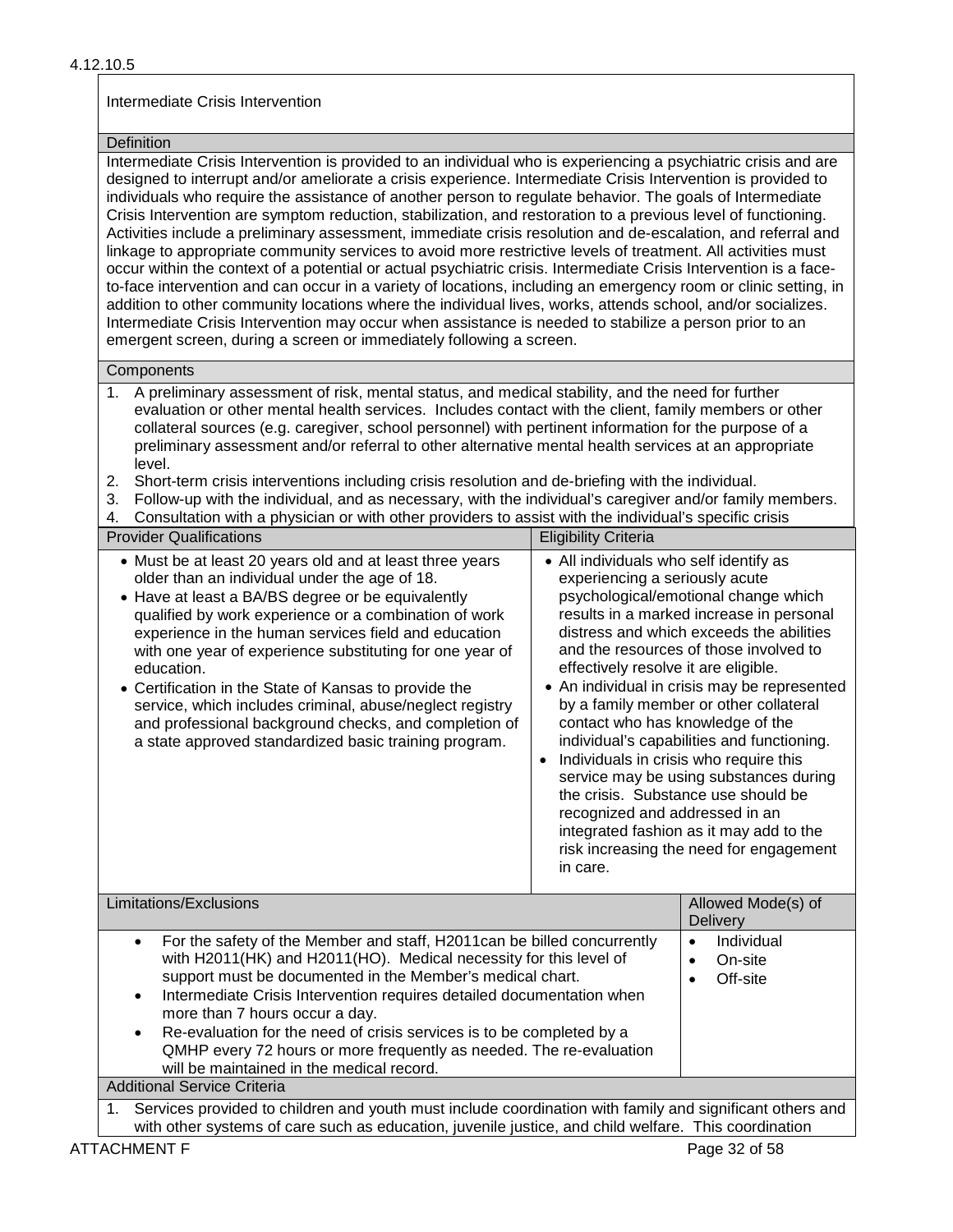must be documented in the youth's medical record.

- 2. The initial preliminary assessment of risk, mental status, and medical stability must be completed by a QMHP or CONTRACTOR(S)-designated LMHP with experience regarding this specialized mental health service, practicing within the scope of their professional license. The crisis plan developed from this assessment and all services delivered during a crisis must be provided under the supervision of a QMHP or CONTRACTOR(S)-designated LMHP with experience regarding this specialized mental health service, and such must be available at all times to provide back up, support, and/or consultation.
- 3. Crisis services cannot be denied based upon substance use. Substance use should be recognized and addressed in an integrated fashion with the statewide substance abuse contractor. This coordination must be documented in the individual's treatment plan.
- 4. The Crisis Intervention provider must receive regularly scheduled clinical supervision from a person meeting the qualifications of a Qualified Mental Health Professional (QMHP) or CONTRACTOR(S) designated LMHP with experience regarding this specialized mental health service.

Reimbursement and Coding Summary

| <b>HCPCS</b> | Modifier |     | Φ            | itext  |                                    |
|--------------|----------|-----|--------------|--------|------------------------------------|
| Code         |          | (2) | ਹ<br>σ<br>o  | ō<br>v | Description                        |
| H2011        | HK       |     | <b>BA/BS</b> | Ind.   | Crisis Intervention - Intermediate |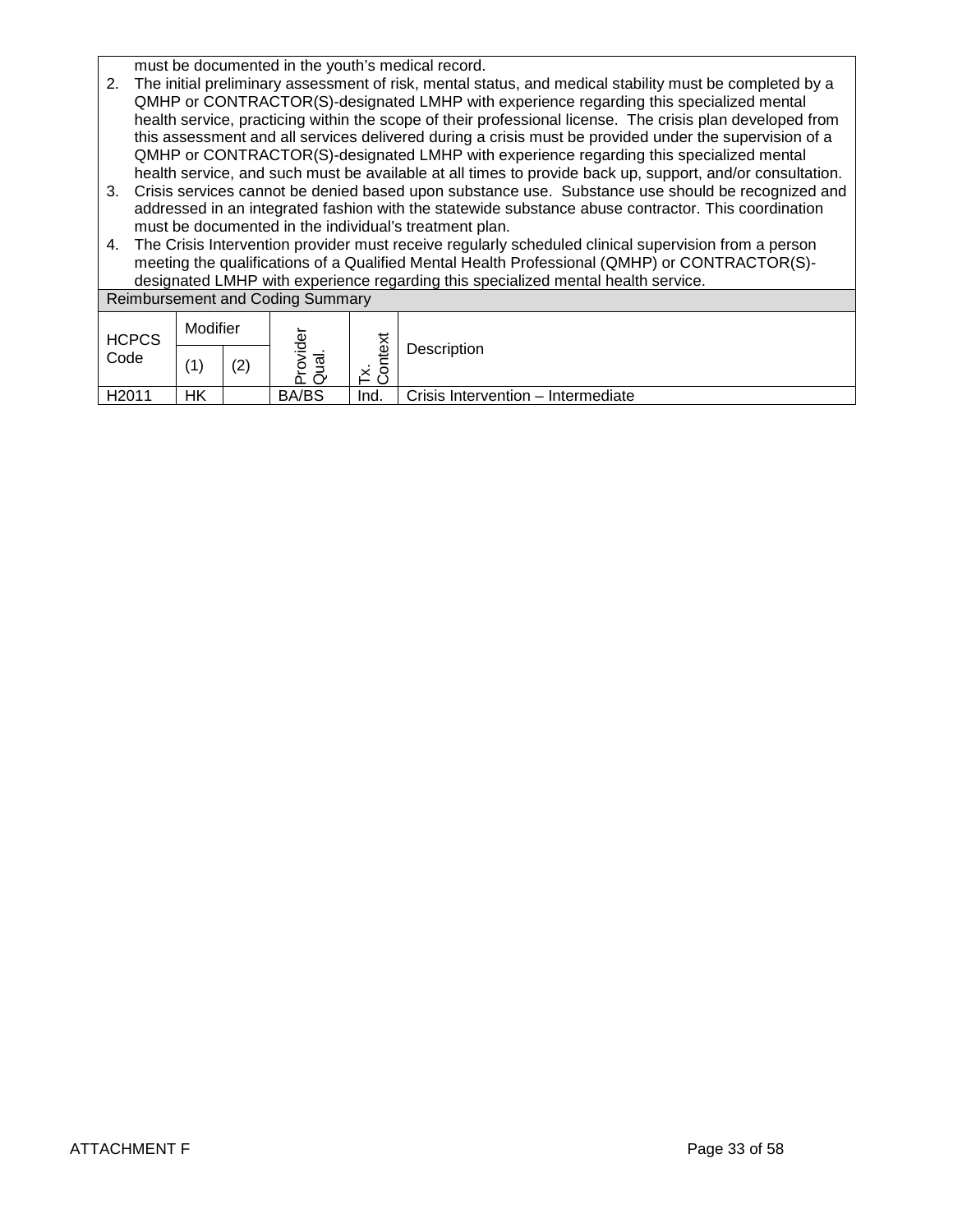# Advanced Crisis Intervention

#### **Definition**

Advanced Crisis Intervention is provided to an individual who is experiencing a psychiatric crisis and are designed to interrupt and/or ameliorate a crisis experience. Advanced Crisis Intervention is provided to individuals who require the assistance of another person to regulate behavior. The goals of Advanced Crisis Intervention are symptom reduction, stabilization, and restoration to a previous level of functioning. Activities include a preliminary assessment of risk (which may include an assessment of mental status and the need for further evaluation or other mental health services), immediate crisis resolution and deescalation, and referral and linkage to appropriate community services to avoid more restrictive levels of treatment. This service also includes contact with the client, family member, or other collateral sources (e.g. caregiver, school personnel) with pertinent information for the purpose of a preliminary assessment and/or referral to other alternative mental health services at an appropriate level. All activities must occur within the context of a potential or actual psychiatric crisis. Advanced Crisis Intervention is a face-to-face intervention and can occur in a variety of locations, including an emergency room or clinic setting, in addition to other community locations where the individual lives, works, attends school, and/or socializes. Advanced Crisis Intervention may occur when assistance is needed to stabilize a person prior to an emergent screen, during a screen or immediately following a screen. This level of intervention includes a clinician utilizing specific treatment interventions such as cognitive behavioral therapeutic techniques that only a clinician can provide.

# **Components**

- 1. A preliminary assessment of risk, mental status, and medical stability, and the need for further evaluation or other mental health services. Includes contact with the client, family members or other collateral sources (e.g. caregiver, school personnel) with pertinent information for the purpose of a preliminary assessment and/or referral to other alternative mental health services at an appropriate level.
- 2. Short-term crisis interventions including crisis resolution and de-briefing with the identified Medicaid eligible Member.
- 3. Follow-up with the individual, and as necessary, with the individual's caregiver and/or family members.

4. Consultation with a physician or with other providers to assist with the individuals' specific crisis.

| <b>Provider Qualifications</b>                                                                                                                                                                                                                                                                                                                                                                                                                                     | <b>Eligibility Criteria</b>                                                                                                                                                                                                                                                                                                                                                                                                                                                                                                                                                                                                                                                                                                                   |                                              |
|--------------------------------------------------------------------------------------------------------------------------------------------------------------------------------------------------------------------------------------------------------------------------------------------------------------------------------------------------------------------------------------------------------------------------------------------------------------------|-----------------------------------------------------------------------------------------------------------------------------------------------------------------------------------------------------------------------------------------------------------------------------------------------------------------------------------------------------------------------------------------------------------------------------------------------------------------------------------------------------------------------------------------------------------------------------------------------------------------------------------------------------------------------------------------------------------------------------------------------|----------------------------------------------|
| Must be a QMHP as defined by the state plan<br>٠<br>or CONTRACTOR(S)-designated LMHP with<br>experience regarding this specialized mental<br>health service, practicing within the scope of<br>their professional license.<br>Certification in the State of Kansas to provide<br>the service, which includes criminal,<br>abuse/neglect registry and professional<br>background checks, and completion of a state<br>approved standardized basic training program. | All individuals who self identify as experiencing<br>$\bullet$<br>a seriously acute psychological/emotional<br>change which results in a marked increase in<br>personal distress and which exceeds the<br>abilities and the resources of those involved to<br>effectively resolve it are eligible.<br>An individual in crisis may be represented by a<br>family member or other collateral contact who<br>has knowledge of the individual's capabilities<br>and functioning.<br>Individuals in crisis who require this service<br>٠<br>may be using substances during the crisis.<br>Substance use should be recognized and<br>addressed in an integrated fashion as it may<br>add to the risk increasing the need for<br>engagement in care. |                                              |
| Limitationa (Evaluaiona                                                                                                                                                                                                                                                                                                                                                                                                                                            |                                                                                                                                                                                                                                                                                                                                                                                                                                                                                                                                                                                                                                                                                                                                               | $\Lambda$ llowad $\Lambda$ dede $(\circ)$ of |

| Limitations/Exclusions                                                                                                                                                                                                                                                                                                                                                                                                                                      | Allowed Mode(s) of<br><b>Delivery</b> |
|-------------------------------------------------------------------------------------------------------------------------------------------------------------------------------------------------------------------------------------------------------------------------------------------------------------------------------------------------------------------------------------------------------------------------------------------------------------|---------------------------------------|
| For the safety of the Member and staff, H2011can be billed concurrently<br>with H2011(HK) and H2011(HO). Medical necessity for this level of support<br>must be documented in the Member's medical chart.<br>Advanced Crisis Intervention requires detailed documentation when more<br>than 3 hours occur a day.<br>Re-evaluation for the need of crisis services is to be completed by a QMHP<br>$\bullet$<br>every 72 hours or more frequently as needed. | Individual<br>On-site<br>Off-site     |
| <b>Additional Service Criteria</b>                                                                                                                                                                                                                                                                                                                                                                                                                          |                                       |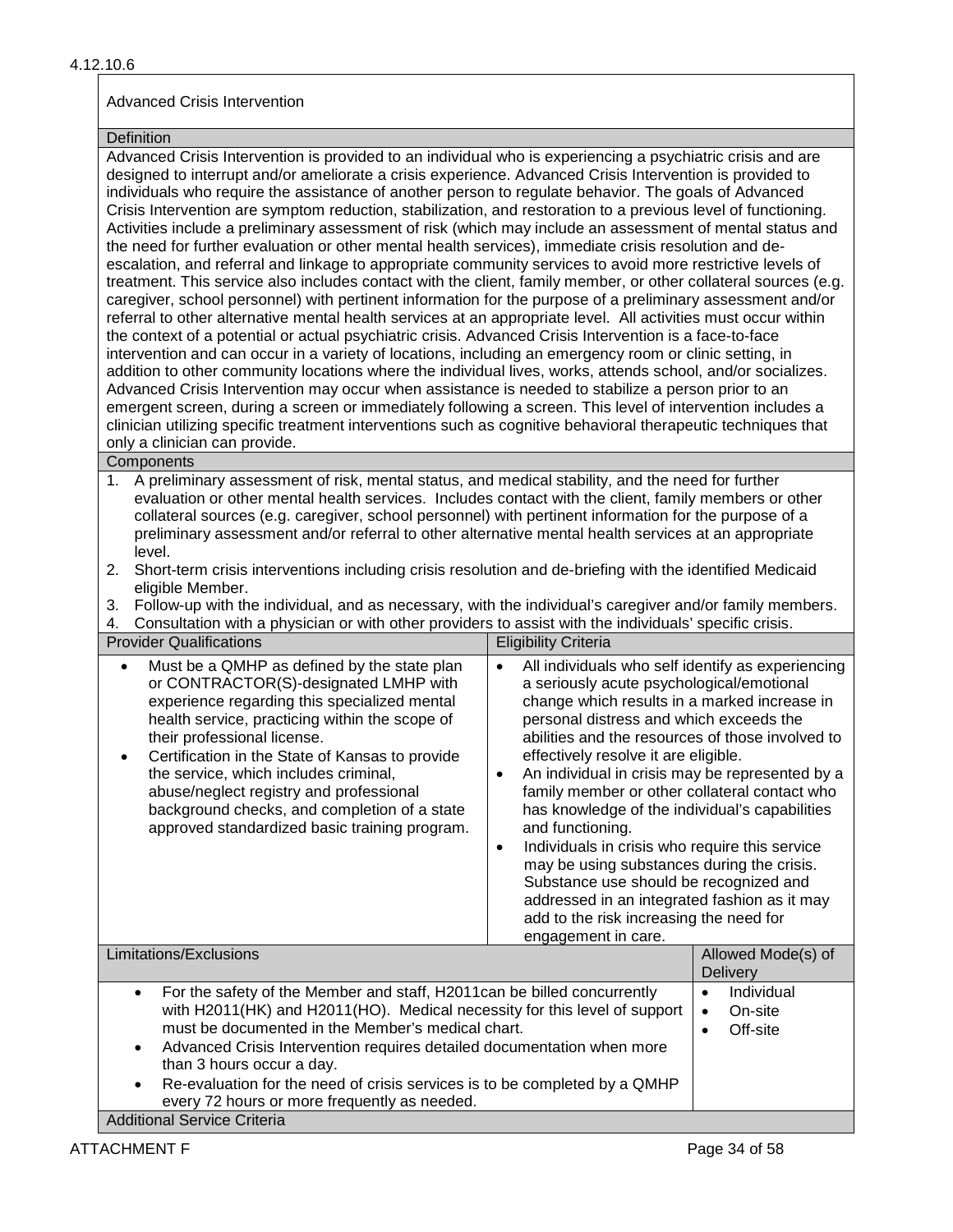- 1. Services provided to children and youth must include coordination with family and significant others and with other systems of care such as education, juvenile justice, and child welfare. This coordination must be documented in the youth's medical record.
- 2. The initial preliminary assessment of risk, mental status, and medical stability must be completed by a QMHP or CONTRACTOR(S)-designated LMHP with experience regarding this specialized mental health service, practicing within the scope of their professional license. The crisis plan developed from this assessment and all services delivered during a crisis must be provided under the supervision of a QMHP or CONTRACTOR(S)-designated LMHP with experience regarding this specialized mental health service, and such must be available at all times to provide back up, support, and/or consultation.
- 3. Crisis services cannot be denied based upon substance use. Substance use should be recognized and addressed in an integrated fashion with the statewide substance abuse contractor. This coordination must be documented in the individual's treatment plan.
- 4. The Crisis Intervention provider must receive regularly scheduled clinical supervision from a person meeting the qualifications of a Qualified Mental Health Professional (QMHP) or CONTRACTOR(S) designated LMHP with experience regarding this specialized mental health service.

| <b>Reimbursement and Coding Summary</b> |          |     |                    |      |                                |  |
|-----------------------------------------|----------|-----|--------------------|------|--------------------------------|--|
| <b>HCPCS</b>                            | Modifier |     | Φ<br>ठ             | ڤ    |                                |  |
| Code                                    | ′1       | (2) | <u>ত</u><br>o<br>൨ | ×    | Description                    |  |
| H <sub>2011</sub>                       | HO       |     | ∟MHP               | Ind. | Crisis Intervention - Advanced |  |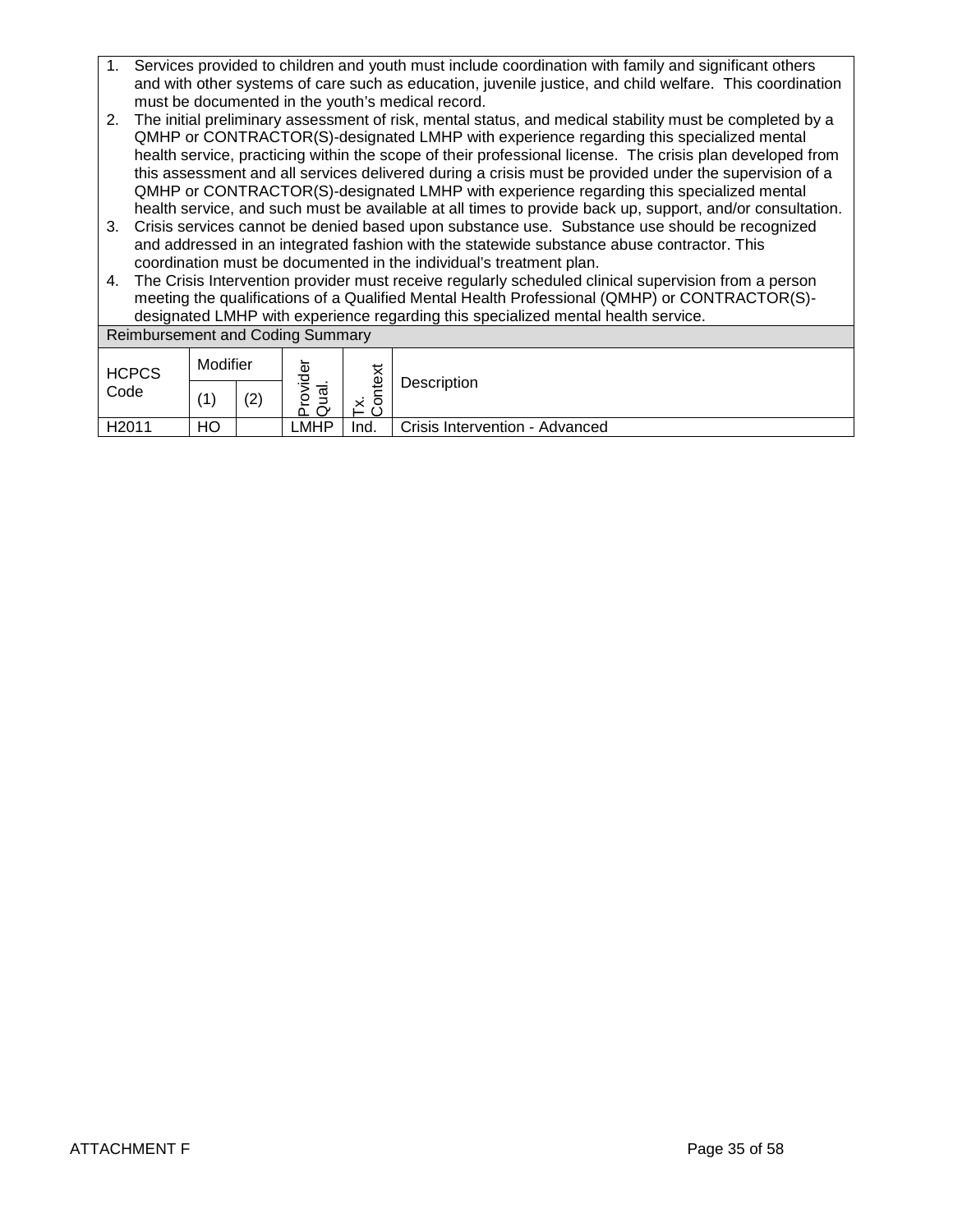Targeted Case Management [TCM]

|           | Definition                                                                                                                                                                                                              |                                               |  |  |  |  |  |  |  |
|-----------|-------------------------------------------------------------------------------------------------------------------------------------------------------------------------------------------------------------------------|-----------------------------------------------|--|--|--|--|--|--|--|
|           | The purpose of Targeted Case Management is to assist adults and children who qualify for this service in                                                                                                                |                                               |  |  |  |  |  |  |  |
|           | maintaining access to needed medical, social, educational, and other services.<br>Components                                                                                                                            |                                               |  |  |  |  |  |  |  |
|           | 1. Assessment of an individual to determine the need for any medical, educational, social or other                                                                                                                      |                                               |  |  |  |  |  |  |  |
|           | services. These assessment activities include:                                                                                                                                                                          |                                               |  |  |  |  |  |  |  |
|           | Reviewing Member history and identified needs from initial evaluation/intake form and treatment                                                                                                                         |                                               |  |  |  |  |  |  |  |
|           | plan.                                                                                                                                                                                                                   |                                               |  |  |  |  |  |  |  |
|           | Identifying the individual's needs and completing related documentation.<br>$\bullet$                                                                                                                                   |                                               |  |  |  |  |  |  |  |
|           | Gathering information from other sources, such as family members, medical providers, social<br>$\bullet$                                                                                                                |                                               |  |  |  |  |  |  |  |
| 2.        | workers and educators (if necessary), to form a complete assessment of the individual.<br>Development of a specific care plan that:                                                                                     |                                               |  |  |  |  |  |  |  |
|           | Is based on the information collected through the assessment.                                                                                                                                                           |                                               |  |  |  |  |  |  |  |
|           | Specifies the goals and actions to address accessing the medical, social, educational and other<br>$\bullet$                                                                                                            |                                               |  |  |  |  |  |  |  |
|           | services needed by the individual.                                                                                                                                                                                      |                                               |  |  |  |  |  |  |  |
|           | Includes such activities as ensuring the active participation of the eligible individual, and working<br>$\bullet$                                                                                                      |                                               |  |  |  |  |  |  |  |
|           | with the individual (or the individual's authorized health care decision-maker) and others to                                                                                                                           |                                               |  |  |  |  |  |  |  |
|           | develop these goals.                                                                                                                                                                                                    |                                               |  |  |  |  |  |  |  |
|           | Identifies a course of action to respond to the assessed needs of the eligible individual.<br>$\bullet$<br>Has on-going monitoring over service provision to ensure the Member is receiving the identified<br>$\bullet$ |                                               |  |  |  |  |  |  |  |
|           | services on the treatment plan.                                                                                                                                                                                         |                                               |  |  |  |  |  |  |  |
| 3.        | Referral and related activities:                                                                                                                                                                                        |                                               |  |  |  |  |  |  |  |
|           | To help an eligible individual obtain and maintain needed services including activities that help link                                                                                                                  |                                               |  |  |  |  |  |  |  |
|           | an individual with:                                                                                                                                                                                                     |                                               |  |  |  |  |  |  |  |
|           | Medical, social, educational providers; or<br>$\bullet$                                                                                                                                                                 |                                               |  |  |  |  |  |  |  |
|           | Other programs and services capable of providing needed services, such as making referrals to<br>$\bullet$                                                                                                              |                                               |  |  |  |  |  |  |  |
| 4.        | providers for needed services and scheduling appointments for the individual.<br>Monitoring and follow-up activities:                                                                                                   |                                               |  |  |  |  |  |  |  |
|           | Activities and contact necessary to ensure the care plan is implemented and adequately address-<br>$\bullet$                                                                                                            |                                               |  |  |  |  |  |  |  |
|           | ing the individual's needs. These activities and contact may be with the individual, his or her family                                                                                                                  |                                               |  |  |  |  |  |  |  |
|           | members, providers and other entities or individuals and may be conducted as frequently as                                                                                                                              |                                               |  |  |  |  |  |  |  |
|           | necessary, including at least one annual monitoring to ensure the following conditions are met:                                                                                                                         |                                               |  |  |  |  |  |  |  |
|           | Services are being furnished in accordance with the individual's treatment plan.<br>O                                                                                                                                   |                                               |  |  |  |  |  |  |  |
|           | Services in the treatment plan are adequate<br>$\circ$                                                                                                                                                                  |                                               |  |  |  |  |  |  |  |
|           | If there are changes in the needs or status of the individual, necessary adjustments are made<br>$\circ$<br>to the treatment plan and to service arrangements with providers.                                           |                                               |  |  |  |  |  |  |  |
| 5.        | Targeted case management may include contact with non-eligible individuals who are directly related                                                                                                                     |                                               |  |  |  |  |  |  |  |
|           | to identifying the needs and supports for helping the eligible individual to access services. (i.e., the                                                                                                                |                                               |  |  |  |  |  |  |  |
|           | TCM provider need not be in direct contact with the identified Member to bill for TCM.)                                                                                                                                 |                                               |  |  |  |  |  |  |  |
| 6.        | No physician's signature is required to bill TCM, but the physician should be aware of care coordina-                                                                                                                   |                                               |  |  |  |  |  |  |  |
|           | tion needs.<br><b>Provider Qualifications</b>                                                                                                                                                                           |                                               |  |  |  |  |  |  |  |
|           |                                                                                                                                                                                                                         | <b>Eligibility Criteria</b>                   |  |  |  |  |  |  |  |
| $\bullet$ | Have at least a BA/BS degree or be equivalently qualified by work                                                                                                                                                       | Meets functional                              |  |  |  |  |  |  |  |
|           | experience or a combination of work experience in the human services<br>field and education, with one year of experience substituting for one year                                                                      | assessment criteria for<br>target population. |  |  |  |  |  |  |  |
|           | of education;                                                                                                                                                                                                           |                                               |  |  |  |  |  |  |  |
| ٠         | Possess demonstrated interpersonal skills, ability to work with persons                                                                                                                                                 |                                               |  |  |  |  |  |  |  |
|           | with severe and persistent mental illness and/or severe emotional                                                                                                                                                       |                                               |  |  |  |  |  |  |  |
|           | disturbance, and the ability to react effectively in a wide variety of human                                                                                                                                            |                                               |  |  |  |  |  |  |  |
|           | service situations.                                                                                                                                                                                                     |                                               |  |  |  |  |  |  |  |

• Meet the specifications outlined in the CMHC licensing standards in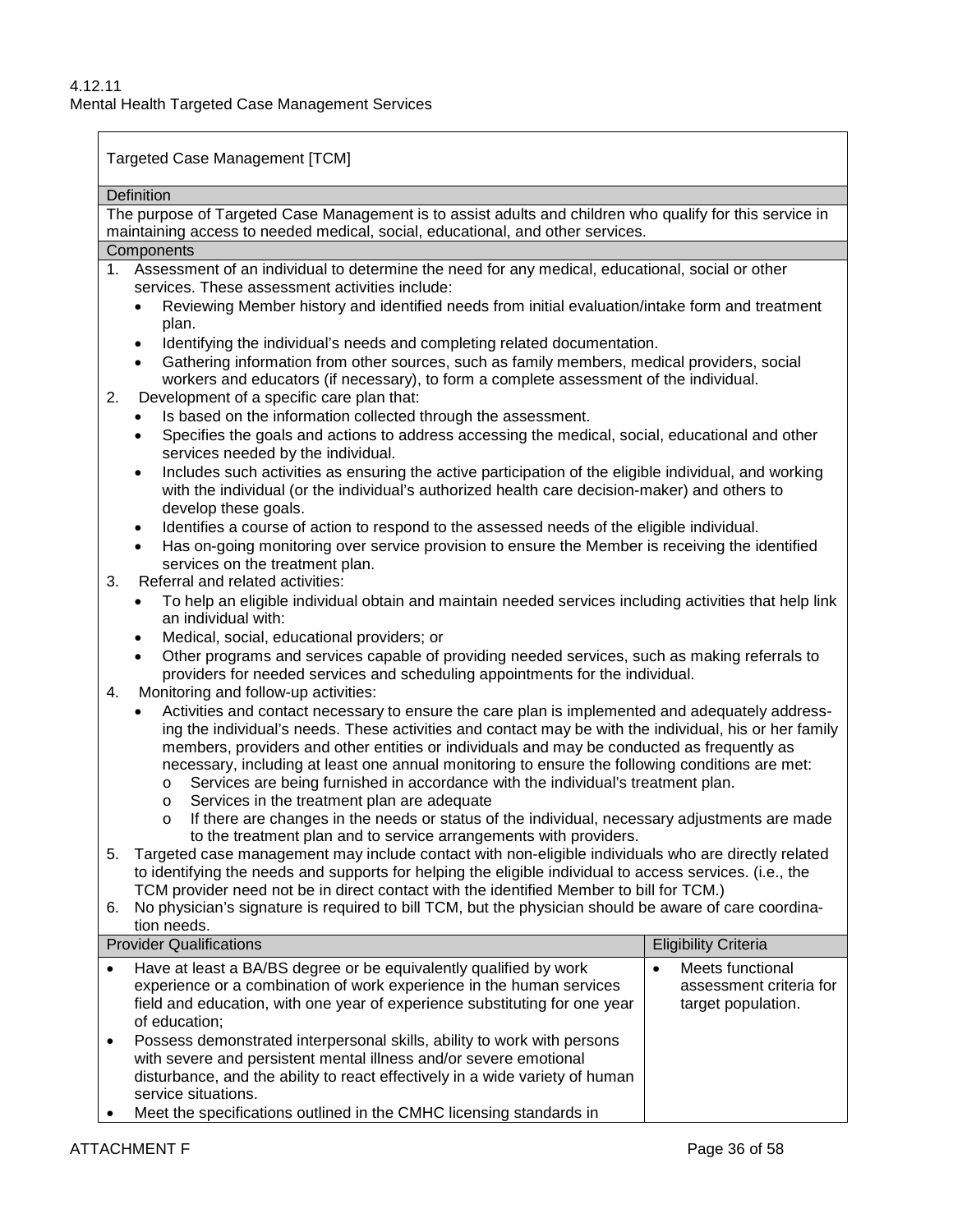|           | regard to any ongoing requirements (as in completion of the training<br>requirements according to a state approved curriculum.                                                                        |          |                    |                                  |                |                                                                                                                                             |                         |  |  |  |
|-----------|-------------------------------------------------------------------------------------------------------------------------------------------------------------------------------------------------------|----------|--------------------|----------------------------------|----------------|---------------------------------------------------------------------------------------------------------------------------------------------|-------------------------|--|--|--|
| $\bullet$ |                                                                                                                                                                                                       |          |                    |                                  |                | Pass Kansas Bureau of Investigation (KBI), SRS child abuse check,                                                                           |                         |  |  |  |
|           | adult abuse registry and motor vehicle screens.                                                                                                                                                       |          |                    |                                  |                |                                                                                                                                             |                         |  |  |  |
|           | Limitations/Exclusions                                                                                                                                                                                |          | Allowed Mode(s) of |                                  |                |                                                                                                                                             |                         |  |  |  |
|           |                                                                                                                                                                                                       |          |                    |                                  |                |                                                                                                                                             | Delivery                |  |  |  |
|           |                                                                                                                                                                                                       |          |                    |                                  |                | Caseload size must be based on the needs of the clients/families with an                                                                    | Individual<br>$\bullet$ |  |  |  |
|           |                                                                                                                                                                                                       |          |                    |                                  |                | emphasis on successful outcomes and Member satisfaction and must                                                                            | On-site<br>$\bullet$    |  |  |  |
|           |                                                                                                                                                                                                       |          |                    |                                  |                | meet the needs identified in the individual treatment plan. A general<br>guide is to have one full-time equivalent TCM staff for 35 persons | Off-site<br>$\bullet$   |  |  |  |
|           | served.                                                                                                                                                                                               |          |                    |                                  |                |                                                                                                                                             |                         |  |  |  |
|           | $\circ$                                                                                                                                                                                               |          |                    |                                  |                | Targeted Case management services will be provided in a manner                                                                              |                         |  |  |  |
|           |                                                                                                                                                                                                       |          |                    |                                  |                | consistent with the best interest of recipients.                                                                                            |                         |  |  |  |
|           | $\circ$                                                                                                                                                                                               |          |                    |                                  |                | Receiving TCM will not restrict an individual's access to other                                                                             |                         |  |  |  |
|           |                                                                                                                                                                                                       |          |                    | services under the plan.         |                |                                                                                                                                             |                         |  |  |  |
| $\bullet$ |                                                                                                                                                                                                       |          |                    |                                  |                | Other Medicaid services cannot be held contingent upon the receipt of<br>TCM and TCM cannot be held contingent upon the receipt of other    |                         |  |  |  |
|           |                                                                                                                                                                                                       |          | Medicaid services. |                                  |                |                                                                                                                                             |                         |  |  |  |
| $\bullet$ |                                                                                                                                                                                                       |          |                    |                                  |                | Providers of case management services do not exercise the agency's                                                                          |                         |  |  |  |
|           |                                                                                                                                                                                                       |          |                    |                                  |                | authority to authorize or deny the provision of other services under the                                                                    |                         |  |  |  |
|           | plan.                                                                                                                                                                                                 |          |                    |                                  |                |                                                                                                                                             |                         |  |  |  |
|           |                                                                                                                                                                                                       |          |                    |                                  |                | Targeted Case Management does not include the following:                                                                                    |                         |  |  |  |
|           | $\circ$                                                                                                                                                                                               |          |                    |                                  |                | The direct delivery of an underlying medical, educational, social, or                                                                       |                         |  |  |  |
|           | $\circ$                                                                                                                                                                                               |          |                    |                                  |                | other service to which an eligible individual has been referred.<br>Activities integral to the administration of foster care programs; or   |                         |  |  |  |
|           | $\circ$                                                                                                                                                                                               |          |                    |                                  |                |                                                                                                                                             |                         |  |  |  |
|           | Activities for which third parties are liable to pay.<br><b>Additional Service Criteria</b>                                                                                                           |          |                    |                                  |                |                                                                                                                                             |                         |  |  |  |
| 1.        |                                                                                                                                                                                                       |          |                    |                                  |                | Services provided to children and youth must include coordination with family and significant others                                        |                         |  |  |  |
|           |                                                                                                                                                                                                       |          |                    |                                  |                | and with other systems of care such as education, juvenile justice, and child welfare. This                                                 |                         |  |  |  |
|           |                                                                                                                                                                                                       |          |                    |                                  |                | coordination must be documented in the youth's medical record.                                                                              |                         |  |  |  |
|           | The TCM provider must receive regularly scheduled clinical supervision from a person meeting the<br>2.<br>qualifications of a Qualified Mental Health Professional (QMHP) or CONTRACTOR(S)-designated |          |                    |                                  |                |                                                                                                                                             |                         |  |  |  |
|           |                                                                                                                                                                                                       |          |                    |                                  |                |                                                                                                                                             |                         |  |  |  |
|           | LMHP with experience regarding this specialized mental health service.                                                                                                                                |          |                    |                                  |                |                                                                                                                                             |                         |  |  |  |
|           |                                                                                                                                                                                                       |          |                    | Reimbursement and Coding Summary |                |                                                                                                                                             |                         |  |  |  |
|           |                                                                                                                                                                                                       | Modifier |                    |                                  |                |                                                                                                                                             |                         |  |  |  |
|           | <b>HCPCS</b>                                                                                                                                                                                          |          |                    |                                  |                | Description                                                                                                                                 |                         |  |  |  |
| Code      |                                                                                                                                                                                                       | (1)      | (2)                | Provider<br>Qual.                | Tx.<br>Context |                                                                                                                                             |                         |  |  |  |
|           | T1017                                                                                                                                                                                                 |          |                    | <b>BA/BS</b>                     | Ind.           | Targeted Case Management - Mental Health                                                                                                    |                         |  |  |  |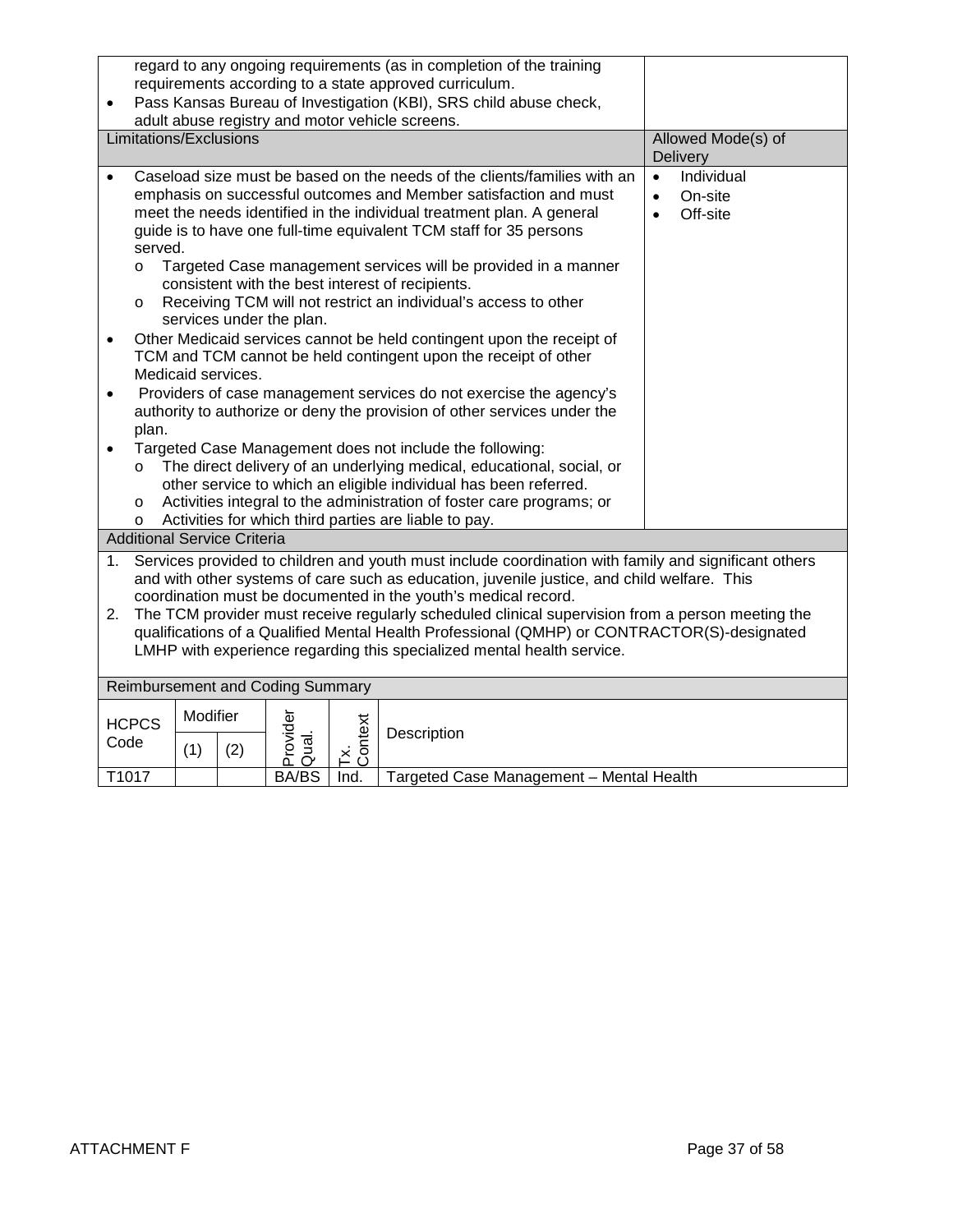### 4.12.12.1

Parent Support and Training

| Definition                                                                                                                                                                                                                                                                                                                                                                                                                                                                                                                                                                                                                                                              |                                                                                                                                                                                                                                                                                                                                                                                                                                                                                                                                                                                                                                                                                                                                                                                                                                                                                                                                                                                                                                                                                                                                                                                                                  |     |                                         |                |                                                                                                                                                                                                                                                                                                                                                                                                                                                                                                                                                                                                                                                                                                                                                           |                             |  |
|-------------------------------------------------------------------------------------------------------------------------------------------------------------------------------------------------------------------------------------------------------------------------------------------------------------------------------------------------------------------------------------------------------------------------------------------------------------------------------------------------------------------------------------------------------------------------------------------------------------------------------------------------------------------------|------------------------------------------------------------------------------------------------------------------------------------------------------------------------------------------------------------------------------------------------------------------------------------------------------------------------------------------------------------------------------------------------------------------------------------------------------------------------------------------------------------------------------------------------------------------------------------------------------------------------------------------------------------------------------------------------------------------------------------------------------------------------------------------------------------------------------------------------------------------------------------------------------------------------------------------------------------------------------------------------------------------------------------------------------------------------------------------------------------------------------------------------------------------------------------------------------------------|-----|-----------------------------------------|----------------|-----------------------------------------------------------------------------------------------------------------------------------------------------------------------------------------------------------------------------------------------------------------------------------------------------------------------------------------------------------------------------------------------------------------------------------------------------------------------------------------------------------------------------------------------------------------------------------------------------------------------------------------------------------------------------------------------------------------------------------------------------------|-----------------------------|--|
|                                                                                                                                                                                                                                                                                                                                                                                                                                                                                                                                                                                                                                                                         | Parent Support and Training is designed to benefit participants experiencing a serious emotional<br>disturbance who without waiver services would require state psychiatric hospitalization or psychiatric<br>residential treatment facility treatment. This service provides the training and support necessary to ensure<br>engagement and active participation of the family in the treatment planning process and with the ongoing<br>implementation and reinforcement of skills learned throughout the treatment process. Training is provided<br>to family members to increase their ability to provide a safe and supportive environment in the home and<br>community for the participant. For the purposes of this service, "family" is defined as the persons who live<br>with or provide care to a person served on the waiver or grant, and may include a parent, spouse,<br>children, relatives, grandparents, or foster parents. Services may be provided individually or in a group<br>setting. Services must be recommended by a treatment team, are subject to prior approval, and must be<br>intended to achieve the goals or objectives identified in the child's individualized plan of care. |     |                                         |                |                                                                                                                                                                                                                                                                                                                                                                                                                                                                                                                                                                                                                                                                                                                                                           |                             |  |
| Components                                                                                                                                                                                                                                                                                                                                                                                                                                                                                                                                                                                                                                                              |                                                                                                                                                                                                                                                                                                                                                                                                                                                                                                                                                                                                                                                                                                                                                                                                                                                                                                                                                                                                                                                                                                                                                                                                                  |     |                                         |                |                                                                                                                                                                                                                                                                                                                                                                                                                                                                                                                                                                                                                                                                                                                                                           |                             |  |
| 1.<br>2.<br>3.<br>4.                                                                                                                                                                                                                                                                                                                                                                                                                                                                                                                                                                                                                                                    |                                                                                                                                                                                                                                                                                                                                                                                                                                                                                                                                                                                                                                                                                                                                                                                                                                                                                                                                                                                                                                                                                                                                                                                                                  |     | crisis plan and plan of care process;   |                | Assisting the family in the acquisition of knowledge and skills necessary to understand and address<br>the specific needs of the participant in relation to their mental illness and treatment;<br>Development and enhancement of the families specific problem-solving skills, coping mechanisms,<br>and strategies for the participant's symptom/behavior management;<br>Assisting the family in understanding various requirements of the waiver or grant process, such as the<br>Training on the participant's medications or diagnoses; interpreting choice offered by service<br>providers; and assisting with understanding policies, procedures and regulations that impact the<br>participant with mental illness while living in the community. |                             |  |
| <b>Provider Qualifications</b>                                                                                                                                                                                                                                                                                                                                                                                                                                                                                                                                                                                                                                          |                                                                                                                                                                                                                                                                                                                                                                                                                                                                                                                                                                                                                                                                                                                                                                                                                                                                                                                                                                                                                                                                                                                                                                                                                  |     |                                         |                |                                                                                                                                                                                                                                                                                                                                                                                                                                                                                                                                                                                                                                                                                                                                                           | <b>Eligibility Criteria</b> |  |
| $\bullet$<br>$\bullet$<br>$\bullet$<br>$\bullet$                                                                                                                                                                                                                                                                                                                                                                                                                                                                                                                                                                                                                        | <b>HCBS SED</b><br>Have a high school diploma or equivalent.<br>$\bullet$<br>Waiver<br>Must be 21 years of age.<br>Preference is given to parents or caregivers of children with SED.<br>Completion of Parent Support training according to a curriculum approved by<br>SRS within one year of hire as a Parent Support provider.                                                                                                                                                                                                                                                                                                                                                                                                                                                                                                                                                                                                                                                                                                                                                                                                                                                                                |     |                                         |                |                                                                                                                                                                                                                                                                                                                                                                                                                                                                                                                                                                                                                                                                                                                                                           |                             |  |
|                                                                                                                                                                                                                                                                                                                                                                                                                                                                                                                                                                                                                                                                         | Pass KBI, SRS child abuse check, adult abuse registry and motor vehicle screens<br>Limitations/Exclusions<br>Allowed Mode(s)<br>of Delivery                                                                                                                                                                                                                                                                                                                                                                                                                                                                                                                                                                                                                                                                                                                                                                                                                                                                                                                                                                                                                                                                      |     |                                         |                |                                                                                                                                                                                                                                                                                                                                                                                                                                                                                                                                                                                                                                                                                                                                                           |                             |  |
| $\bullet$<br>$\bullet$<br>$\bullet$                                                                                                                                                                                                                                                                                                                                                                                                                                                                                                                                                                                                                                     | Service requires prior authorization<br>Family<br>$\bullet$<br>1 FTE to 10 participants / families is maximum group size.<br>Group<br>$\bullet$<br>Parent Support and Training will not duplicate any other Medicaid State Plan<br>On-site<br>$\bullet$<br>service or other services otherwise available to recipient at no cost.<br>Off-site<br>$\bullet$                                                                                                                                                                                                                                                                                                                                                                                                                                                                                                                                                                                                                                                                                                                                                                                                                                                       |     |                                         |                |                                                                                                                                                                                                                                                                                                                                                                                                                                                                                                                                                                                                                                                                                                                                                           |                             |  |
| <b>Additional Service Criteria</b>                                                                                                                                                                                                                                                                                                                                                                                                                                                                                                                                                                                                                                      |                                                                                                                                                                                                                                                                                                                                                                                                                                                                                                                                                                                                                                                                                                                                                                                                                                                                                                                                                                                                                                                                                                                                                                                                                  |     |                                         |                |                                                                                                                                                                                                                                                                                                                                                                                                                                                                                                                                                                                                                                                                                                                                                           |                             |  |
| Services provided to children and youth must include communication and coordination with the family<br>1.<br>and/or legal guardian. Coordination with other child serving systems should occur as needed to<br>achieve the treatment goals. All coordination must be documented in the youth's medical record.<br>Receive ongoing and regular clinical supervision by a person meeting the qualifications of a Qualified<br>2.<br>Mental Health Professional (QMHP) or CONTRACTOR(S)-designated LMHP with experience<br>regarding this specialized mental health service, and such shall be available at all times to provide<br>back up, support, and/or consultation. |                                                                                                                                                                                                                                                                                                                                                                                                                                                                                                                                                                                                                                                                                                                                                                                                                                                                                                                                                                                                                                                                                                                                                                                                                  |     |                                         |                |                                                                                                                                                                                                                                                                                                                                                                                                                                                                                                                                                                                                                                                                                                                                                           |                             |  |
|                                                                                                                                                                                                                                                                                                                                                                                                                                                                                                                                                                                                                                                                         |                                                                                                                                                                                                                                                                                                                                                                                                                                                                                                                                                                                                                                                                                                                                                                                                                                                                                                                                                                                                                                                                                                                                                                                                                  |     | <b>Reimbursement and Coding Summary</b> |                |                                                                                                                                                                                                                                                                                                                                                                                                                                                                                                                                                                                                                                                                                                                                                           |                             |  |
| <b>HCPCS</b><br>Code                                                                                                                                                                                                                                                                                                                                                                                                                                                                                                                                                                                                                                                    | Modifier<br>(1)                                                                                                                                                                                                                                                                                                                                                                                                                                                                                                                                                                                                                                                                                                                                                                                                                                                                                                                                                                                                                                                                                                                                                                                                  | (2) | Provider<br>Qual.                       | Context<br>Γ×. | Description                                                                                                                                                                                                                                                                                                                                                                                                                                                                                                                                                                                                                                                                                                                                               |                             |  |
| S5110                                                                                                                                                                                                                                                                                                                                                                                                                                                                                                                                                                                                                                                                   |                                                                                                                                                                                                                                                                                                                                                                                                                                                                                                                                                                                                                                                                                                                                                                                                                                                                                                                                                                                                                                                                                                                                                                                                                  |     |                                         | Ind            | Parent Support and Training - Ind                                                                                                                                                                                                                                                                                                                                                                                                                                                                                                                                                                                                                                                                                                                         |                             |  |
| S5110                                                                                                                                                                                                                                                                                                                                                                                                                                                                                                                                                                                                                                                                   | TJ                                                                                                                                                                                                                                                                                                                                                                                                                                                                                                                                                                                                                                                                                                                                                                                                                                                                                                                                                                                                                                                                                                                                                                                                               |     |                                         | Grp            | Parent Support and Training - Group                                                                                                                                                                                                                                                                                                                                                                                                                                                                                                                                                                                                                                                                                                                       |                             |  |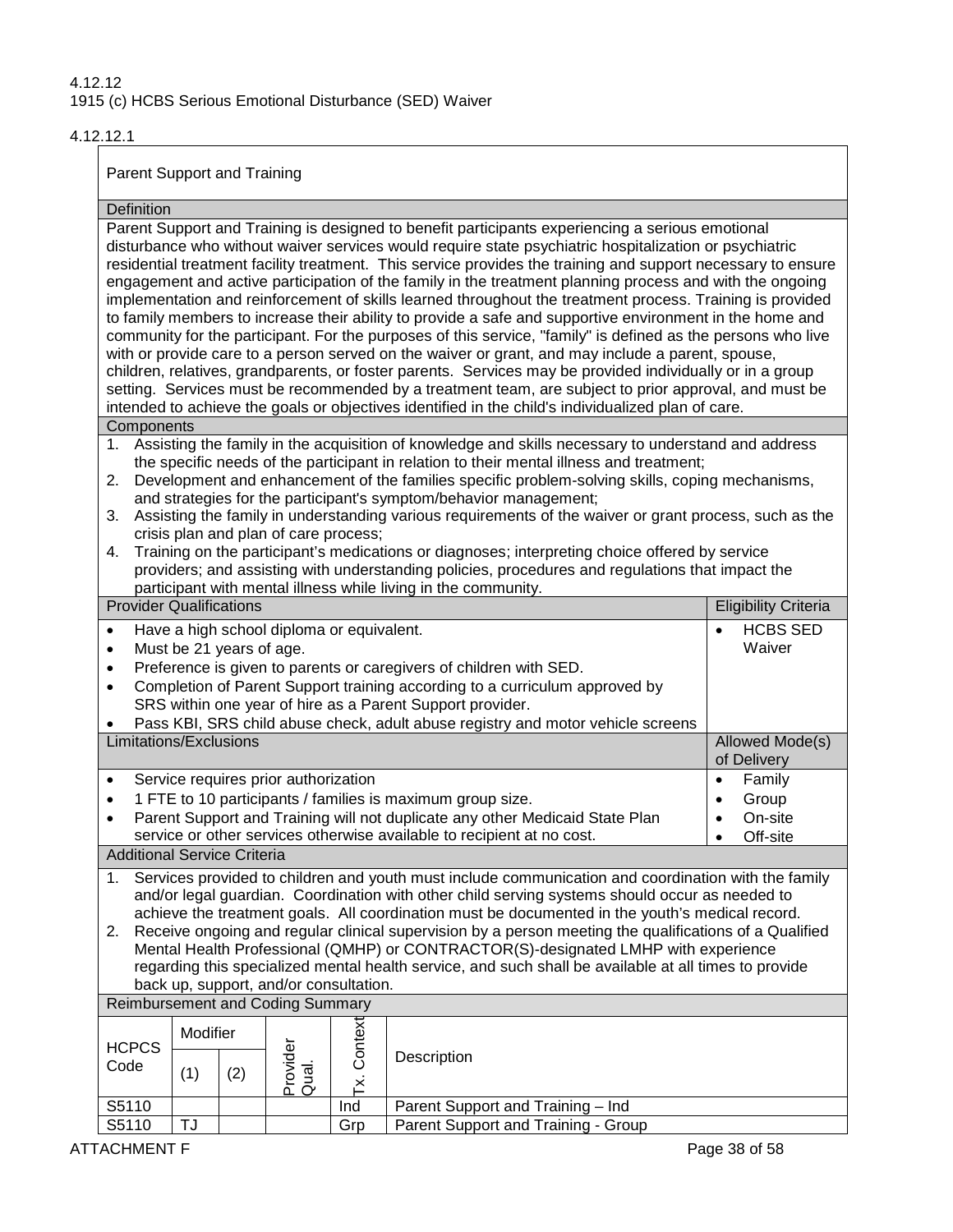Independent Living / Skills Building

**Definition** Independent Living/Skills Building services are designed to assist participants who are or will be transitioning to adulthood with support in acquiring, retaining, and improving self-help, socialization, and adaptive skills necessary to be successful in the domains of employment, housing, education, and community life and to reside successfully in home and community settings. **Components** 1. Independent Living/Skills Building activities are provided in partnership with participants to help the participant arrange for the services they need to become employed, find transportation, housing, and continue their education. 2. Services are individualized according to each participant's strengths, interests, skills, goals as specified in the Plan of Care. 3. It would be expected that Independent Living/ Skills Building activities take place in the community. 4. This service can be utilized to train and cue normal activities of daily living and instrumental activities of daily living. 5. Housekeeping, homemaking (shopping, child care, and laundry services), or basic services solely for the convenience of a participant receiving independent living / skills building are not covered. 6. The following are examples of appropriate community settings rather than an all inclusive list: • a grocery store to shop for food, • a clothing store to teach the participant what type of clothing is appropriate for interviews, • an unemployment office to assist in seeking jobs or assist the participant in completing applications for jobs, • apartment complexes to seek out housing opportunities, and laundry mats to teach the participant how to wash clothing. 7. Other appropriate activities can be provided in any other community setting as identified through the Plan of Care process. 8. Transportation is provided between the participant's place of residence and other services sites or places in the community and the cost of transportation is included in the rate paid to providers of this service. Provider Qualifications **Eligibility Criteria** Eligibility Criteria • Have a high school diploma or equivalent. • Must be 21 years of age. • Pass KBI, SRS child abuse check, adult abuse registry and motor vehicle screens. • Completion of an approved training in the skills area(s) need by the transitioning youth according to a curriculum approved by SRS prior to providing the service. • HCBS SED Waiver Limitations/Exclusions Allowed Mode(s) of **Delivery** Service requires prior authorization • Independent Living / Skills Building will not duplicate any other Medicaid State Plan service or other services otherwise available to recipient at no cost. • Individual • On-site • Off-site Additional Service Criteria 1. Services provided to children and youth must include communication and coordination with the family and/or legal guardian. Coordination with other child serving systems should occur as needed to achieve the treatment goals. All coordination must be documented in the youth's medical record. 2. Receive ongoing and regular clinical supervision by a person meeting the qualifications of a Qualified Mental Health Professional (QMHP) or CONTRACTOR(S)-designated LMHP with experience

regarding this specialized mental health service, and such shall be available at all times to provide back up, support, and/or consultation.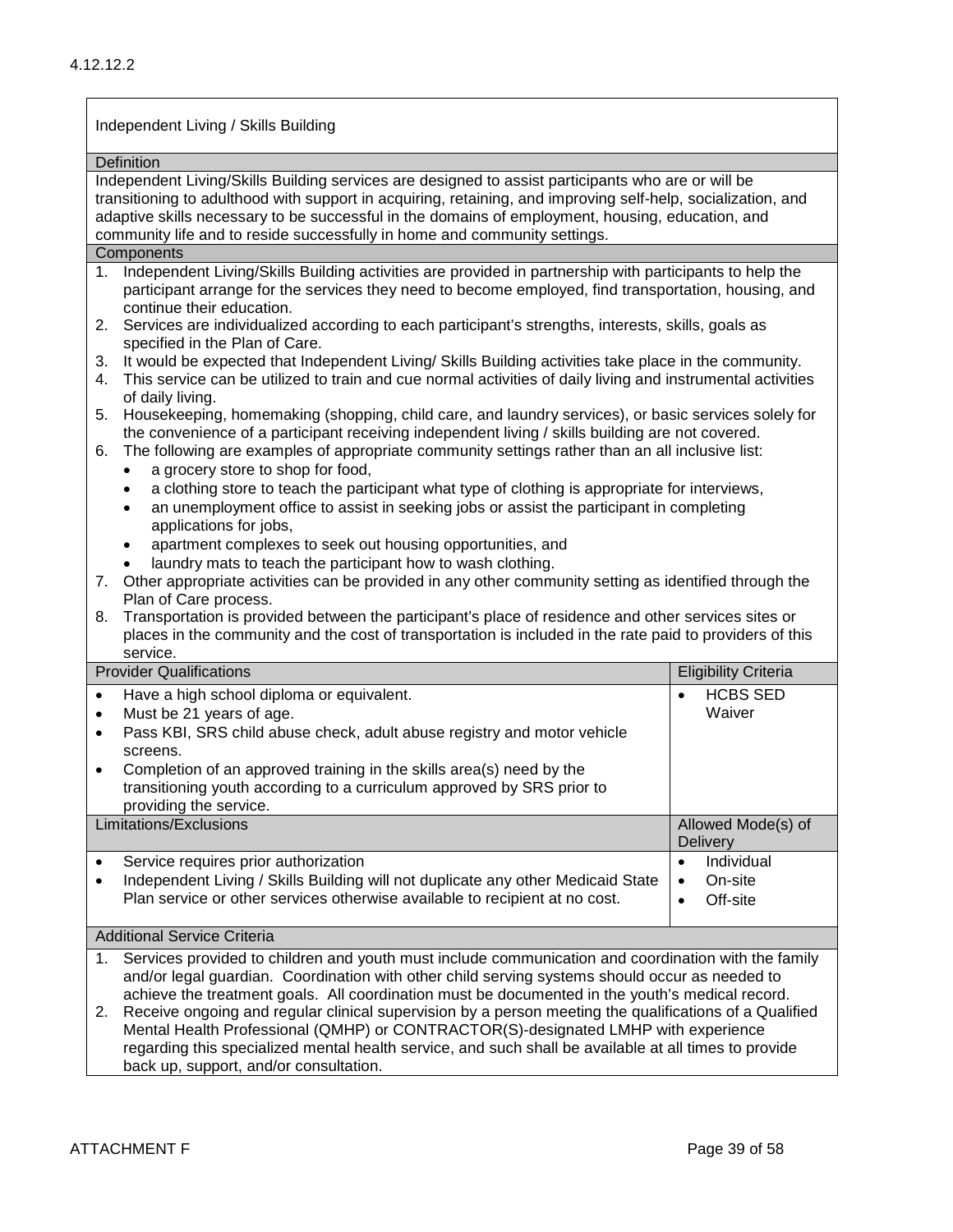|              | <b>Reimbursement and Coding Summary</b> |     |                                     |     |                                      |  |  |
|--------------|-----------------------------------------|-----|-------------------------------------|-----|--------------------------------------|--|--|
| <b>HCPCS</b> | Modifier                                |     | Φ                                   | ₽   |                                      |  |  |
| Code         |                                         | (2) | $\overline{\mathfrak{a}}$<br>$\sim$ | ō   | Description                          |  |  |
| T2038        |                                         |     |                                     | Ind | Independent Living / Skills Building |  |  |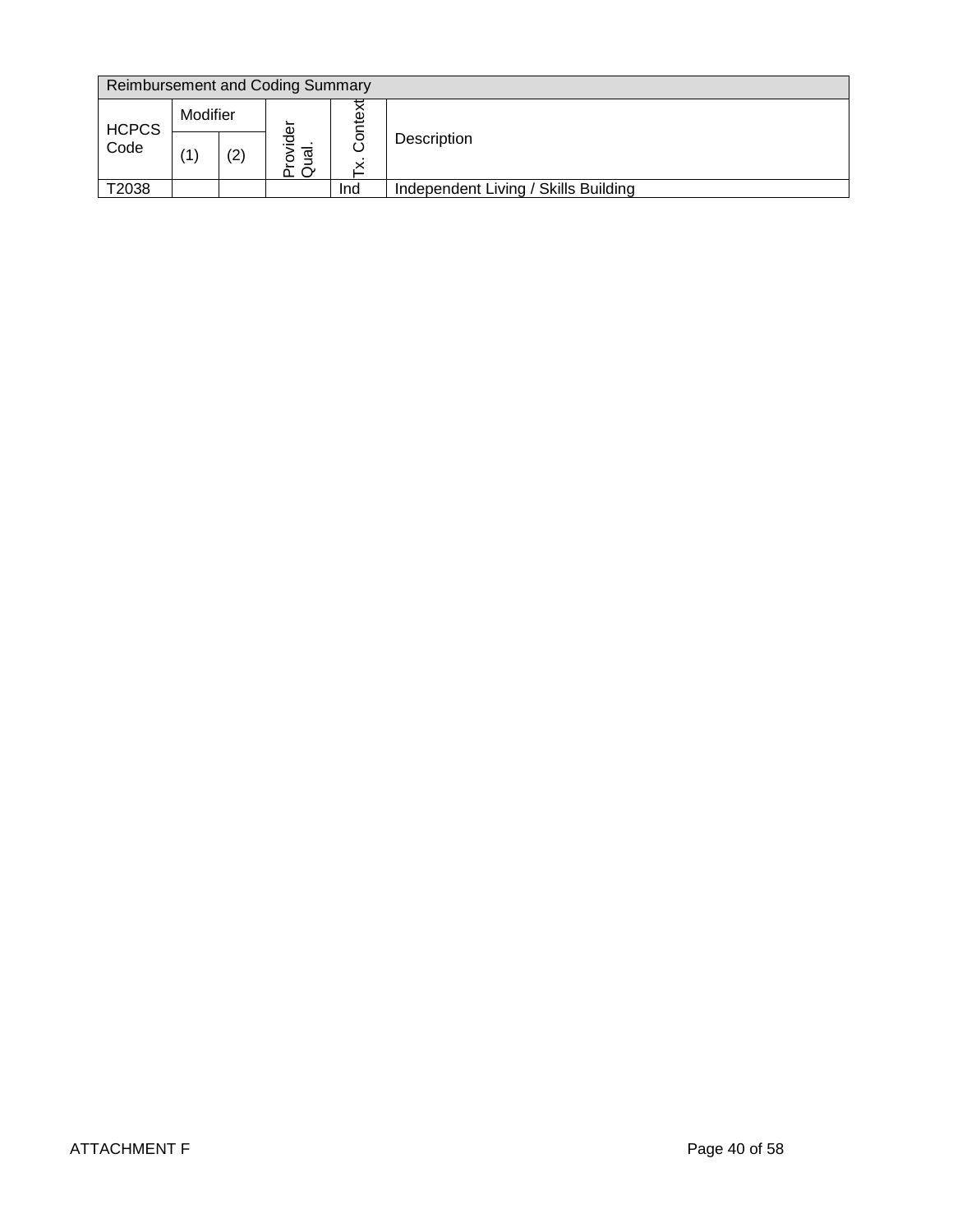| Short Term Respite Care                                                                                 |                                                                                                                                                    |                      |                                                |               |                                                                                                             |                             |  |  |
|---------------------------------------------------------------------------------------------------------|----------------------------------------------------------------------------------------------------------------------------------------------------|----------------------|------------------------------------------------|---------------|-------------------------------------------------------------------------------------------------------------|-----------------------------|--|--|
| Definition                                                                                              |                                                                                                                                                    |                      |                                                |               |                                                                                                             |                             |  |  |
| Short Term Respite Care provides temporary direct care and supervision for the participant. The primary |                                                                                                                                                    |                      |                                                |               |                                                                                                             |                             |  |  |
|                                                                                                         | purpose is to provide relief to families/caregivers of a participant with a serious emotional disturbance.                                         |                      |                                                |               |                                                                                                             |                             |  |  |
| Components                                                                                              |                                                                                                                                                    |                      |                                                |               |                                                                                                             |                             |  |  |
| 1.                                                                                                      |                                                                                                                                                    |                      |                                                |               | The service is designed to help meet the needs of the primary caregiver as well as the identified           |                             |  |  |
|                                                                                                         | participant.                                                                                                                                       |                      |                                                |               |                                                                                                             |                             |  |  |
|                                                                                                         |                                                                                                                                                    |                      |                                                |               | 2. Normal activities of daily living are considered content of the service when providing respite care, and |                             |  |  |
|                                                                                                         | these include:                                                                                                                                     |                      |                                                |               |                                                                                                             |                             |  |  |
|                                                                                                         |                                                                                                                                                    |                      |                                                |               | support in the home, after school, or at night,                                                             |                             |  |  |
| $\bullet$                                                                                               |                                                                                                                                                    |                      |                                                |               | transportation to and from school, medical appointments, or other community-based activities,               |                             |  |  |
|                                                                                                         |                                                                                                                                                    |                      | and/or any combination of the above.           |               |                                                                                                             |                             |  |  |
| 3.                                                                                                      |                                                                                                                                                    |                      |                                                |               | Short Term Respite Care can be provided in an individual's home or place of residence or provided in        |                             |  |  |
|                                                                                                         | other community settings.                                                                                                                          |                      |                                                |               |                                                                                                             |                             |  |  |
| 4.                                                                                                      |                                                                                                                                                    |                      | Other community settings include:              |               |                                                                                                             |                             |  |  |
| $\bullet$                                                                                               |                                                                                                                                                    |                      | Licensed Family Foster Home,                   |               |                                                                                                             |                             |  |  |
| $\bullet$                                                                                               |                                                                                                                                                    |                      | Licensed Crisis House,                         |               |                                                                                                             |                             |  |  |
| $\bullet$                                                                                               |                                                                                                                                                    |                      | Licensed Emergency Shelter,                    |               |                                                                                                             |                             |  |  |
| $\bullet$                                                                                               |                                                                                                                                                    |                      |                                                |               | Out-of-Home Crisis Stabilization House/Unit/Bed.                                                            |                             |  |  |
| 5.                                                                                                      |                                                                                                                                                    |                      |                                                |               | Respite Services provided by or in an institution for mental disease (IMD) are non-covered.                 |                             |  |  |
| 6.                                                                                                      |                                                                                                                                                    |                      |                                                |               | The participant must be present when providing Short Term Respite Care.                                     |                             |  |  |
| 7.                                                                                                      |                                                                                                                                                    |                      |                                                |               | The cost of transportation is included in the rate paid to providers of these services.                     |                             |  |  |
|                                                                                                         | <b>Provider Qualifications</b>                                                                                                                     |                      |                                                |               |                                                                                                             | <b>Eligibility Criteria</b> |  |  |
|                                                                                                         |                                                                                                                                                    |                      |                                                |               |                                                                                                             |                             |  |  |
| $\bullet$                                                                                               |                                                                                                                                                    |                      | Have a high school diploma or equivalent.      |               |                                                                                                             | <b>HCBS SED</b>             |  |  |
| ٠                                                                                                       | Must be 21 years of age.                                                                                                                           |                      |                                                |               |                                                                                                             | Waiver                      |  |  |
| $\bullet$                                                                                               |                                                                                                                                                    |                      |                                                |               | Completion of respite training according to the curriculum approved by SRS                                  |                             |  |  |
|                                                                                                         |                                                                                                                                                    |                      | prior to providing the service.                |               |                                                                                                             |                             |  |  |
|                                                                                                         |                                                                                                                                                    |                      |                                                |               | Pass KBI, SRS child abuse check, adult abuse registry and motor vehicle                                     |                             |  |  |
|                                                                                                         | screens.                                                                                                                                           |                      |                                                |               |                                                                                                             |                             |  |  |
|                                                                                                         |                                                                                                                                                    |                      |                                                |               | Certification in: First Aid, CPR, Crisis Prevention / Management (example:                                  |                             |  |  |
|                                                                                                         |                                                                                                                                                    |                      | Crisis Prevention Istitute (CPI), Mandt, etc.) |               |                                                                                                             |                             |  |  |
|                                                                                                         | Limitations/Exclusions<br>Allowed Mode(s) of                                                                                                       |                      |                                                |               |                                                                                                             |                             |  |  |
|                                                                                                         |                                                                                                                                                    |                      |                                                |               |                                                                                                             | <b>Delivery</b>             |  |  |
| $\bullet$                                                                                               |                                                                                                                                                    |                      | Service requires prior authorization           |               |                                                                                                             | Individual<br>$\bullet$     |  |  |
| ٠                                                                                                       |                                                                                                                                                    | On-site<br>$\bullet$ |                                                |               |                                                                                                             |                             |  |  |
|                                                                                                         | Short Term Respite Care may not be provided simultaneously with<br>Professional Resource Family Care services.<br>Off-site<br>$\bullet$            |                      |                                                |               |                                                                                                             |                             |  |  |
| ٠                                                                                                       |                                                                                                                                                    |                      |                                                |               | Short Term Respite Care is not available to participants in foster care                                     |                             |  |  |
|                                                                                                         |                                                                                                                                                    |                      |                                                |               | because that service is available through child welfare contractors.                                        |                             |  |  |
|                                                                                                         |                                                                                                                                                    |                      |                                                |               |                                                                                                             |                             |  |  |
|                                                                                                         | Short Term Respite Care will not duplicate any other Medicaid State Plan<br>service or other services otherwise available to recipient at no cost. |                      |                                                |               |                                                                                                             |                             |  |  |
| <b>Additional Service Criteria</b>                                                                      |                                                                                                                                                    |                      |                                                |               |                                                                                                             |                             |  |  |
| 1.                                                                                                      | Services provided to children and youth must include communication and coordination with the family                                                |                      |                                                |               |                                                                                                             |                             |  |  |
|                                                                                                         |                                                                                                                                                    |                      |                                                |               |                                                                                                             |                             |  |  |
|                                                                                                         | and/or legal guardian. Coordination with other child serving systems should occur as needed to                                                     |                      |                                                |               |                                                                                                             |                             |  |  |
|                                                                                                         | achieve the treatment goals. All coordination must be documented in the youth's medical record.                                                    |                      |                                                |               |                                                                                                             |                             |  |  |
|                                                                                                         | Receive ongoing and regular clinical supervision by a person meeting the qualifications of a Qualified<br>2.                                       |                      |                                                |               |                                                                                                             |                             |  |  |
|                                                                                                         | Mental Health Professional (QMHP) or CONTRACTOR(S)-designated LMHP with experience                                                                 |                      |                                                |               |                                                                                                             |                             |  |  |
| regarding this specialized mental health service, and such shall be available at all times to provide   |                                                                                                                                                    |                      |                                                |               |                                                                                                             |                             |  |  |
| back up, support, and/or consultation.<br><b>Reimbursement and Coding Summary</b>                       |                                                                                                                                                    |                      |                                                |               |                                                                                                             |                             |  |  |
|                                                                                                         |                                                                                                                                                    |                      |                                                |               |                                                                                                             |                             |  |  |
|                                                                                                         |                                                                                                                                                    |                      |                                                | Context       |                                                                                                             |                             |  |  |
|                                                                                                         | Modifier                                                                                                                                           |                      |                                                |               |                                                                                                             |                             |  |  |
| <b>HCPCS</b>                                                                                            |                                                                                                                                                    |                      |                                                |               | Description                                                                                                 |                             |  |  |
| Code                                                                                                    | (1)                                                                                                                                                | (2)                  | Provider<br>Qual.                              | $\check{\Xi}$ |                                                                                                             |                             |  |  |
| S5150                                                                                                   |                                                                                                                                                    |                      |                                                | Ind           | Short Term Respite Care                                                                                     |                             |  |  |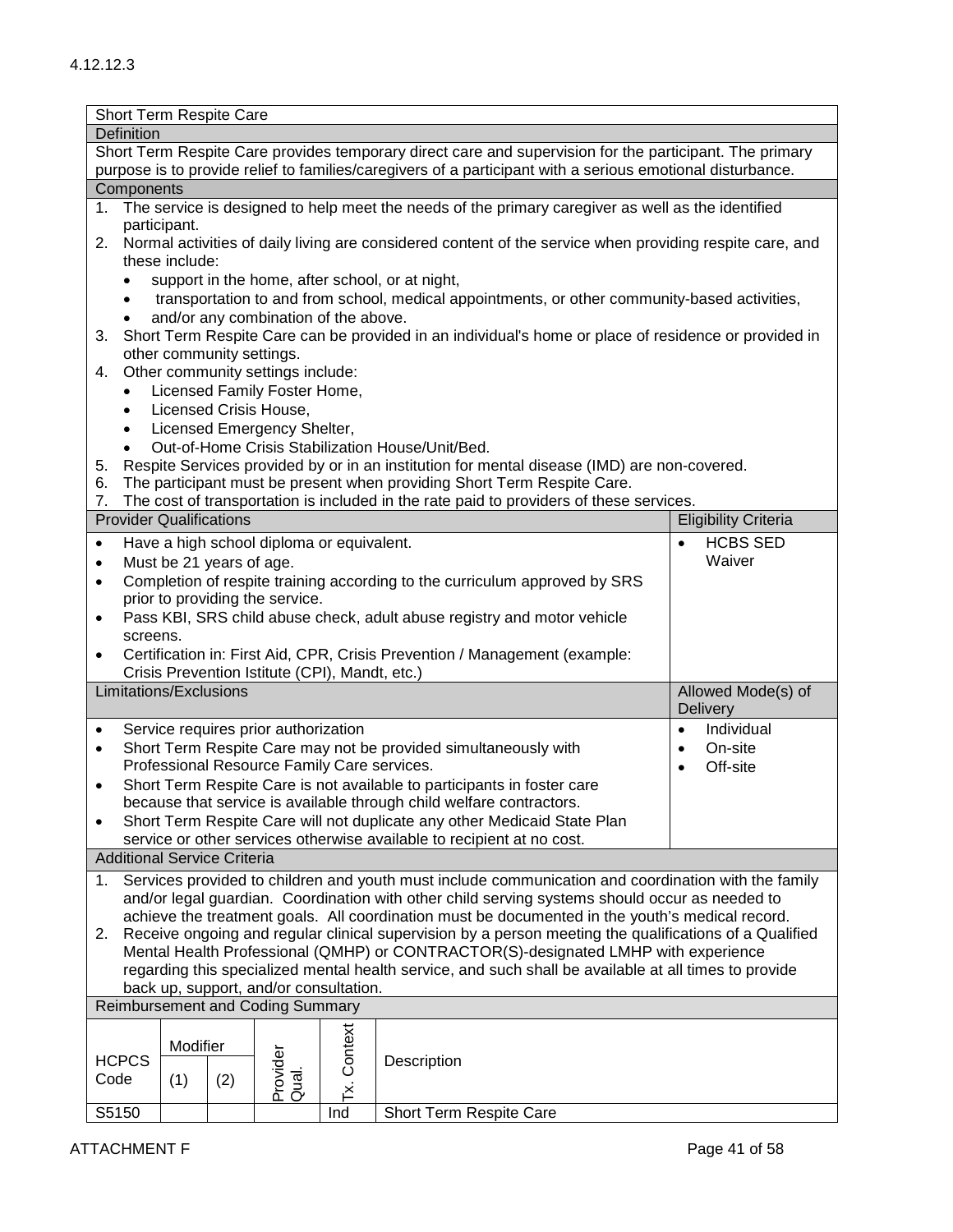| <b>Wraparound Facilitation</b>                                                                                                                                                                                                                                                                                                                                                                                                                                                                                       |                                                                                                                                                                                                                                                                                                                                                                                                                                                                                                                                                                                                                                                                                                                                                                                                                                                                                              |  |                                        |     |                                                                                                                                                                                                                                                                                                                                                                                                                                      |                                     |  |
|----------------------------------------------------------------------------------------------------------------------------------------------------------------------------------------------------------------------------------------------------------------------------------------------------------------------------------------------------------------------------------------------------------------------------------------------------------------------------------------------------------------------|----------------------------------------------------------------------------------------------------------------------------------------------------------------------------------------------------------------------------------------------------------------------------------------------------------------------------------------------------------------------------------------------------------------------------------------------------------------------------------------------------------------------------------------------------------------------------------------------------------------------------------------------------------------------------------------------------------------------------------------------------------------------------------------------------------------------------------------------------------------------------------------------|--|----------------------------------------|-----|--------------------------------------------------------------------------------------------------------------------------------------------------------------------------------------------------------------------------------------------------------------------------------------------------------------------------------------------------------------------------------------------------------------------------------------|-------------------------------------|--|
| Definition                                                                                                                                                                                                                                                                                                                                                                                                                                                                                                           |                                                                                                                                                                                                                                                                                                                                                                                                                                                                                                                                                                                                                                                                                                                                                                                                                                                                                              |  |                                        |     |                                                                                                                                                                                                                                                                                                                                                                                                                                      |                                     |  |
| for the Plan of Care development meeting.                                                                                                                                                                                                                                                                                                                                                                                                                                                                            |                                                                                                                                                                                                                                                                                                                                                                                                                                                                                                                                                                                                                                                                                                                                                                                                                                                                                              |  |                                        |     | The function of the wraparound facilitator is to form the wraparound team consisting of the participant's<br>family, extended family, and other community members involved with the participant's daily life for the<br>purpose of producing a community-based, individualized Plan of Care. This includes working with the<br>family to identify who should be involved in the wraparound team and assembly of the wraparound team  |                                     |  |
| Components                                                                                                                                                                                                                                                                                                                                                                                                                                                                                                           |                                                                                                                                                                                                                                                                                                                                                                                                                                                                                                                                                                                                                                                                                                                                                                                                                                                                                              |  |                                        |     |                                                                                                                                                                                                                                                                                                                                                                                                                                      |                                     |  |
| 1.                                                                                                                                                                                                                                                                                                                                                                                                                                                                                                                   |                                                                                                                                                                                                                                                                                                                                                                                                                                                                                                                                                                                                                                                                                                                                                                                                                                                                                              |  | waiver or grant rules are followed.    |     | The wraparound facilitator guides the Plan of Care development process of the team to assure that                                                                                                                                                                                                                                                                                                                                    |                                     |  |
| 2.<br>3.<br>4.                                                                                                                                                                                                                                                                                                                                                                                                                                                                                                       | The wraparound facilitator also is responsible for reassembling the team when subsequent Plan of<br>Care review and revision are needed, at minimum on a yearly basis to review the Plan of Care and<br>more frequently when changes in the participant's circumstances warrant changes in the Plan of Care.<br>The wraparound facilitator will emphasize building collaboration and ongoing coordination among the<br>family, caretakers, service providers, and other formal and informal community resources identified by<br>the family and promote flexibility to ensure that appropriate and effective service delivery to the<br>participant and family/caregivers.<br>Facilitators will be certified after completion of specialized training in the wraparound philosophy,<br>waiver/grant rules and processes, waiver/grant eligibility and associated paperwork, structure of the |  |                                        |     |                                                                                                                                                                                                                                                                                                                                                                                                                                      |                                     |  |
| <b>Provider Qualifications</b>                                                                                                                                                                                                                                                                                                                                                                                                                                                                                       |                                                                                                                                                                                                                                                                                                                                                                                                                                                                                                                                                                                                                                                                                                                                                                                                                                                                                              |  |                                        |     | participant and family team, and meeting facilitation.                                                                                                                                                                                                                                                                                                                                                                               | <b>Eligibility Criteria</b>         |  |
| $\bullet$<br>$\bullet$<br>$\bullet$                                                                                                                                                                                                                                                                                                                                                                                                                                                                                  | of education.<br>vehicle screens.                                                                                                                                                                                                                                                                                                                                                                                                                                                                                                                                                                                                                                                                                                                                                                                                                                                            |  |                                        |     | Have at least a BA/BS degree or be equivalently qualified by work<br>experience or a combination of work experience in the human services<br>field and education with one year of experience substituting for one year<br>Completion of Wraparound Facilitation/ Community Support Training<br>according to a curriculum approved by SRS within 6 months of hire.<br>Pass KBI, SRS child abuse check, adult abuse registry and motor | <b>HCBS SED Waiver</b><br>$\bullet$ |  |
| Limitations/Exclusions                                                                                                                                                                                                                                                                                                                                                                                                                                                                                               |                                                                                                                                                                                                                                                                                                                                                                                                                                                                                                                                                                                                                                                                                                                                                                                                                                                                                              |  |                                        |     |                                                                                                                                                                                                                                                                                                                                                                                                                                      | Allowed Mode(s) of<br>Delivery      |  |
| Service requires prior authorization<br>$\bullet$<br>Wraparound Facilitation is provided in addition to targeted case<br>$\bullet$<br>management to address the unique needs of waiver/grant clients living in<br>the community and does not duplicate any other Medicaid State Plan<br>service or services otherwise available to the recipient at no cost.                                                                                                                                                         |                                                                                                                                                                                                                                                                                                                                                                                                                                                                                                                                                                                                                                                                                                                                                                                                                                                                                              |  |                                        |     | Individual<br>$\bullet$<br>On-site<br>$\bullet$<br>Off-site<br>$\bullet$                                                                                                                                                                                                                                                                                                                                                             |                                     |  |
| <b>Additional Service Criteria</b>                                                                                                                                                                                                                                                                                                                                                                                                                                                                                   |                                                                                                                                                                                                                                                                                                                                                                                                                                                                                                                                                                                                                                                                                                                                                                                                                                                                                              |  |                                        |     |                                                                                                                                                                                                                                                                                                                                                                                                                                      |                                     |  |
| Services provided to children and youth must include communication and coordination with the family<br>1.<br>and/or legal guardian. Coordination with other child serving systems should occur as needed to<br>achieve the treatment goals. All coordination must be documented in the youth's medical record.<br>Receive ongoing and regular clinical supervision by a person meeting the qualifications of a Qualified<br>2.<br>Mental Health Professional (QMHP) or CONTRACTOR(S)-designated LMHP with experience |                                                                                                                                                                                                                                                                                                                                                                                                                                                                                                                                                                                                                                                                                                                                                                                                                                                                                              |  |                                        |     |                                                                                                                                                                                                                                                                                                                                                                                                                                      |                                     |  |
|                                                                                                                                                                                                                                                                                                                                                                                                                                                                                                                      |                                                                                                                                                                                                                                                                                                                                                                                                                                                                                                                                                                                                                                                                                                                                                                                                                                                                                              |  | back up, support, and/or consultation. |     | regarding this specialized mental health service, and such shall be available at all times to provide                                                                                                                                                                                                                                                                                                                                |                                     |  |
| <b>Reimbursement and Coding Summary</b>                                                                                                                                                                                                                                                                                                                                                                                                                                                                              |                                                                                                                                                                                                                                                                                                                                                                                                                                                                                                                                                                                                                                                                                                                                                                                                                                                                                              |  |                                        |     |                                                                                                                                                                                                                                                                                                                                                                                                                                      |                                     |  |
| Provider<br>Qual.<br>Modifier<br>Context<br><b>HCPCS</b><br>Description<br>Code<br>(1)<br>(2)<br>Ĕ                                                                                                                                                                                                                                                                                                                                                                                                                   |                                                                                                                                                                                                                                                                                                                                                                                                                                                                                                                                                                                                                                                                                                                                                                                                                                                                                              |  |                                        |     |                                                                                                                                                                                                                                                                                                                                                                                                                                      |                                     |  |
| H2021                                                                                                                                                                                                                                                                                                                                                                                                                                                                                                                |                                                                                                                                                                                                                                                                                                                                                                                                                                                                                                                                                                                                                                                                                                                                                                                                                                                                                              |  |                                        | Ind | <b>Wraparound Facilitation</b>                                                                                                                                                                                                                                                                                                                                                                                                       |                                     |  |
|                                                                                                                                                                                                                                                                                                                                                                                                                                                                                                                      |                                                                                                                                                                                                                                                                                                                                                                                                                                                                                                                                                                                                                                                                                                                                                                                                                                                                                              |  |                                        |     |                                                                                                                                                                                                                                                                                                                                                                                                                                      |                                     |  |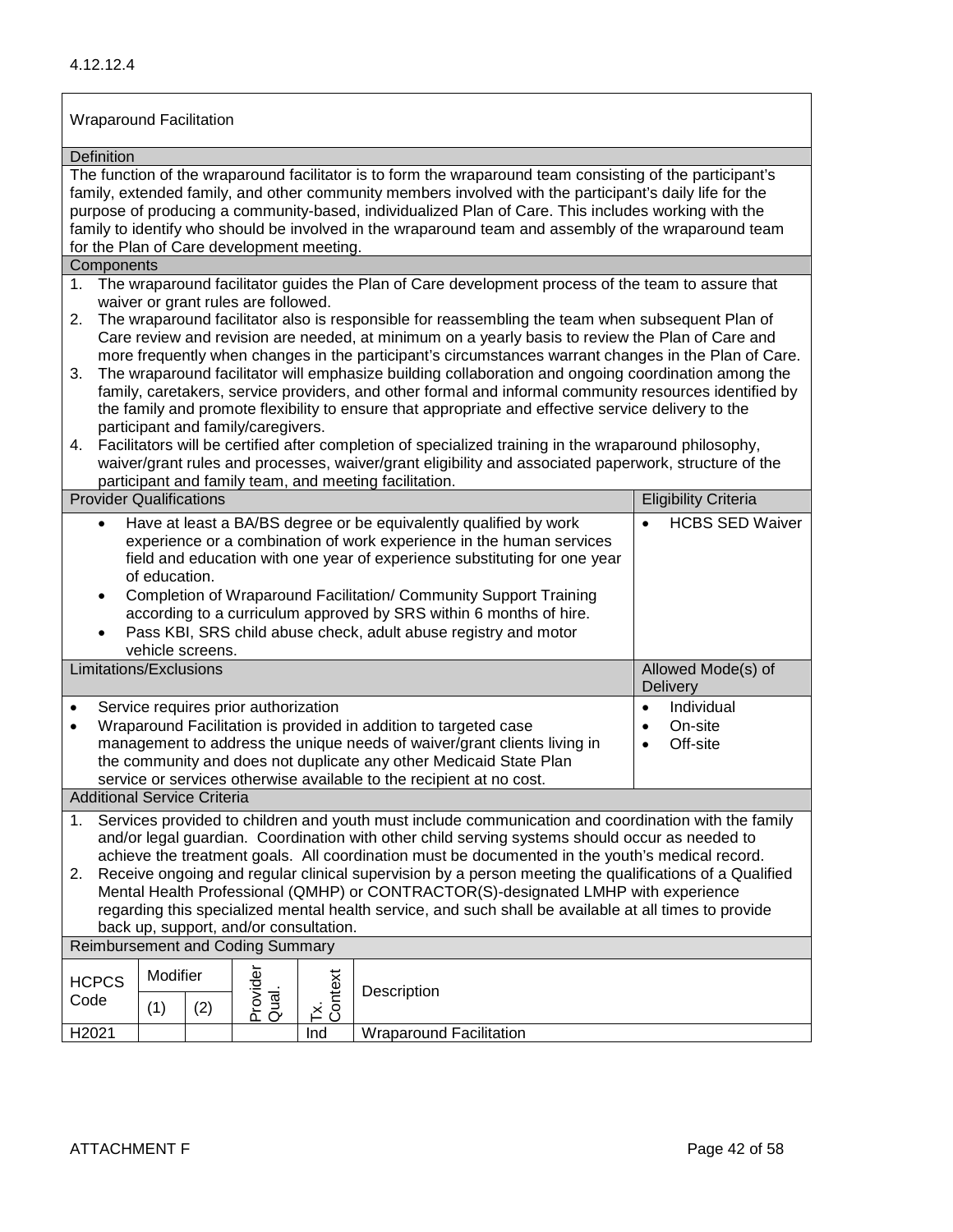# Professional Resource Family Care

| Definition                                                                                             |                                                                                                                                                                                                                                                                  |                          |                                           |         |                                                                                                          |                             |  |  |
|--------------------------------------------------------------------------------------------------------|------------------------------------------------------------------------------------------------------------------------------------------------------------------------------------------------------------------------------------------------------------------|--------------------------|-------------------------------------------|---------|----------------------------------------------------------------------------------------------------------|-----------------------------|--|--|
| Professional Resource Family Care is intended to provide short-term and intensive supportive resources |                                                                                                                                                                                                                                                                  |                          |                                           |         |                                                                                                          |                             |  |  |
|                                                                                                        |                                                                                                                                                                                                                                                                  |                          |                                           |         | for the participant and his or her family. This service offers intensive family-based support for the    |                             |  |  |
|                                                                                                        |                                                                                                                                                                                                                                                                  |                          |                                           |         | participant's family through the utilization of a co-parenting approach provided to the participant in a |                             |  |  |
| surrogate family setting.<br>Components                                                                |                                                                                                                                                                                                                                                                  |                          |                                           |         |                                                                                                          |                             |  |  |
|                                                                                                        |                                                                                                                                                                                                                                                                  |                          |                                           |         |                                                                                                          |                             |  |  |
| time.                                                                                                  | 1. The goal is to support the participant and family in ways that will address current acute and/or chronic<br>mental health needs and coordinate a successful return to the family setting at the earliest possible                                             |                          |                                           |         |                                                                                                          |                             |  |  |
| 2.                                                                                                     | During the time the professional resource family is supporting the participant, there is regular contact<br>with the family to prepare for the participant's return and his or her ongoing needs as part of the<br>family.                                       |                          |                                           |         |                                                                                                          |                             |  |  |
| 3.                                                                                                     |                                                                                                                                                                                                                                                                  |                          |                                           |         | It is expected that the participant, family and the professional resource family are integral members of |                             |  |  |
| 4.<br>services.                                                                                        | the participant's individual treatment team.<br>Transportation is provided between the participant's place of residence and other services sites or<br>places in the community, and the cost of transportation is included in the rate paid to providers of this |                          |                                           |         |                                                                                                          |                             |  |  |
| <b>Provider Qualifications</b>                                                                         |                                                                                                                                                                                                                                                                  |                          |                                           |         |                                                                                                          | <b>Eligibility Criteria</b> |  |  |
| $\bullet$                                                                                              |                                                                                                                                                                                                                                                                  |                          | Have a high school diploma or equivalent. |         |                                                                                                          | <b>HCBS SED Waiver</b>      |  |  |
| $\bullet$                                                                                              |                                                                                                                                                                                                                                                                  | Must be 21 years of age. |                                           |         |                                                                                                          |                             |  |  |
| $\bullet$                                                                                              |                                                                                                                                                                                                                                                                  |                          |                                           |         | Completion of state approved training according to a curriculum approved                                 |                             |  |  |
|                                                                                                        |                                                                                                                                                                                                                                                                  |                          | by SRS prior to providing the service.    |         |                                                                                                          |                             |  |  |
| $\bullet$                                                                                              | Pass KBI, SRS child abuse check, adult abuse registry, and motor vehicle                                                                                                                                                                                         |                          |                                           |         |                                                                                                          |                             |  |  |
| $\bullet$                                                                                              | screens.<br>Family Home Setting licensed by Kansas Department Health and                                                                                                                                                                                         |                          |                                           |         |                                                                                                          |                             |  |  |
| $\bullet$                                                                                              | Environment.<br>Certification in: First Aid, CPR, Crisis Prevention / Management (example:                                                                                                                                                                       |                          |                                           |         |                                                                                                          |                             |  |  |
|                                                                                                        | CPI, Mandt, etc.)                                                                                                                                                                                                                                                |                          |                                           |         |                                                                                                          |                             |  |  |
| Limitations/Exclusions                                                                                 |                                                                                                                                                                                                                                                                  |                          |                                           |         | Allowed Mode(s) of<br>Delivery                                                                           |                             |  |  |
| $\bullet$                                                                                              |                                                                                                                                                                                                                                                                  |                          | Service requires prior authorization.     |         |                                                                                                          | Individual<br>$\bullet$     |  |  |
| $\bullet$                                                                                              | Professional Resource Family Care may not be provided simultaneously<br>$\bullet$                                                                                                                                                                                |                          |                                           |         |                                                                                                          |                             |  |  |
| $\bullet$                                                                                              | with Short Term Respite Care services.<br>Off-site<br>Professional Resource Family Care is not available to participants in foster                                                                                                                               |                          |                                           |         |                                                                                                          |                             |  |  |
|                                                                                                        | care because that service is available through Child Welfare Contractors.                                                                                                                                                                                        |                          |                                           |         |                                                                                                          |                             |  |  |
| $\bullet$                                                                                              | Professional Resource Family Care may not be provided simultaneously                                                                                                                                                                                             |                          |                                           |         |                                                                                                          |                             |  |  |
|                                                                                                        | with Short Term Respite care and does not duplicate any other Medicaid                                                                                                                                                                                           |                          |                                           |         |                                                                                                          |                             |  |  |
|                                                                                                        | State Plan service or service otherwise available to recipient at no cost.                                                                                                                                                                                       |                          |                                           |         |                                                                                                          |                             |  |  |
| <b>Additional Service Criteria</b>                                                                     |                                                                                                                                                                                                                                                                  |                          |                                           |         |                                                                                                          |                             |  |  |
| 1.                                                                                                     | Services provided to children and youth must include communication and coordination with the family                                                                                                                                                              |                          |                                           |         |                                                                                                          |                             |  |  |
| and/or legal guardian. Coordination with other child serving systems should occur as needed to         |                                                                                                                                                                                                                                                                  |                          |                                           |         |                                                                                                          |                             |  |  |
| 2.                                                                                                     | achieve the treatment goals. All coordination must be documented in the youth's medical record.<br>Receive ongoing and regular clinical supervision by a person meeting the qualifications of a Qualified                                                        |                          |                                           |         |                                                                                                          |                             |  |  |
| Mental Health Professional (QMHP) or CONTRACTOR(S)-designated LMHP with experience                     |                                                                                                                                                                                                                                                                  |                          |                                           |         |                                                                                                          |                             |  |  |
| regarding this specialized mental health service, and such shall be available at all times to provide  |                                                                                                                                                                                                                                                                  |                          |                                           |         |                                                                                                          |                             |  |  |
| back up, support, and/or consultation.                                                                 |                                                                                                                                                                                                                                                                  |                          |                                           |         |                                                                                                          |                             |  |  |
| <b>Reimbursement and Coding Summary</b>                                                                |                                                                                                                                                                                                                                                                  |                          |                                           |         |                                                                                                          |                             |  |  |
|                                                                                                        | Modifier                                                                                                                                                                                                                                                         |                          |                                           |         |                                                                                                          |                             |  |  |
| <b>HCPCS</b>                                                                                           |                                                                                                                                                                                                                                                                  |                          |                                           | Context | Description                                                                                              |                             |  |  |
| Code                                                                                                   | (1)                                                                                                                                                                                                                                                              | (2)                      | Provider<br>Qual.                         |         |                                                                                                          |                             |  |  |
|                                                                                                        |                                                                                                                                                                                                                                                                  |                          |                                           | Ĕ.      |                                                                                                          |                             |  |  |
| S9485                                                                                                  |                                                                                                                                                                                                                                                                  |                          |                                           | Ind     | Professional Resource Family Care                                                                        |                             |  |  |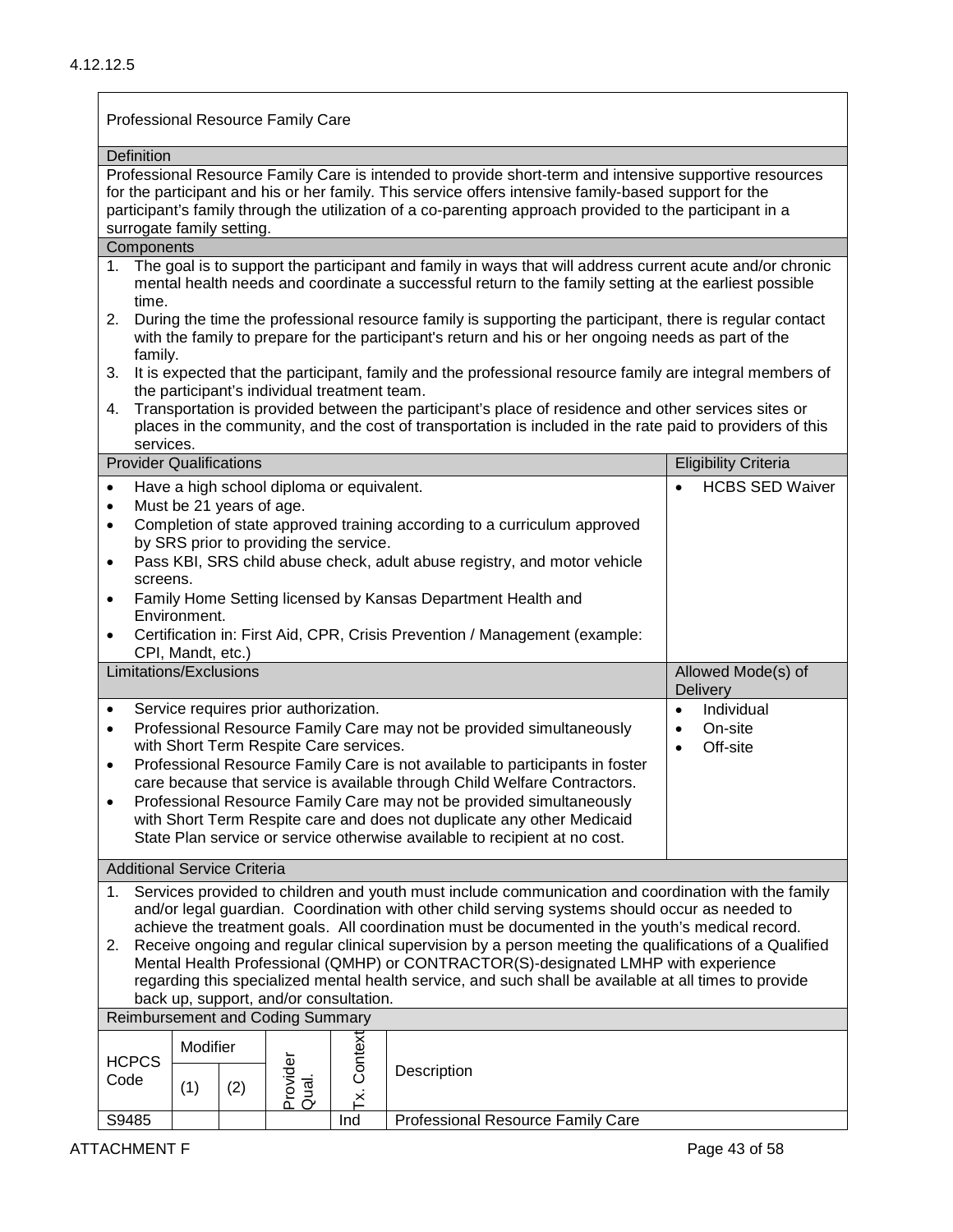| Attendant Care [§1915(c)]                                                                                                                                                                         |                                                                                                                                                                                                                                                                                                                                                                                 |                         |                   |                |                                                                                                                                                                        |                        |  |  |
|---------------------------------------------------------------------------------------------------------------------------------------------------------------------------------------------------|---------------------------------------------------------------------------------------------------------------------------------------------------------------------------------------------------------------------------------------------------------------------------------------------------------------------------------------------------------------------------------|-------------------------|-------------------|----------------|------------------------------------------------------------------------------------------------------------------------------------------------------------------------|------------------------|--|--|
|                                                                                                                                                                                                   | <b>Definition</b>                                                                                                                                                                                                                                                                                                                                                               |                         |                   |                |                                                                                                                                                                        |                        |  |  |
|                                                                                                                                                                                                   | Attendant Care is a service provided to participants who would otherwise be placed in a more restrictive<br>setting due to significant functional impairments resulting from an identified mental illness. This service<br>enables the participant to accomplish tasks or engage in activities that they would normally do<br>themselves if they did not have a mental illness. |                         |                   |                |                                                                                                                                                                        |                        |  |  |
| Components                                                                                                                                                                                        |                                                                                                                                                                                                                                                                                                                                                                                 |                         |                   |                |                                                                                                                                                                        |                        |  |  |
|                                                                                                                                                                                                   | 1. Assistance is in the form of direct support, supervision and/or cuing so that the participant performs<br>the task by him/herself.<br>Such assistance most often relates to performance of Activities for Daily Living and Instrumental                                                                                                                                      |                         |                   |                |                                                                                                                                                                        |                        |  |  |
|                                                                                                                                                                                                   |                                                                                                                                                                                                                                                                                                                                                                                 |                         |                   |                | Activities for Daily Living and includes assistance with maintaining daily routines and/or engaging<br>in activities critical to residing in their home and community. |                        |  |  |
|                                                                                                                                                                                                   | 2. Services should generally occur in community locations where the participant lives, works, attends<br>school, and/or socializes.<br>Services provided at a work site must not be job tasks oriented.                                                                                                                                                                         |                         |                   |                |                                                                                                                                                                        |                        |  |  |
| 3.                                                                                                                                                                                                | Services provided in an educational setting must not be educational in purpose.<br>Services furnished to a participant who is an inpatient or resident of a hospital, nursing facility,<br>intermediate care facility for persons with mental retardation, or institution for mental disease are non-                                                                           |                         |                   |                |                                                                                                                                                                        |                        |  |  |
| 4.                                                                                                                                                                                                | covered.<br>Services must be recommended by a treatment team, are subject to prior approval, and must be<br>intended to achieve the goals or objectives identified in the participant's individualized plan of care.                                                                                                                                                            |                         |                   |                |                                                                                                                                                                        |                        |  |  |
| 5.                                                                                                                                                                                                | Transportation is provided between the participant's place of residence and other services sites or<br>places in the community, and the cost of transportation is included in the rate paid to providers of this                                                                                                                                                                |                         |                   |                |                                                                                                                                                                        |                        |  |  |
| services.<br><b>Provider Qualifications</b><br><b>Eligibility Criteria</b>                                                                                                                        |                                                                                                                                                                                                                                                                                                                                                                                 |                         |                   |                |                                                                                                                                                                        |                        |  |  |
| Have a high school diploma or equivalent.                                                                                                                                                         |                                                                                                                                                                                                                                                                                                                                                                                 |                         |                   |                |                                                                                                                                                                        | <b>HCBS SED Waiver</b> |  |  |
| $\bullet$                                                                                                                                                                                         |                                                                                                                                                                                                                                                                                                                                                                                 |                         |                   |                | Must be 18 years of age and at least 3 years older than the youth.                                                                                                     |                        |  |  |
| $\bullet$                                                                                                                                                                                         |                                                                                                                                                                                                                                                                                                                                                                                 |                         |                   |                | Completion of state approved training according to the curriculum                                                                                                      |                        |  |  |
|                                                                                                                                                                                                   |                                                                                                                                                                                                                                                                                                                                                                                 |                         |                   |                |                                                                                                                                                                        |                        |  |  |
|                                                                                                                                                                                                   | approved by SRS prior to providing the service.<br>Pass KBI, SRS child abuse check, adult abuse registry, and motor vehicle                                                                                                                                                                                                                                                     |                         |                   |                |                                                                                                                                                                        |                        |  |  |
|                                                                                                                                                                                                   | screens.<br>Allowed Mode(s) of<br>Limitations/Exclusions                                                                                                                                                                                                                                                                                                                        |                         |                   |                |                                                                                                                                                                        |                        |  |  |
|                                                                                                                                                                                                   |                                                                                                                                                                                                                                                                                                                                                                                 |                         |                   |                |                                                                                                                                                                        | Delivery               |  |  |
| $\bullet$                                                                                                                                                                                         | Services must be prior authorized.                                                                                                                                                                                                                                                                                                                                              | Individual<br>$\bullet$ |                   |                |                                                                                                                                                                        |                        |  |  |
| $\bullet$                                                                                                                                                                                         |                                                                                                                                                                                                                                                                                                                                                                                 |                         |                   |                | Attendant Care does not duplicate any other Medicaid State Plan Service                                                                                                | On-site<br>$\bullet$   |  |  |
|                                                                                                                                                                                                   | or service otherwise available to recipient at no cost.<br>Off-site<br>$\bullet$                                                                                                                                                                                                                                                                                                |                         |                   |                |                                                                                                                                                                        |                        |  |  |
| <b>Additional Service Criteria</b>                                                                                                                                                                |                                                                                                                                                                                                                                                                                                                                                                                 |                         |                   |                |                                                                                                                                                                        |                        |  |  |
| Services provided to children and youth must include communication and coordination with the family                                                                                               |                                                                                                                                                                                                                                                                                                                                                                                 |                         |                   |                |                                                                                                                                                                        |                        |  |  |
| and/or legal guardian. Coordination with other child serving systems should occur as needed to achieve<br>the treatment goals. All coordination must be documented in the youth's medical record. |                                                                                                                                                                                                                                                                                                                                                                                 |                         |                   |                |                                                                                                                                                                        |                        |  |  |
| <b>HCPCS</b>                                                                                                                                                                                      | Modifier<br>(1)                                                                                                                                                                                                                                                                                                                                                                 | (2)                     |                   |                |                                                                                                                                                                        |                        |  |  |
| Code                                                                                                                                                                                              |                                                                                                                                                                                                                                                                                                                                                                                 |                         | Provider<br>Qual. | Tx.<br>Context | Description                                                                                                                                                            |                        |  |  |
| T1019                                                                                                                                                                                             | HK                                                                                                                                                                                                                                                                                                                                                                              |                         |                   | Ind.           | Attendant Care-SED Waiver                                                                                                                                              |                        |  |  |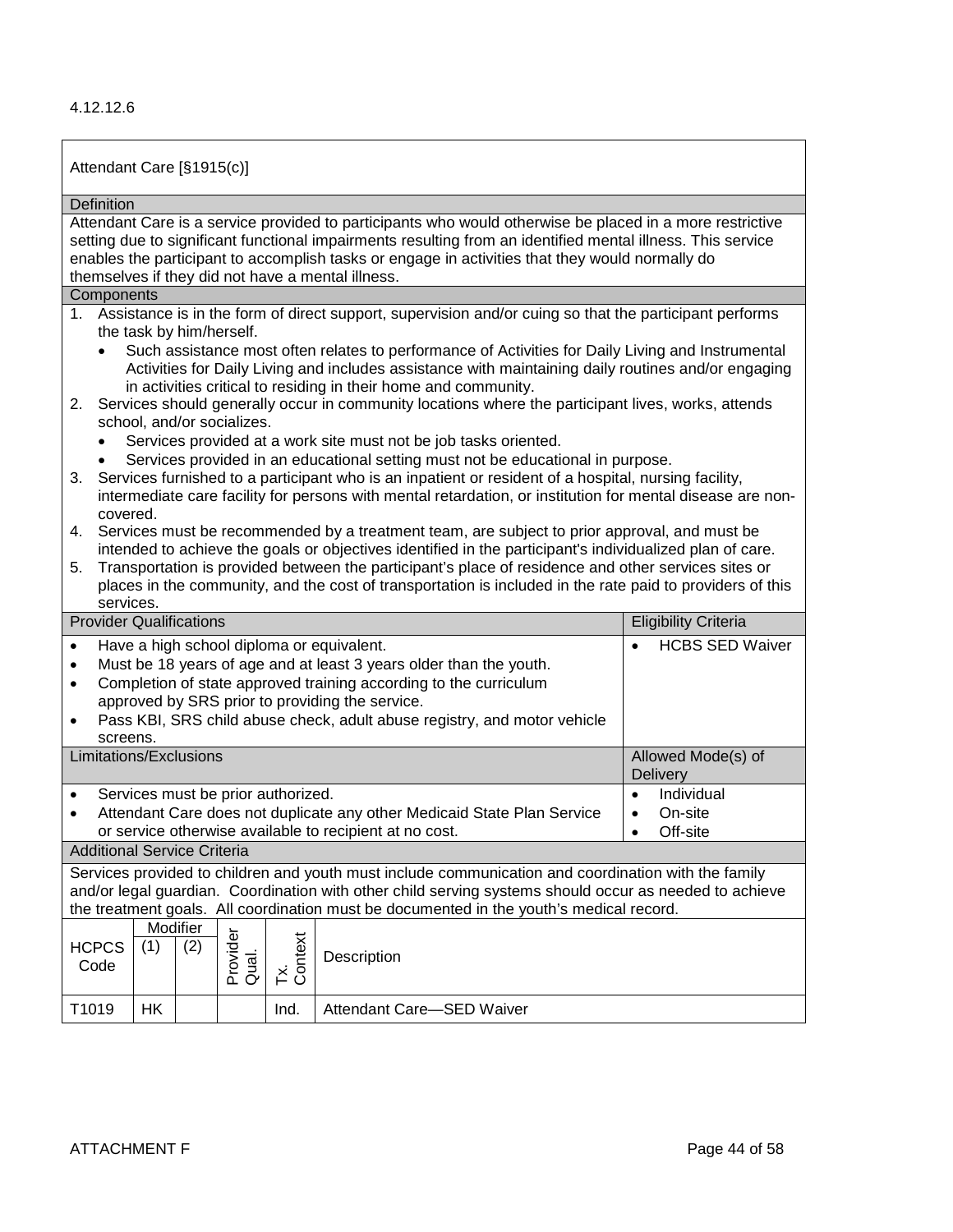### 4.13

Psychiatric Residential Treatment Facilities (PRTFs) 4.13.1

PRTFs provide intensive inpatient mental health services to children and youth that meet screening criteria. Admission to a PRTF is based upon the approved screening forms and manual available at https://www.kansashealthsolutions.org/providers/index/clinical call. The CMHCs licensed clinical staff conduct the assessment for the child or youth's risk factors as defined in the approved screening forms. If all components of the risk criteria are met, the screener will recommend admission. If all components are not met, then a diversion plan will be developed to support the child in their home on community. The diversion plan is expected to contain a robust array of multi-disciplinary services with the goal of successfully and safely maintaining the youth in their home community. Central to the screening process is the Community Based Service Team (CBST) process. The CBST is a multi-disciplinary team that is convened to consider supports and interventions that have previously been in place identify supports and interventions that have not been in place and provide recommendations to the screener to determine if the child and youth is best served in a community or inpatient setting. The result of the CBST is the Alternative Community Services Plan (ACSP) which identifies needed supports and services or documents that all available supports and services have been exhausted. The CBST and ACSP processes are expected to occur simultaneously with the screening process to offer the best opportunity to consider all potential supports, resources and services for the child or youth. 4.13.2

There are 13 PRTFs in the State of Kansas. Additionally, 3 PRTFs in Missouri maintain border agreements with Kansas Medicaid. The total of 16 combined Kansas and Missouri facilities provide approximately 784 beds and operate with an average length of stay of approximately 100 Days. In FY11, total reimbursements for PRTF services were \$45,195,029. Averages of 502 individuals are served per month in the PRTF system.

### **5.0 Home and Community Based Services**

Average Per Capita Expenditures: The State assures that, for any year that the waiver is in effect, the average per capita expenditures under the waiver will not exceed 100 percent of the average per capita expenditures that would have been made under the Medicaid State plan for the level(s) of care specified for this waiver had the waiver not been granted.

The following services shall be provided for HCBS waivers, (SED waiver services are described above under Mental Health Services).

5.1

MR/DD Waiver Services

5.1.1

Assistive Services: These are supports or items that meet an individual's assessed need by improving and/or promoting the person's health, independence, productivity or integration into the community and are directly related to the individuals' Person-Centered Support Plan. These services include wheelchair modification, van lifts, communication devices and home modifications.

5.1.2

Day Supports: This service is provided to individuals who are 18 years of age or older and no longer access services through the local education authority. These regularly occurring activities provide a sense of participation accomplishment, personal reward, personal contribution, or remuneration and serve to maintain or increase adaptive capabilities, productivity, independence or integration and participation in the community. These activities include socialization, recreation, community inclusion, adult education, and skill development in the areas of employment, transportation, daily living, selfsufficiency and resource identification and acquisition.

5.1.3

Medical Alert Rental: This service provides a support to a Member who has a medical need that could become critical at any time. The medical alert device is a small instrument carried or worn by the Member which, by the push of a button, automatically dials the telephone of a predetermined responder who will answer the call for help.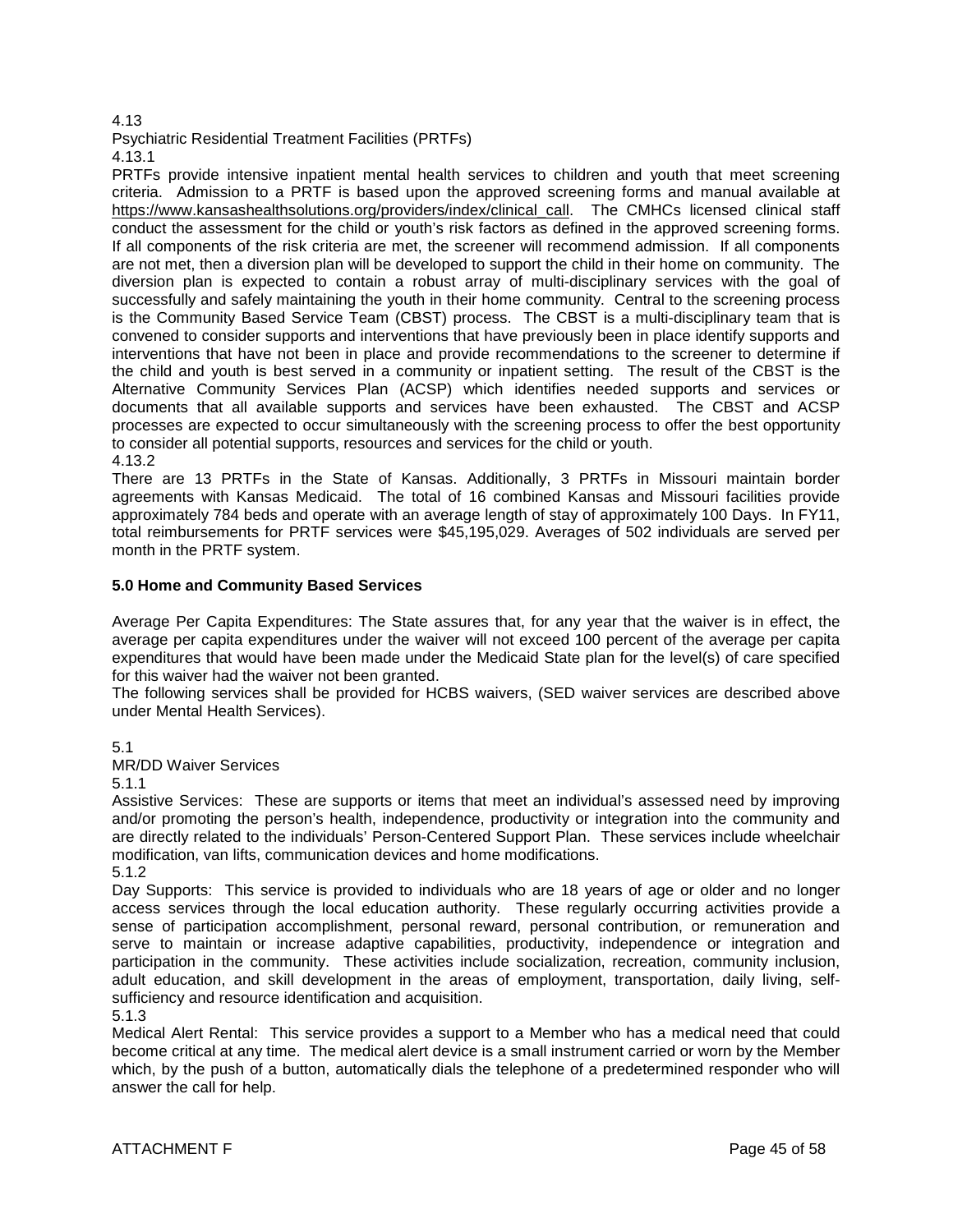5.1.4

Sleep Cycle Support: The purpose of Sleep Cycle Support is to give overnight medically-related assistance to recipients in case of emergencies or to assist with repositioning.

5.1.5

Specialized Medical Care: This service provides long-term nursing (by an RN or LPN) support for medically-fragile and technology-dependent beneficiaries.

5.1.6

Personal Assistant Services: These are one-to-one supports (attendant care) provided to individuals choosing to self-direct (See Attachment C) their services.

5.1.7

Residential Supports: These supports are provided to persons living in a residential setting (not with someone meeting the definition of family) that include but are not limited to personal grooming, bed making, household chores, eating, and food preparation.

5.1.8

Supported Employment: Supported employment activities are designed to assist individuals with acquiring and maintaining employment.

5.1.9

Supportive Home Care: These are one-to-one supports (attendant care) provided to individuals living with a person who meets the definition of family and may or may not be self-directed. 5.1.10

Overnight Respite Care: is designed to provide relief for the individual's family member who serves as an unpaid primary care giver.

5.1.11

Wellness Monitoring: This support is provided by a Registered Nurse who evaluates the level of wellness of a participant to determine if the person is properly using medical health services as recommended by a physician and if the health of the persons is sufficient to maintain him/her in his/her place of residence.

5.2 PD Waiver Services 5.2.1 Assistive Services 5.2.2 Home-Delivered Meals Service 5.2.3 Medication Reminder Services (Call, dispenser, and dispenser installation) 5.2.4 Personal emergency response system and installation 5.2.5 Personal services self-directed 5.2.6 Personal services agency-directed 5.2.7 Sleep cycle support

5.3

Technology Assisted Waiver Services

State plan services and the institutional comparison model is an acute care hospital. Therefore, the total cost to serve children receiving HCBS/TA services must be equal to or less than the total cost to serve children in a hospital setting. If HCBS/TA waiver program costs are greater, on average, than the total cost to serve children in a hospital setting, Kansas loses the authority to provide services under the HCBS/TA waiver program.

In 2008, under CMS advisement, Kansas amended the waiver to include skilled nursing services previously provided under the State Plan Attendant Care for Independent Living (ACIL) service. The TA waiver includes the service choices listed below.

# ATTACHMENT F Page 46 of 58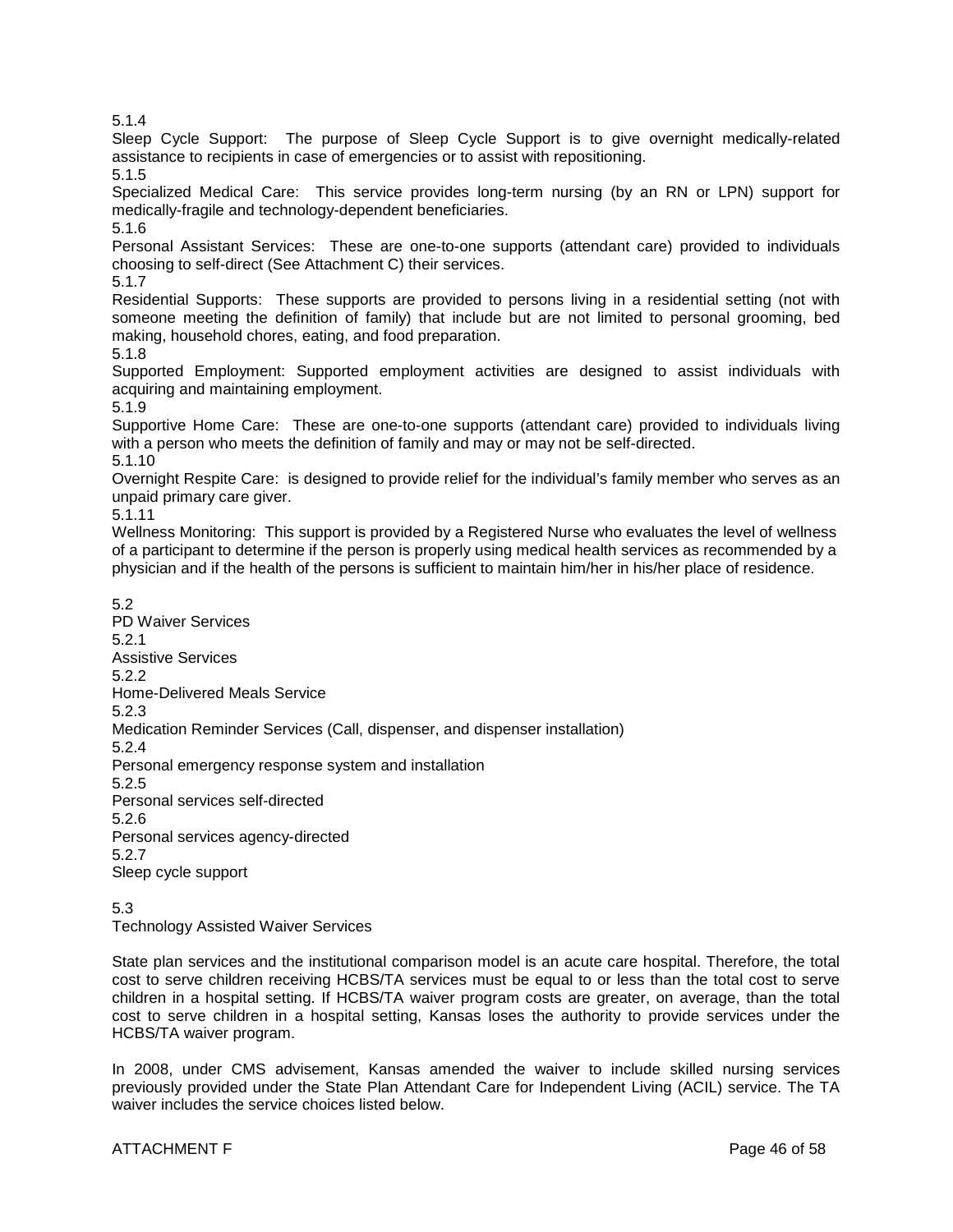5.3.1

Independent Case Management (ICM) - Independent Case Management is required for the HCBS TA program waiver. Providers of this service assist Members in gaining access to necessary waiver and other state plan services, as well as necessary medical, social, educational and other services, regardless of the funding source. The qualified case management provider:

5.3.1.1

Serves as the point of access for waiver services

5.3.1.2

Conducts preliminary screening to determine if referral is appropriate

5.3.1.3

Administers initial assessment to determine functional eligibility and reassessments to determine continued eligibility

5.3.1.4

Identifies required service needs, including locating and coordinating services

5.3.1.5

Develops a plan of care (POC) annually with clearly defined goals based on the Member's level of needs 5.3.1.6

Monitors the provision of services

5.3.1.7

Provides technical assistance to families and service providers to carry out program operations

5.3.1.8

Ensures the Member's POC is cost-effective and meets his or her medical needs as well as basic health and safety needs

5.3.1.9

Ensures Member's freedom concerning program waiver choices, services, and providers

5.3.2

Specialized Medical Care (SMC) **-** This service provides long-term nursing support for medically fragile and technology-dependent Members. The required level of care must provide medical support for Members needing ongoing, daily care as in a hospital. The intensive medical needs of the Member must be met to ensure that he or she can choose to live outside of a hospital or institutional setting.

For the purpose of this waiver, a provider of Specialized Medical Care must be a Registered Nurse (RN) or Licensed Practical Nurse (LPN) working under the supervision of a RN. Providers must be trained to deliver skilled nursing services as identified in the POC and within the scope of the State's Nurse Practice Act and meet the medical needs of Members.

5.3.3

Long-term Community Care Attendant- The program offers a choice of agency-directed and self-directed attendant care services, available to Members who choose to remain in their home while living with their medical limitations. These services provide necessary assistance for Members both in their home and community.

Care attendants ensure the health and welfare of the Member while supporting him or her with tasks normally done by a parent, legal guardian, or caretaker. They assist the Member in performing these tasks to promote independence, productivity, and integration.

The functions of an attendant include but are not limited to assisting with:

5.3.3.1

Activities of daily living (ADLs) 5.3.3.1.1 Bathing 5.3.3.1.2 Grooming 5.3.3.1.3 **Toileting** 5.3.3.1.4 **Transferring** 

ATTACHMENT F Page 47 of 58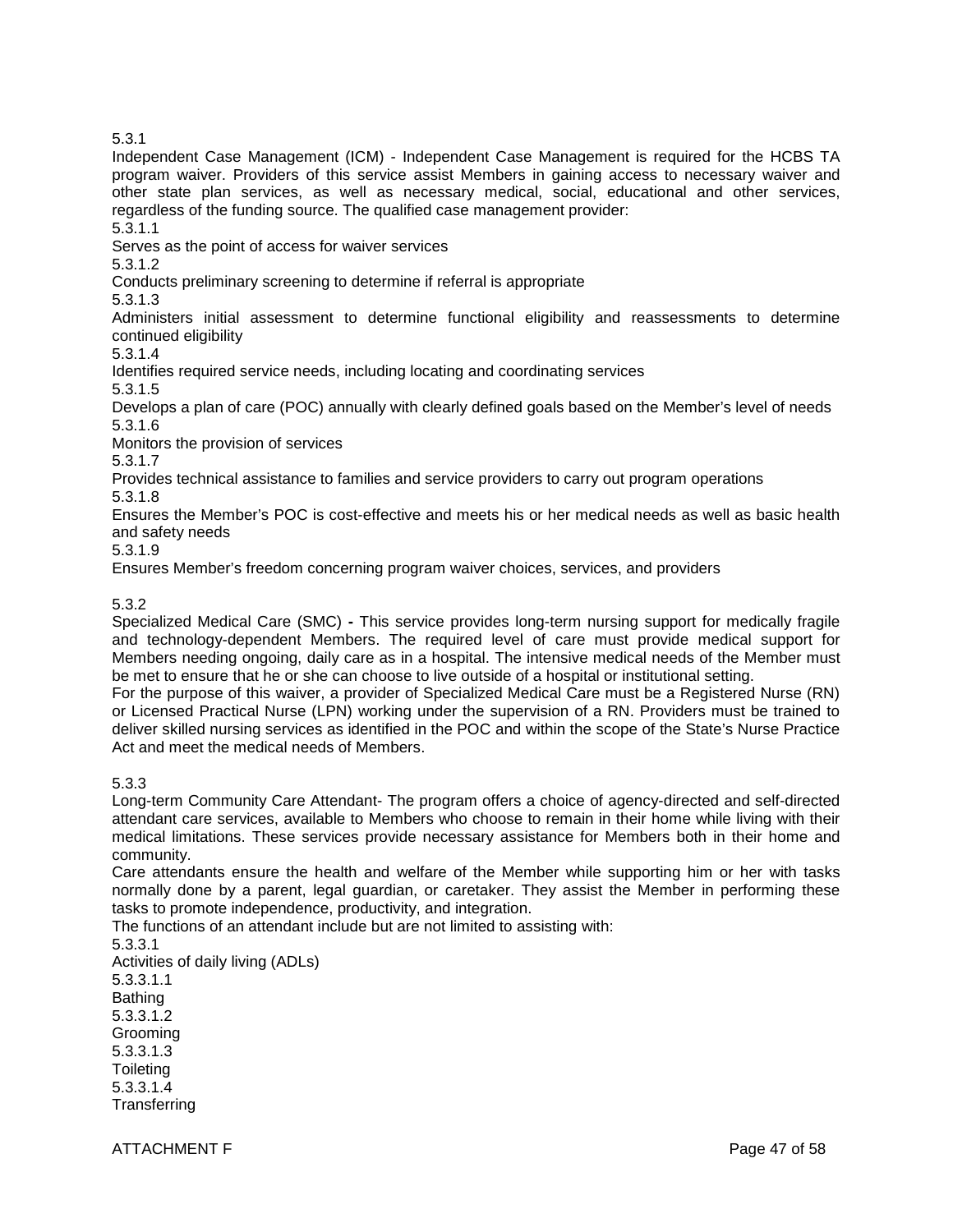5.3.3.2 Health maintenance activities 5.3.3.2.1 Extension of therapies 5.3.3.2.2 Feeding 5.3.3.2.3 Mobility and exercises 5.3.3.2.4 Socialization 5.3.3.2.5 Recreation activities 5.3.3.3

Agency-directed attendant services will be coordinated by the independent case manager and submitted in the electronic POC for prior authorization and approval. 5.3.3.4

Self-directed attendant services will be arranged for, and purchased under, the Member's or legally responsible party's written authority. They will be paid through an enrolled fiscal agent consistent with and not to exceed the Member's POC.

### 5.3.4

Medical Respite- Medical Respite is a temporary service provided on an intermittent basis to provide the Member's family short, specified periods of relief. Medical respite must be provided in the Member's place of residence. It serves the family by:

5.3.4.1

Meeting nonemergency or emergency family needs

5.3.4.2

Restoring or maintaining the physical and mental well-being of the Member and/or his or her family 5.3.4.3

Providing supervision, companionship, and personal care to the Member

### 5.3.5

Home Modification Services- For the purpose of the HCBS TA waiver program, home modification services are defined as modifications or adaptations to the Member's home through tangible equipment or hardware, such as adaptive equipment or environmental modifications. The need for a home modification must be identified as necessary to assist the Member in day-to-day functions as indicated in the individualized POC. The goal is to support Members in maintaining their independence, mobility, and productivity in the community.

5.3.6

Intermittent Intensive Medical Care (IIMC) **–** This service is an RN level of care only. IIMC is designed to meet the Member's intermittent skilled nursing needs when he or she has chosen to meet his or her routine health maintenance care needs with an attendant level of care. It is designed to provide the Member with an additional service choice in order to meet specific skilled nursing care needs that cannot be performed by an attendant. This service is intermittent and must be identified as a medically necessary service in the level of care assessment instrument. These specific nursing care elements are identified in the hydration/specialty care section of the Medical Assistive Technology Level of Care (MATLOC) assessment which include but are not limited to the following:

5.3.6.1

Intravenous (IV) therapy administered less than every four hours daily

5.3.6.2

IV therapy intermittent to be delivered less than four hours per day, weekly or monthly 5.3.6.3

Total parenteral nutrition (TPN) central line delivered less than four hours daily 5.3.6.4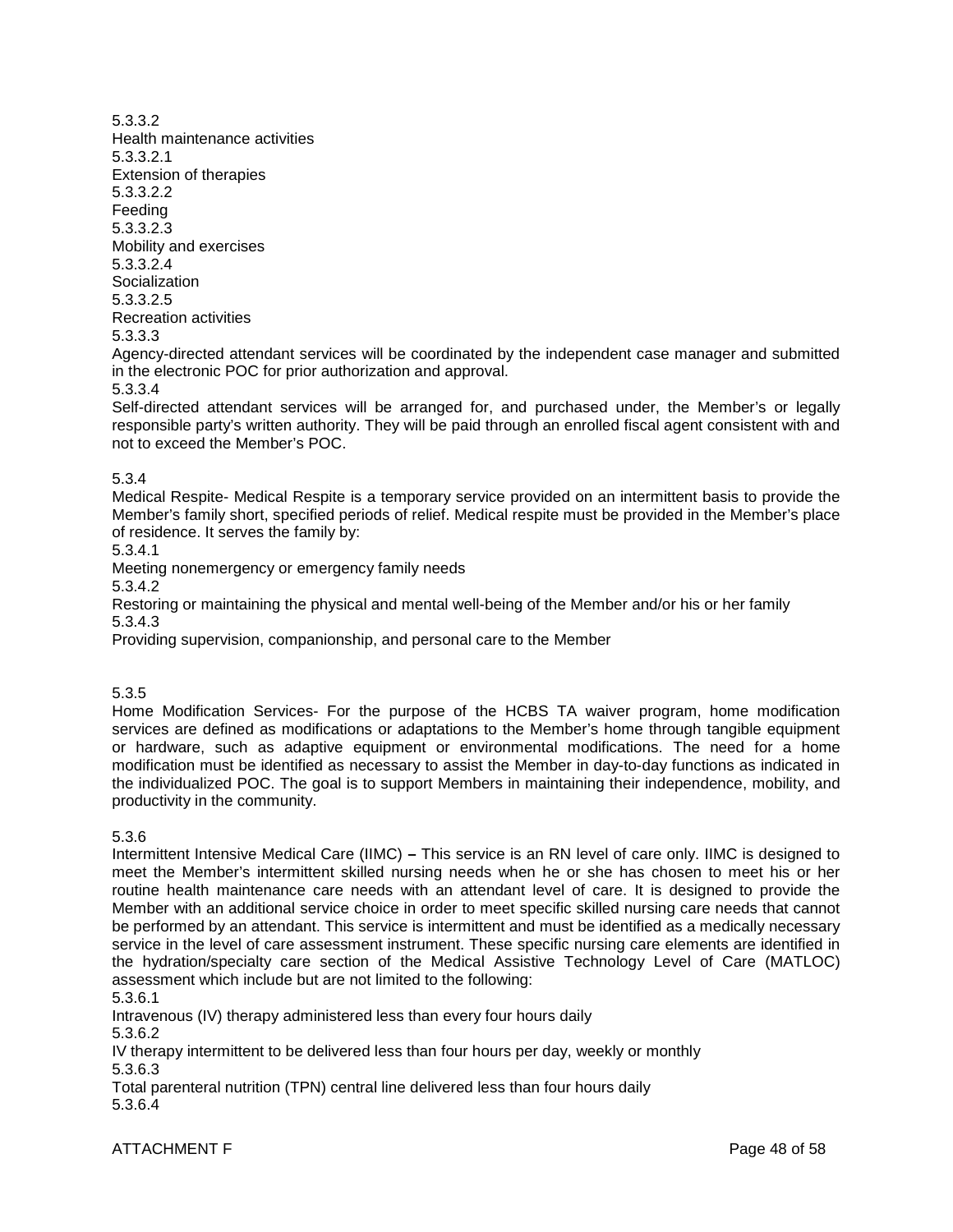Blood product administered less than four hours, intermittently, weekly or monthly 5.3.6.5 IV pain control less than four hours daily 5.3.6.6 Lab draw each peripheral 5.3.6.7 Lab draw each central 5.3.6.8 Chemotherapy IV or injection 5.3.6.9

Home dialysis administration

5.3.7

Health Maintenance Monitoring (HMM) -- This service is provided in conjunction with agency-directed MST or self-directed PSA attendant care service to provide ongoing evaluation and oversight of the Member's health and welfare status. This service is intended to ensure the Member's medical needs are being met when his or her healthcare is being managed by a non-licensed attendant. Specifically, the service to be provided includes, but is not limited to, the following:

5.3.7.1

Provide general healthcare assessment

5.3.7.2

Assess vital signs

5.3.7.3

Evaluate healthcare management activities

5.3.7.4

Ensure appropriate medication administration

5.3.7.5

Consult with the Member or parent/legal guardian regarding assessment and general healthcare status 5.3.7.6

Report assessment findings to case manager per program protocol

5.3.7.7

May include delegation or supervision of State of Kansas Department of Social and Rehabilitation Services (SRS)-approved health maintenance activities in accordance with the Nurse Practice Act

5.4

Autism Waiver Services

5.4.1

Autism Specialist - Develops the individualized behavioral program plan of care (IBP/POC), develop teaching programs, trains providers and parents on evidence based interventions, monitors the child's progress, makes modifications to IBP/POC on an as need basis, and provides coordination services. 5.4.2

Intensive Individual Supports (IIS) -- Is trained by and works under the direction of the Autism Specialist, provides one-on- one service with the child, and documents service data.

5.4.3

Respite – provides temporary relief to families and caregivers of a child with autism spectrum disorder (ASD).

5.4.4

Parent Support & Training- provides services to enhance the family's coping skills such as problem solving or coping, and develops a strategy for child's symptom and behavior.

5.4.5

Family adjustment Counseling – assists and or guides family members through the process of coping with the child's illness & related stress that accompanies a child with ASD. Families with a child on the ASD have a divorce rate of 80%.

5.4.6

Interpersonal Communication Therapy –this service provides remediate social communications symptoms related to the diagnosis of an autism spectrum disorder.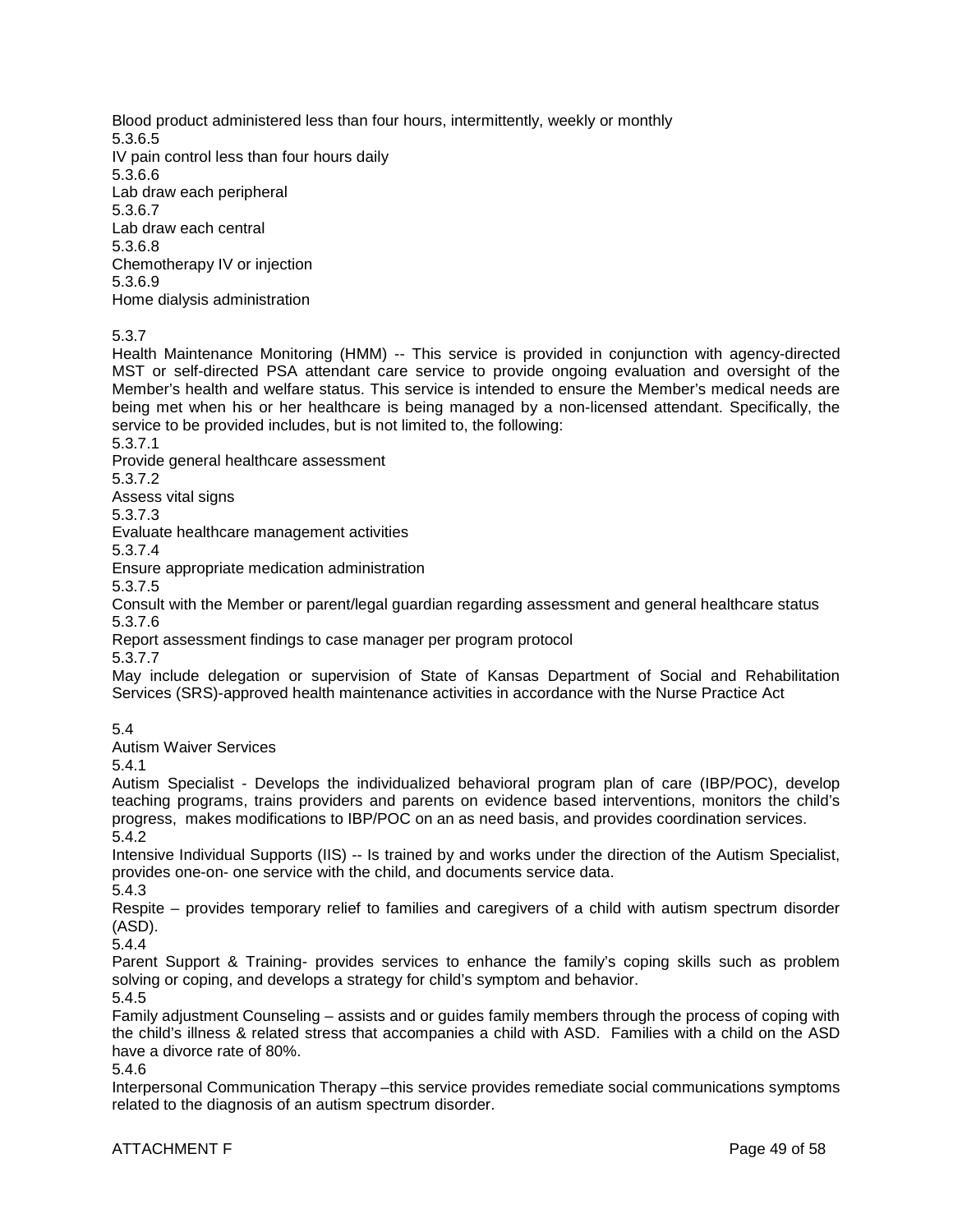### 5.4.7

Functional Eligibility Specialist-- A contracted service in which the awardee is paid a set fee for each determination completed. Per contract the awardee is unable to provide any waiver services therefore creating a conflict free service.

5.5

TBI Waiver Services

5.5.1

Transitional Living Skills - assistance with re-learning lost skills or acquiring new skills that increase independence.

5.5.2

Personal Services - assistance with everyday tasks which the individual would typically do themselves if they did not have a disability, such as dressing, bathing, and cooking.

5.5.3

Assistive Services – medical equipment, home modifications, and assistive technology devices which help individuals remain in their home and increase their level of independence and quality of life.

5.5.4 Rehabilitation Therapies:

5.5.4.1 Physical Therapy 5.5.4.2 Occupational Therapy 5.5.4.3 Speech Therapy 5.5.4.4 Cognitive Rehabilitation 5.5.4.5

Behavior Therapy

5.5.4.6

Sleep Cycle Support - supervision and/or non-nursing physical assistance provided during the individual's normal sleeping hours in their place of residence.

5.5.4.7

Personal Emergency Response System (PERS) - an electronic system which enables certain high-risk individuals to secure help in an emergency

5.6

Frail and Elderly (FE) Waiver Services

Individuals age 65 or older who qualify for Medicaid benefits may be eligible to receive services through the Home and Community Based Services/Frail Elderly program (HCBS/FE). The goal of HCBS/FE is to provide long term care services in the most integrated care setting of the customer's choice. The HCBS/FE program has been administered by the Kansas Department on Aging since July 1, 1997. The HCBS/FE program may enable individuals to stay in their homes or make other successful living arrangements in the community. For further information and a detailed listing of the services provided under the Frail Elderly waiver in the State of Kansas, see Section 3.5 of the Field Service manual located at [http://www.aging.ks.gov/Manuals/FSM/Section3.pdf.](http://www.aging.ks.gov/Manuals/FSM/Section3.pdf) The following is a partial list of FE Waiver Services: 5.6.1

Adult Day Care 5.6.2 Assistive Technology 5.6.3 Attendant Care 5.6.4 Comprehensive Support 5.6.5

ATTACHMENT F Page 50 of 58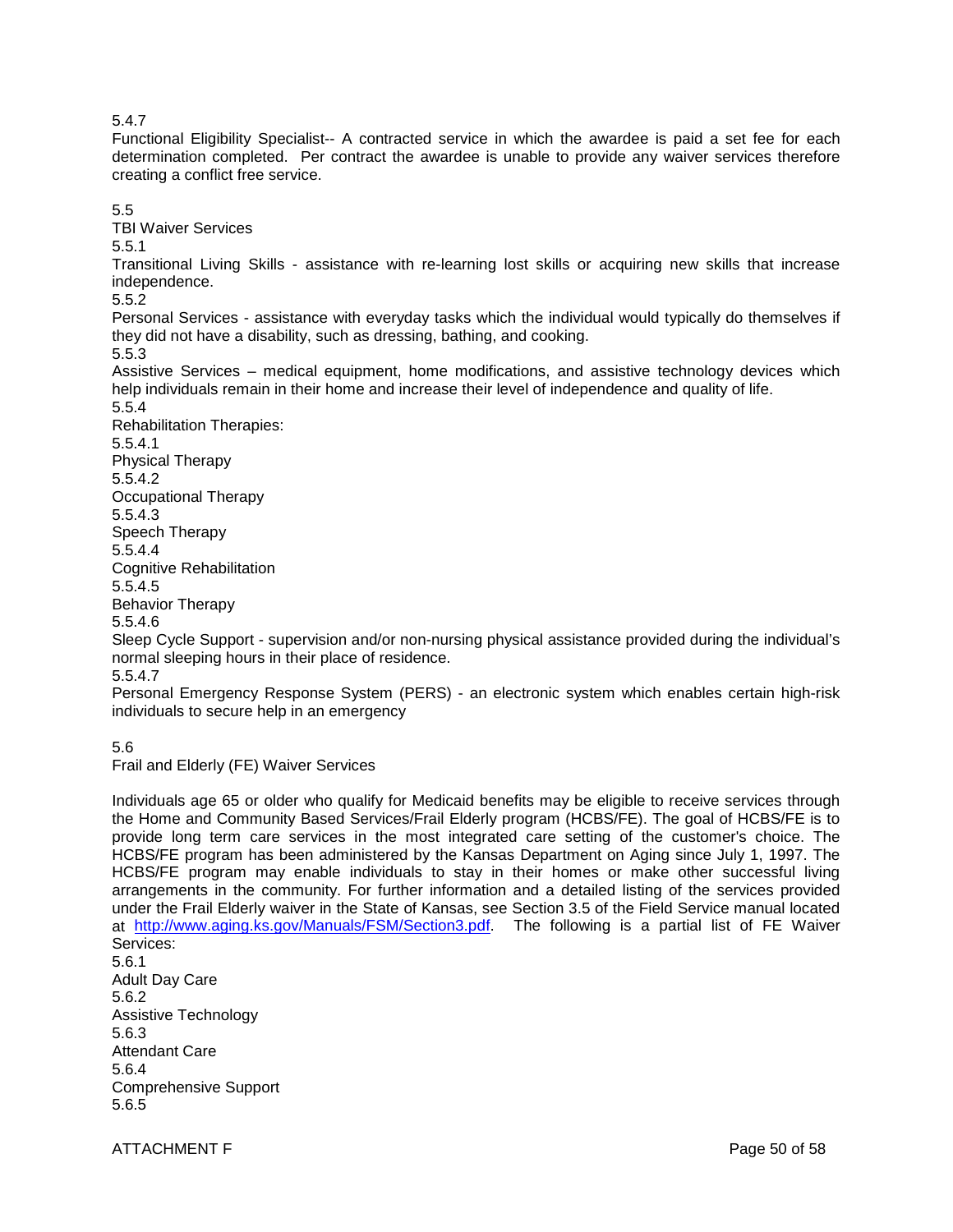Home Telehealth 5.6.6 Medication Reminder 5.6.7 Nurse Evaluation Visit 5.6.8 Oral Health 5.6.9 Personal Emergency Response 5.6.10 Sleep Cycle Support 5.6.11 Wellness Monitoring

5.7

Money Follows the Person

#### 5.7.1

Money Follows the Person (MFP) is a federal grant designed to support transitioning people from institutional settings back into the community with Home & Community Based Services (HCBS). MFP participants are eligible for all services on the corresponding HCBS waiver for which they are eligible. Populations served with MFP are persons eligible for the MR/DD waiver, Physical Disability (PD) Waiver, Traumatic Brain Injury (TBI) waiver and Frail Elderly (FE) Waiver. In addition to the existing waiver services the following MFP services or enhanced services are also available. The intent is to assure that barriers to successful transition are addressed with these additional services & the flexible benefits they can offer. Benefits include:

5.7.1.1

Transition service 5.7.1.2

Transition Coordination Service

5.7.1.3

Therapeutic Support (MR/DD & TBI only)

5.7.1.4

Community Bridge Building

5.7.1.5

Community Transitions Opportunities Counseling

5.7.1.6

Assistive Services (existing waiver service but MFP specific benefits) include: money spent does not count against HCBS lifetime limits, no individual limit- intent is to set people up for success while receiving grant services, POC does not have to be reduced to cover cost).

5.7.2

A separate demonstration 1915(c) waiver will not be created for the MFP Demonstration. After the 12 month demonstration period, individuals will continue in the same 1915(c) waiver program as long as they meet the eligibility requirements of the program. Four (4) waivers are currently part of this demonstration—the MR/DD, PD, FE and TBI waivers.

5.7.3

In addition to the existing service array, the MFP demonstration has additional services and funding available to address barriers to successful transition of individuals to community based settings rather than institutional settings. The intent of the MFP enhancements & additional services is to provide flexibility in order to address individualized needs of program participants. The purpose of the grant is to overcome barriers to successful transition on an individualized basis. Therefore there are soft limits on quantity of and duration of services within the MFP demonstration, with all approvals for MFP services and supports being approved by the MFP Project Director with Kansas Social & Rehabilitative Services (SRS) or her counterpart at the Kansas Department on Aging. While in aggregate most services for MFP participants cost less in the community, there are many individuals for whom their community service costs exceed the cost of institutional care. These individual with higher support costs are a target population for MFP and are eligible for enhanced waiver services and additional MFP services throughout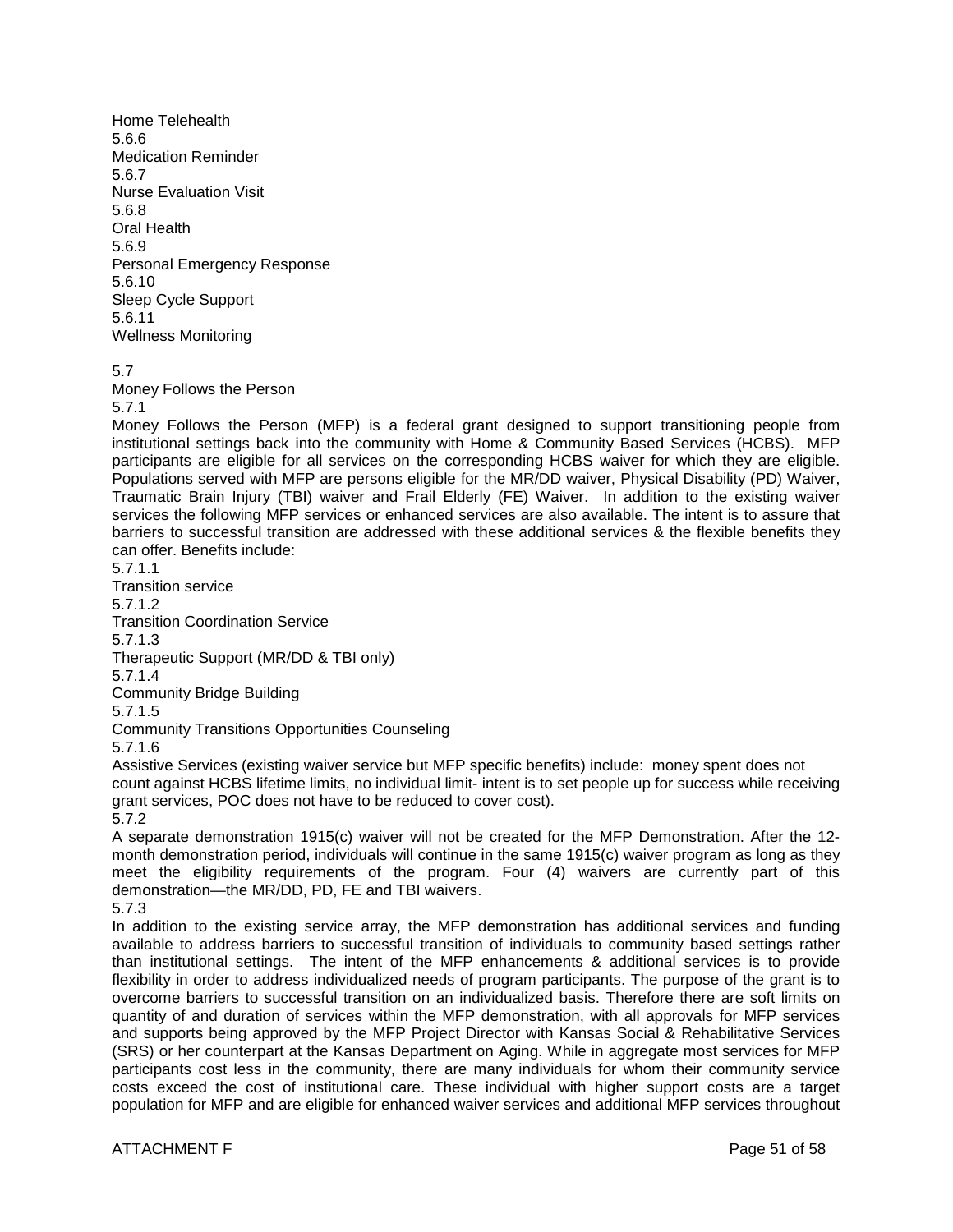the 365 of demonstration participation. Upon completion of their 365 days, it is required that the same level of support through waiver services is provided on the corresponding HCBS waiver. The only services that are available only during the demonstration year are the MFP demonstration & supplemental services. Below is a list of the additional or enhanced services available under the MFP demonstration grant.

5.7.3.1

Continuity of Care

MFP Demonstration participants will be accessing services that mirror established 1915(c) waivers, which the state will provide under our demonstration authority. In the post demonstration period, participants will transition to existing 1915 (c) waivers as long as they continue to meet the eligibility criteria. Eligibility and assessment tools are identical for the demonstration project as the established 1915(c) waivers. Therefore, there will no lapse in services for MFP Demonstration participants and a transition plan is not required.

5.7.3.2

After the MFP Demonstration period, if an individual does not meet the institutional level of care requirement or medical necessity, that individual would not be eligible to participate in any of the Medicaid 1915(c) waiver programs. This can only occur if an individual's level of care score had changed, because eligibility and assessment processes are the same for services offered during the demonstration period and for services offered on the 1915 (c) waiver. However, if the individual met Medicaid financial eligibility, and the functional eligibility criteria for Kansas' state plan programs, then the state will assist that individual in the enrollment of one of those programs. If Medicaid financial eligibility is not met, the individual will be assessed to determine eligibility for services available under the Older American Act or programs, and/or Kansas' state general funded services.

*Home and Community-Based (Section 1915(c)) – for participants eligible for "qualified home and community-based program" services, provide evidence that:*

i. *Slots are available under the cap;*

ii. *A new waiver will be created; or*

iii. *There is a mechanism to reserve a specified number of slots via an amendment to the current 1915(c) waiver.*

All necessary waiver slots are currently available or have been budgeted for in Kansas. Though our waivers do allow for waiting lists MFP participants will by-pass any waiting lists. MFP demonstration participants are assured services on the existing 1915 (c) waivers upon completion of their 365 days of demonstration services. There will be no waiting lists for any person transitioning from MFP to existing waiver programs/services.

No new waiver will be created. All MFP participants will transition from a qualified institution back to the community with long-term services and supports provided under our demonstration authority which mirror the existing 1915(c) Medicaid waivers. Services will continue for MFP participants as long as they desire to remain in the community and meet the eligibility criteria.

### 5.7.4

### MFP Demonstration Benchmarks

Kansas, through utilization of the MFP demonstration project, will implement the following benchmarks. These proposed benchmarks represent the goals identified during pre-implementation planning.

5.7.4.1

Reduction in the Number of Private- Licensed ICFs/MR Facilities and Certified Beds

Kansas currently has 262 individuals living in licensed Intermediate Care Facilities for the Mentally Retarded (ICF/MRs). SRS has targeted all private (ICF/MR) beds for voluntary closure. All current operators will be recruited to voluntarily close their facilities in accordance with current voluntary policies. SRS, in conjunction with KDOA, will work with these providers to close beds behind individuals who enter the MFP demonstration project. Incentive dollars will be offered to providers who agree to voluntarily close all currently occupied ICF/MR beds and cease providing ICF/MR licensed services at that facility and that do not request to open new beds in Kansas. 5.7.4.1.1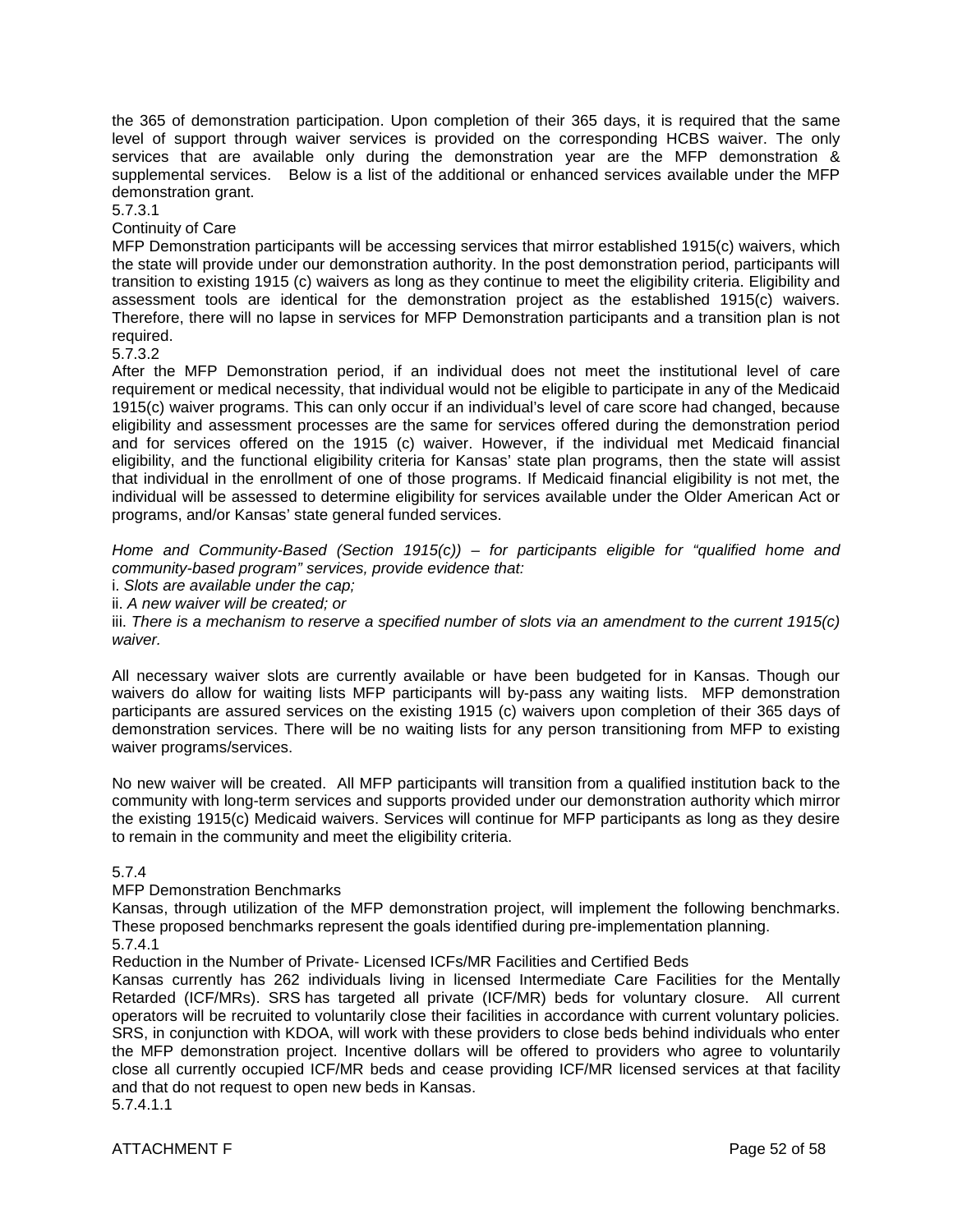Kansas will utilize demonstration enhanced matching funds to ensure access to slots on the MR/DD waiver. In some cases, enhanced dollars will be used to offset additional costs for community living for individuals with extraordinary support needs. While enrolled in the demonstration, these individuals will have access to supplemental service entitled "therapeutic support". Kansas/SRS is committed to maintaining appropriate supports beyond the demonstration so that these individuals can continue to receive community based services upon exiting the demonstration project.

5.7.4.1.2

Current ICF/MR providers who intend to become licensed HCBS providers will need specialized training for their staff. SRS will arrange training for staff who previously worked in ICF/MR facilities. This training will include the philosophical differences between institutional and home and community services. The training will also address person centered planning, self-direction, consumer rights & responsibilities as well as independence and productivity in natural community settings. The desired goal of the training is to ensure that staff members understand that every person has the opportunity to live as independently as possible.

5.7.4.1.3

Successful achievement of this benchmark will demonstrate:

5.7.4.1.3.1

Overall reduction of the number of occupied ICF/MR beds by at least 80%.

5.7.4.1.3.2

Reduction of the number of private ICF/MR beds by 40 % at the end of calendar year 2008 with an estimated net remaining balance of 152 occupied beds

5.7.4.1.3.3

Reduction of the number of private ICF/MR beds by an additional 33% (of the total occupied beds as of 1/1/2009) at the end of calendar year 2009, resulting in an estimated net remaining balance of 102 occupied beds

5.7.4.1.3.4

Reduction of the number of private ICF/MR beds by an additional 45% (of the total occupied beds as of 1/1/2010) at the end of calendar year 2010 resulting in an estimated net remaining balance of 56 occupied beds

# 5.7.4.2

Reduction in the Number of Individuals Requesting the Services of, or Residing in, State Operated ICF/MR settings State Mental Retardation Hospitals (SMRH)

SRS has targeted 95 individuals who currently reside in State Mental Retardation Hospitals to return to their home communities.

### 5.7.4.2.1

The specific targeted individuals include:

5.7.4.2.1.1

Individuals that have demonstrated the lack of ability to be served successfully in their home communities due to potential sexual offender tendencies

5.7.4.2.1.2

Individuals that have demonstrated the lack of ability to be served successfully in their home communities due to aggressive physical behaviors

5.7.4.2.1.3

Individuals that have demonstrated the lack of ability to be served successfully in their home communities due to social or anti-social tendencies

5.7.4.2.1.4

Individuals, that although they qualify for ICF/MR settings, could be successfully served in their home communities if the individuals' parents, guardians, and/or support networks were satisfied that the HCBS community service providers would have the continuing ability to successfully serve their sons, daughters, siblings, or wards.

5.7.4.2.2

Kansas will utilize enhanced community service dollars:

5.7.4.2.2.1

To off-set additional costs for community living for individuals with extraordinary support needs. While enrolled in the demonstration, these individuals will have access to demonstration services entitled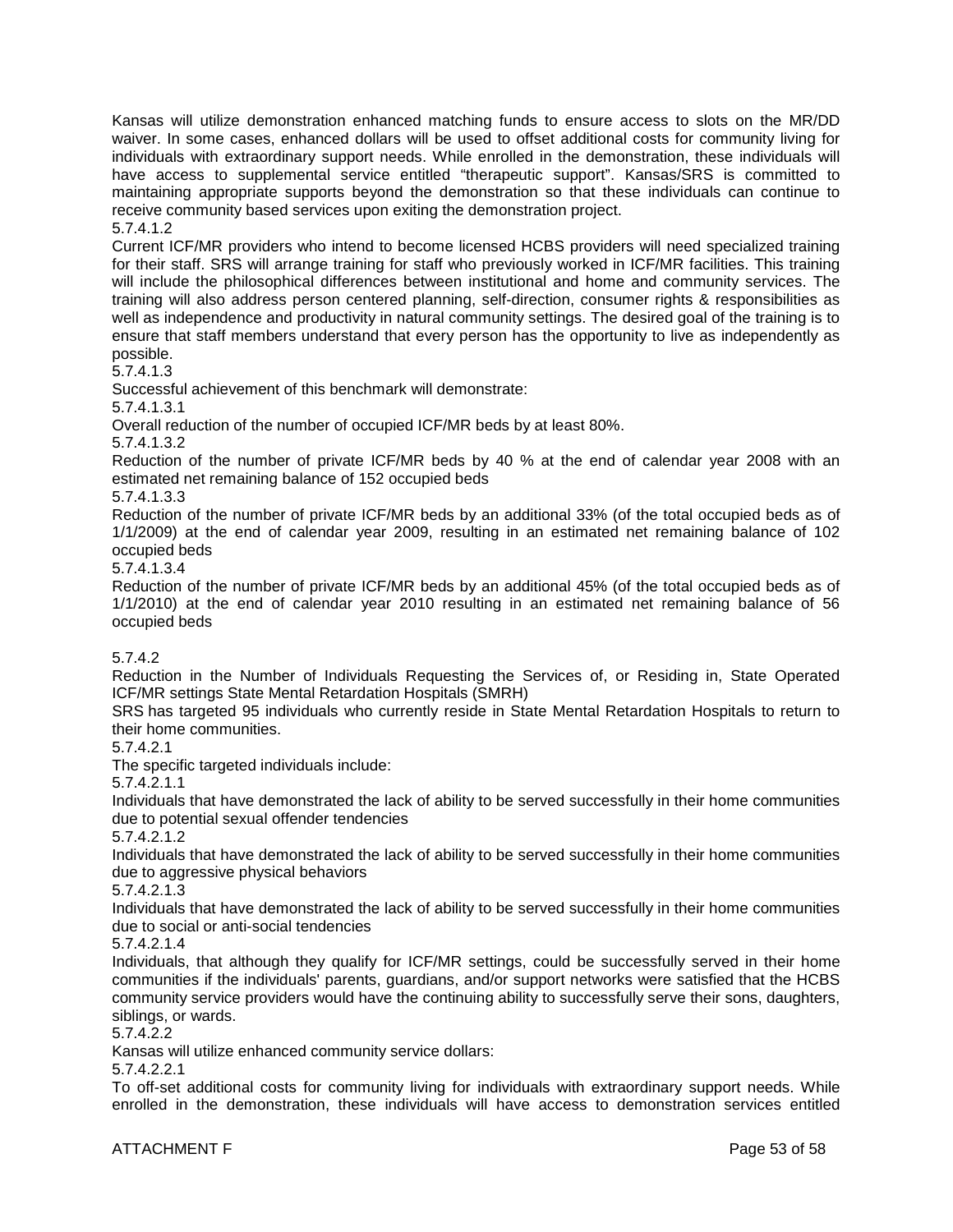"therapeutic support". This service will include behavioral support consultation, which will be utilized to provide specialized training of staff persons to support an individual's unique behavioral issues. Kansas/SRS is committed to maintaining appropriate supports beyond the demonstration so that these individuals can continue to receive home and community services upon exiting the demonstration project. 5.7.4.2.2.2

To provide or to acquire training and/or any qualification or certification necessary to best work with individuals with high behavioral, social, or offender-related needs or tendencies.

5.7.4.2.2.3

To develop support for home and community services and supports targeted toward difficult to serve individuals. Support needs to be developed due to failure of such programs in the past.

# 5.7.4.2.2.4

To establish an emergency relief / support network that will have the ability to immediately step into highly charged emergency settings to support and stabilize individuals experiencing difficulty.

5.7.4.2.3

The successful achievement of this benchmark will be demonstrated through the following outcomes: 5.7.4.2.3.1

The 5 year average admission requests to the 2 SMRH settings is: 23 admission requests annually 5.7.4.2.3.2

Admission requests will be reduced by 2.5% resulting in no more than 22 admission requests 2008 5.7.4.2.3.3

Admission requests will be reduced by 2.5% resulting in no more than 21 admission requests 2009 5.7.4.2.3.4

Admission requests will be reduced by 2.5% resulting in no more than 20 admission requests 2010 5.7.4.2.3.5

Admission requests will be reduced by 2.5% resulting in no more than 19 admission requests 2011 5.7.4.2.3.6

Overall reduction of 17% of all SMRH referrals

# 5.7.4.3

Rebalancing Long Term Care Institutional Care Cost in favor of Home and Community Based Services The state of Kansas will achieve rebalancing through an eight (8) percentage point shift of HCBS spending over institutional costs by the end of the project. The target populations for the demonstration are cross age and cross-disability, including: elderly, physically disabled, persons with traumatic brain injury and individuals in ICF/MR settings, both private and public, and persons residing in State Mental Retardation Hospitals. The Kansas MFP demonstration project projects a reduction in LTC expenditures of over 20 million dollars.

### 5.7.4.3.1

The successful achievement of this benchmark will be demonstrated through the following outcomes: 5.7.4.3.1.1

|             | 2008 47% Institutional | 53% HCBS |
|-------------|------------------------|----------|
| 5.7.4.3.1.2 |                        |          |
|             | 2009 44% Institutional | 57% HCBS |
| 5.7.4.3.1.3 |                        |          |
|             | 2009 42% Institutional | 58% HCBS |
| 5.7.4.3.1.4 |                        |          |
|             | 2011 41% Institutional | 59% HCBS |
| 5.7.4.3.1.5 |                        |          |
|             |                        |          |

Overall rebalancing will result in an anticipated 39% Institutional to 61% HCBS which demonstrates an 8% reduction in Institutional expenditures.

# 5.7.4.4

Annual # of people to transition out of institution settings across all 4 MFP populations is a CMS required benchmark that is re-evaluated annually.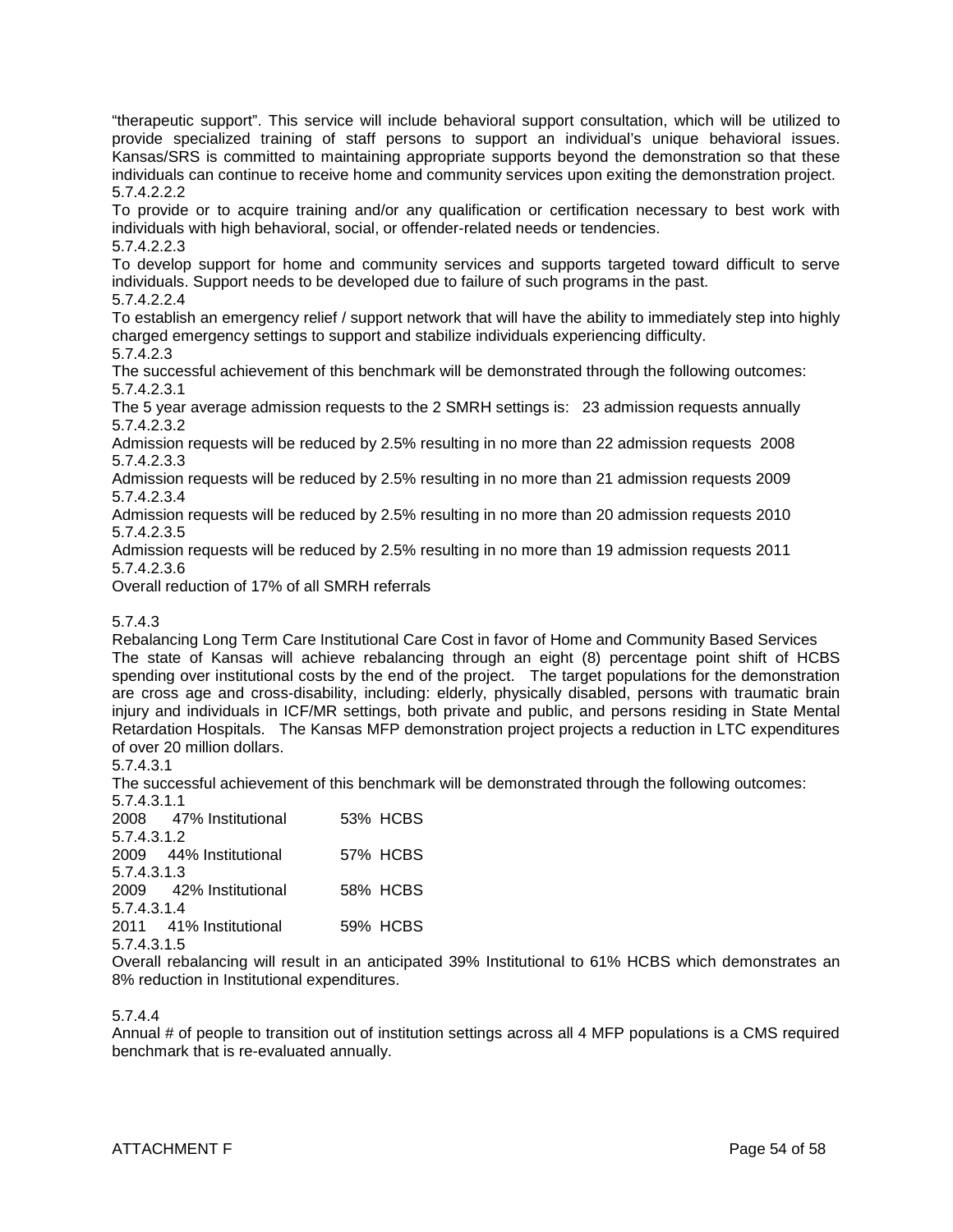# **6.0 Services Not Included**

The following services are not covered under this contract unless otherwise indicated, but may be covered under Fee-For-Service in T-XIX eligible persons.

6.1

Any amount expended for roads, bridges, stadiums, or any other item or service not covered under the State plan under 1903(i)(1), (2), (16), (17), (18) of the Social Security Act

6.2

Any activities/services in violation of the Assisted Suicide Funding Restriction Act of 1997

6.3

State Institution Services

6.3.1

State Mental Health Hospitals

6.3.2

State mental retardation hospitals that are also public intermediate care facilities for the mentally retarded (ICFs/MR)

### 6.4

Abortions-- Abortions are covered if:

6.4.1

The pregnancy is the result of an act of rape or incest; or

6.4.2

In the case where a woman suffers from a physical disorder, physical injury, or physical illness, including a life-endangering physical condition caused by or arising from the pregnancy itself, that would as certified by a physician, place the woman in danger of death unless an abortion is performed.

6.5

School-based Services, Early Intervention Services ordered through an Individual Education Plan (IEP) or Independent Family Services Plan (IFSP) Local Education Agencies (LEAs), Head Start Facilities, Part C of the Individuals With Disabilities Education (IDEA) Act

6.6

Laboratory services performed by the Kansas Department of Health and Environment

6.7

Nursing facilities for mental health

### **7.0 Other Activities to be Addressed**

In addition to and consistent with those activities identified in the RFP and this Attachment, the CONTRACTOR(S) will be required to specifically address the following activities.

7.1

During the term of the Contract, the CONTRACTOR(S) shall propose for review and state approval special new treatment services and programs for Members for which the CONTRACTOR(S) may need to adapt its provider network. Such services and programs may include without limitation:

7.1.1

health homes

7.1.2

programs for persons with a dual diagnosis (concurrent substance use disorders and mental illness diagnosis or concurrent developmental disability and mental illness);

7.1.3

programs for persons who are homeless;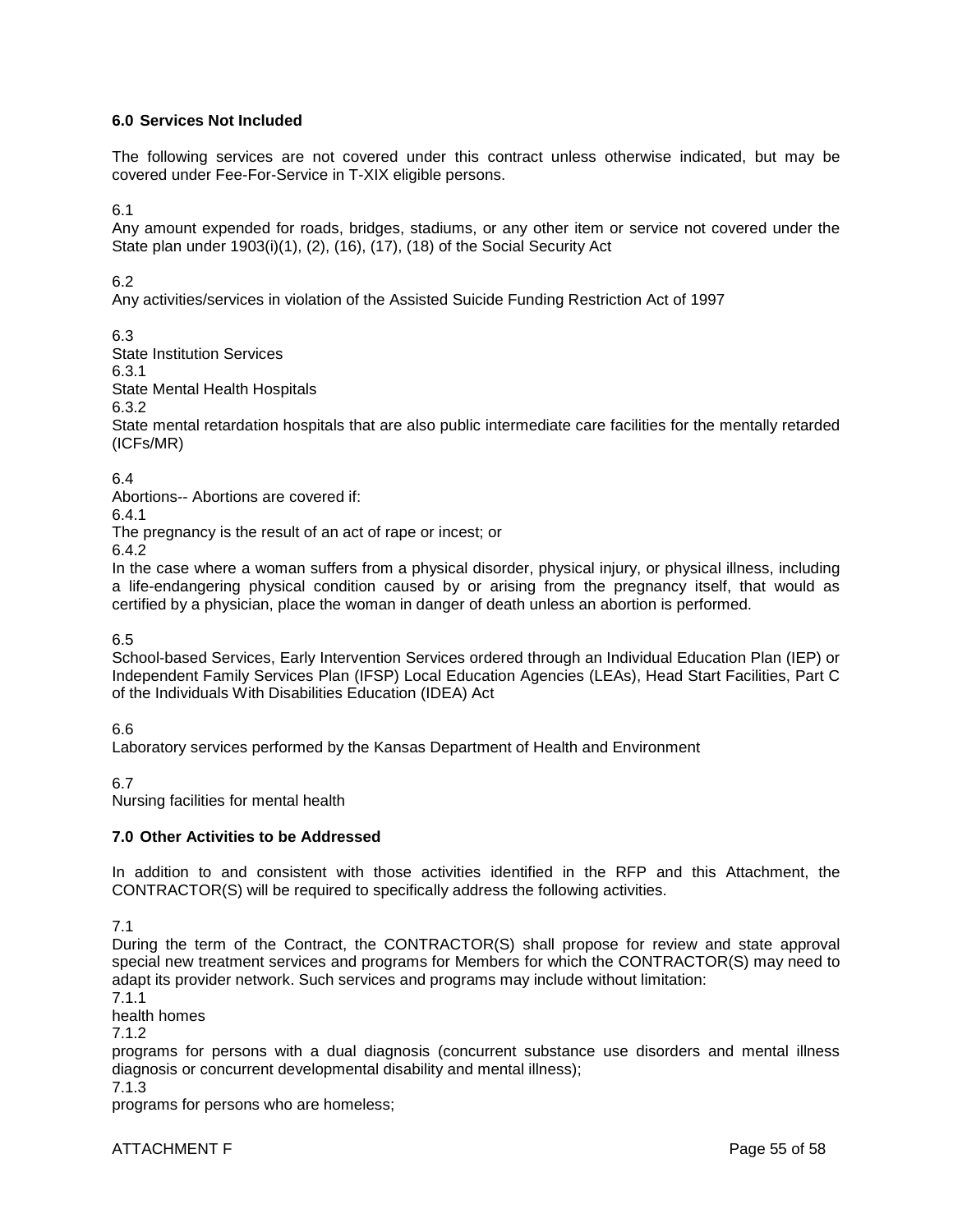# 7.1.4

programs that promote linkages with primary care providers;

7.1.5

programs that promote the principles of recovery and empowerment, especially programs that involve collaboration with peer advocacy groups, to plan and implement strategies for appropriate recovery and empowerment services for Participants and their families;

### 7.1.6

substance use disorder treatment programs for youths, pregnant women, and other adults; and 7.1.7

services for youth in the child welfare or juvenile justice system.

# 7.2

The CONTRACTOR(S) shall perform a cost-benefit analysis for any new service it proposes to develop, as directed by the state, including how the proposed service will not have an impact on the T-XIX capitation rates or on the non-T-XIX payments. The CONTRACTOR(S) shall implement those new special services and programs approved by the state and CMS (as necessary). The CONTRACTOR(S) shall work in collaboration with recognized substance use disorder treatment self-help and peer support leaders to provide peer-education and peer-support services for Members through recognized substance use disorder and dual diagnosis (concurrent substance use disorder and mental illness diagnosis) selfhelp and peer-support leaders.

# 7.3

CONTRACTOR(S) will ensure SBIRT is incorporated: Early and brief intervention is more clinically effective and much more cost efficient than the traditional more intensive (and expensive) treatment. 7.3.1

Hazardous alcohol and substance use are often undiagnosed by medical professionals and go untreated, leading to more chronic and severe conditions

7.3.2

Negative consequences related to substance use can be attributed to hazardous alcohol and substance use but do not meet criteria for a substance use disorder

7.3.3

SBIRT enhances state substance use disorder treatment services by changing how substance use disorders are managed in primary care settings

7.3.4

SBIRT encourages treating substance use disorder issues at the lowest level of acuity before diagnosis of substance use disorders

7.3.5

SBIRT combines prevention, intervention and treatment toward a consistent continuum of care 7.3.6

SBIRT links primary care (generalists) and substance use disorder care (specialty)

7.3.7

SBIRT increases cost savings

7.4

Conflict-Free Case Management for the PD, TBI, DD and FE waiver services systems

Conflict-Free Case Management as the Centers for Medicare and Medicaid (CMS) defines it: "Entities and/or individuals that have responsibility for service plan development may not provide other direct waiver services to the participant." It further defined Conflict-Free Case Management: Each enrolled Targeted Case Management (TCM) agency can provide both Financial Management Services (FMS) for self-directed services and TCM, but Members of a specific TCM agency shall select an agency different from the agencies chosen to provide their FMS and applicable self-directed services, agency-directed services, licensed services, and/or services funded by State Aid or county mill levy funds. An agency can provide both TCM and FMS services but cannot provide both services for the same Member.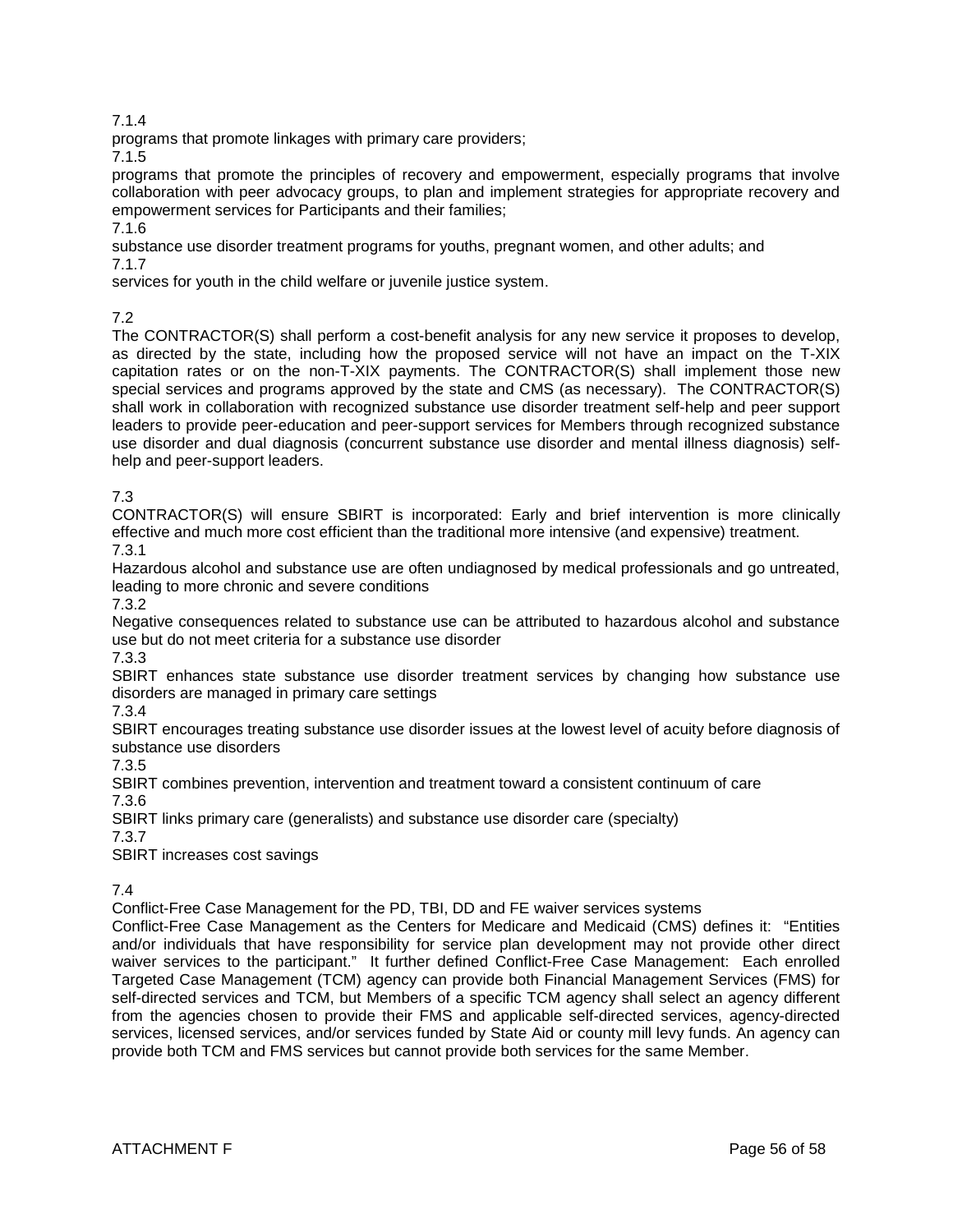## **8.0 Service Definitions**

The following definitions for services shall also apply:

8.1.

Private Intermediate Care Facility-Mental Retardation (ICF/MR)

8.1.1

Private Intermediate Care Facility-Mental Retardation (ICF/MR) is defined in 1905(d) of the Act. The Facilities must meet all Federal and State regulations and codes and must be licensed and certified by the Kansas Department on Aging annually. An ICF/MR's primary purpose is the provision of health or rehabilitation services to individuals with Mental Retardation or related conditions receiving care and services under the Medicaid program. The ICF/MR regulations recognize the developmental, social, and behavioral needs of individuals with mental retardation who live in residential settings by requiring that each individual both require and receive active treatment for the ICF/MR care to be eligible for Medicaid funding. There are 26 Private ICF/MR facilities throughout the state of Kansas which are either classified as a small (four to eight beds) or medium size (nine to 16 beds) facility. Statewide there are 162 occupied beds. The ICF/MR is identified as the institutional alternative for the federally approved HCBS MR/DD waiver.

### 8.2

Nursing Facilities (NF)

The purpose of nursing facilities is to provide health care and related services to individuals requiring 24 hours per day, seven days per week care. Residents receiving services in a nursing facility require ongoing observation, treatment and care for either short or long-term stays due to illness, disease or injury. The CONTRACTOR(S) shall provide long-term nursing facility services to individuals that meet the State's functional eligibility criteria for long-term care and that cannot be safely cared for in a community setting. The contractor shall also provide these services to qualifying individuals that elect to move to a nursing facility.

8.2.1

Nursing facilities in the Medicaid program are required to provide the following services:

8.2.1.1

Licensed nursing supervision 24 hours per day, 7 days per week

8.2.1.2

Specialized rehabilitation services

8.2.1.3

Routine medical equipment and supplies

8.2.1.4

Physical, speech, occupational, and respiratory therapies

8.2.1.5

**Transportation** 

8.2.1.6

Pharmacy services

8.2.1.7

Dietitian services 8.2.1.8

Assistance with daily living skills

8.2.2

In addition, nursing facilities are responsible for the following durable medical equipment (DME), medical supplies and other items considered routine for each resident to attain and maintain the highest practicable physical and psychosocial well-being in accordance with the comprehensive assessment and plan of care.

- Alternating pressure pads and pumps
- Analgesics (OTC)
- Antacids (OTC)
- Armboards
- Bedpans, urinals, basins
- Bedrails, beds & mattress and mattress covers
- Blood glucose monitors and
- supplies
- Canes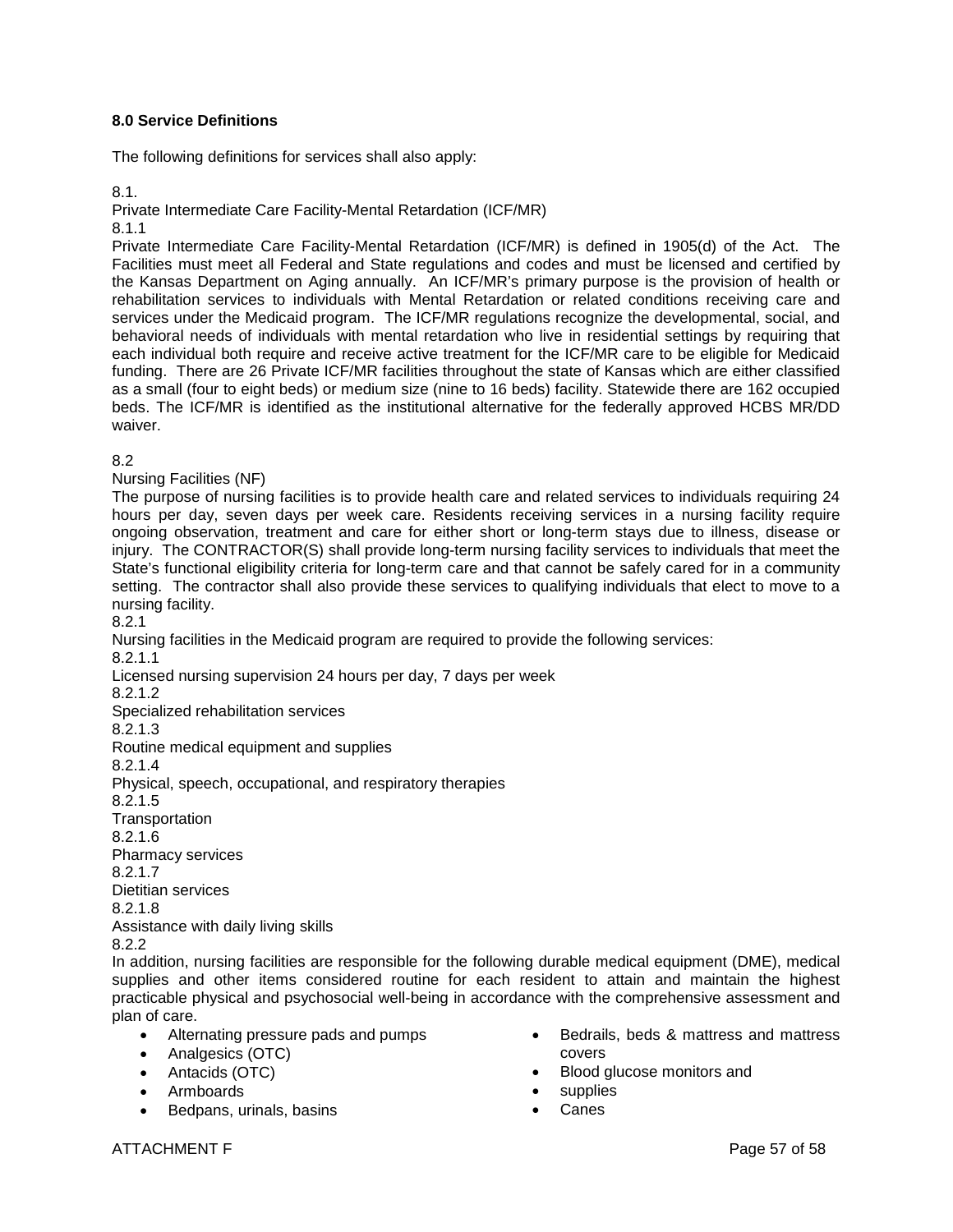- Commodes
- Compressors
- **Crutches**
- Denture cups
- Dialysis & maintenance
- Dressing items (applicators, tongue blades, tape, gauze, bandages, bandaids, pads and compresses, elasticized ace bandages, petroleum jelly vaseline gauze, cotton balls, slings, triangle bandages, pressure pads, and tracheostomy care kits)
- Emesis basins, bath basins
- Enemas and enema equipment
- Extra nursing care and supplies
- Facial tissues & toilet paper
- First aid type ointments
- Footboards
- Foot cradles
- Gel pads or cushion (example:
- Action Cushion)
- Geriatric Geri-chairs
- Gloves, rubber or plastic
- Gradient compression stockings
- Heating pads
- Heat lamps, examination light
- Humidifiers, concentrators and canisters, and stands
- Ice bags, hot water bottles
- Intermittent Positive
- Pressure Breathing (IPPB) machines
- Irrigation solution (H2O, normal saline)
- I.V. stands, clamps, and tubing
- Laundry (including personal laundry)
- Laxatives
- Lifts
- Lotions, creams and powders
- Maintenance care for residents who have head injuries
- Mouthwash
- **Nebulizers**
- Nutritional supplements
- Orthotics and splints to prevent or correct contractures
- Ostomy supplies
- Oxygen, masks, stands, tubing,
- regulators, hoses, catheters, cannulas and humidifiers
- Parenteral, enteral infusion pumps
- Patient gowns, pajamas, bed linens
- Restraints
- Sheepskins, foam pads
- Skin antiseptic
- Sphygmomanometer,
- stethoscopes, & other examination equipment
- Stool softeners
- **Stretchers**
- Suction pumps and tubing
- Syringes & needles (except insulin
- syringes & needles for diabetics that are covered by pharmacy program)
- Therapy (occupational speech,
- physical, respiratory)
- Thermometers
- Total nutritional replacement therapy
- Traction apparatus & equipment
- Transportation (non-emergent)
- Underpads & adult diapers
- (disposable/non-disp.)
- Urinary supplies, urinary catheters and accessories
- Vitamins (OTC)
- **Walkers**
- Water pitchers, glasses, straws
- Weighing scales
- **Wheelchairs**